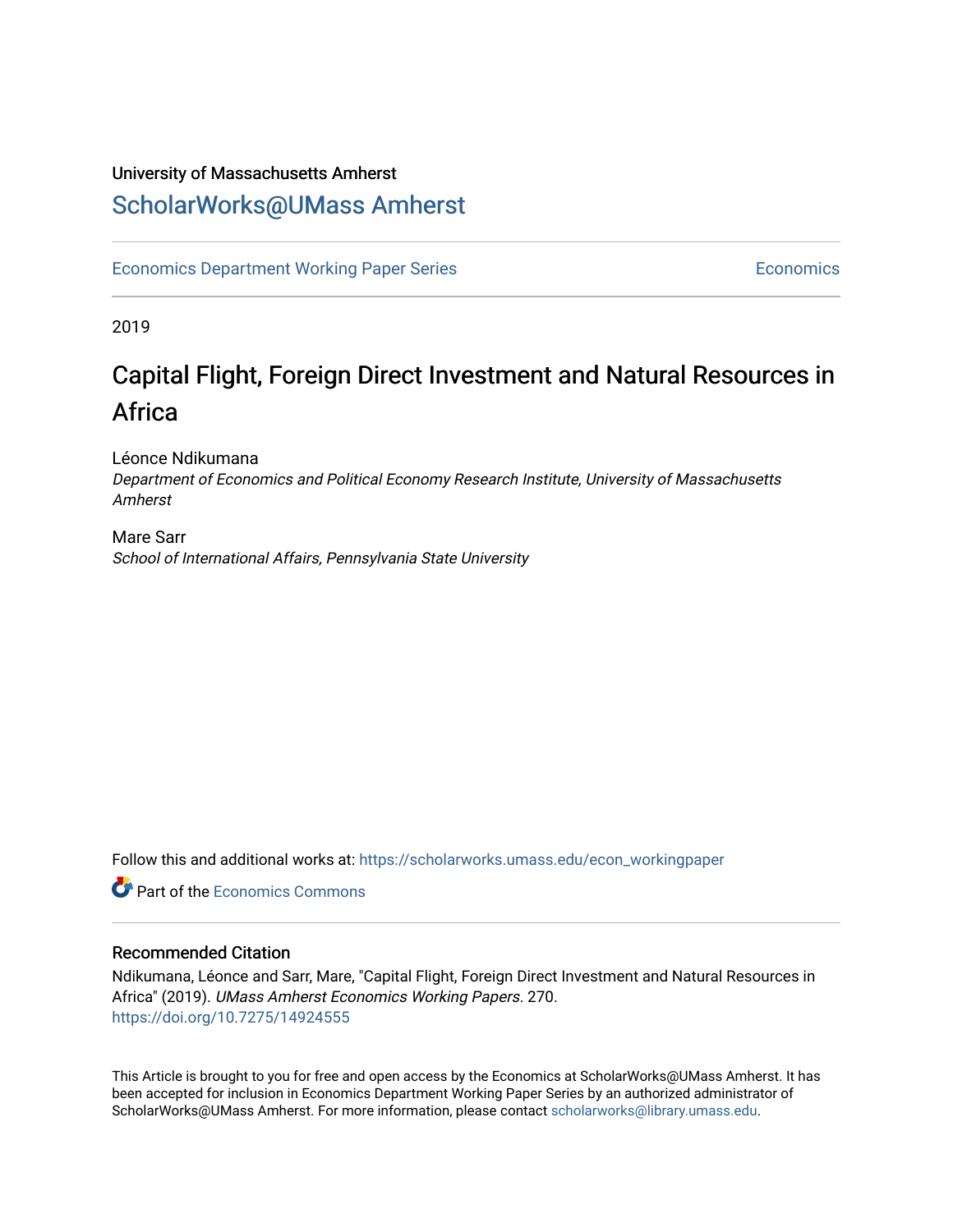# Capital Flight, Foreign Direct Investment and Natural Resources in Africa<sup>1</sup>

Léonce Ndikumana<sup>2</sup> and Mare Sarr<sup>3</sup>

May 14, 2019

#### **Abstract**

This paper provides theoretical and empirical insights into the puzzling simultaneous rise in foreign direct investment inflows in Africa and capital flight from the continent over the past decades. Indeed, paradoxically, even as African countries have become more attractive to foreign private capital, they have continued to experience capital exodus in the context of improved economic performance, especially since the turn of the century. This paper explores three questions. First, does foreign direct investment fuel capital flight as has been established in the case of external borrowing? In other words, is there an FDI-fueled capital flight phenomenon akin to debt-fueled capital flight? Second, is natural resource endowment a possible channel for the capital flight-FDI link, given that resource-rich countries tend to be both preferred destinations of FDI and prominent sources of capital flight? Third, does the quality of institutions mitigate the impact of natural resources on capital flight? The paper develops a theoretical model that conceptualizes these linkages and sets the stage for an econometric investigation of these questions. The results from econometric analysis based on a sample of 30 African countries over the period 1970-2015 show that FDI flows are positively related to capital flight, suggesting a possible FDI-fueled capital flight phenomenon. However, there is no evidence for an FDI overhang effect; past stock of FDI has no impact on capital flight. High natural resource rents are associated with high capital flight and the quality of institutions does not mitigate this link. The paper offers some policy insights derived from the empirical results.

Key words: capital flight; foreign direct investment; natural resources; Africa JEL: F3; O16; O55

<sup>&</sup>lt;sup>1</sup> This research has received funding from UNU-WIDER (WIDER Working Paper 2016/58) as well as the South African National Research Foundation (NRF, Project number UID93650).

<sup>&</sup>lt;sup>2</sup> Léonce Ndikumana is Professor and Chair, Department of Economics, and Director of the African Development Policy Program at the Political Economy Research Institute (PERI), University of Massachusetts at Amherst; Honorary Professor of Economics at the University of Cape Town, South Africa; Honorary Professor of Economics at Stellenbosch University, South Africa. Email: ndiku@econs.umass.edu. Corresponding author.

<sup>3</sup> Mare Sarr is Associate Professor, School of International Affairs, Pennsylvania State University, and Honorary Associate Professor, School of Economics, University of Cape Town. Email: mxs2566@psu.edu.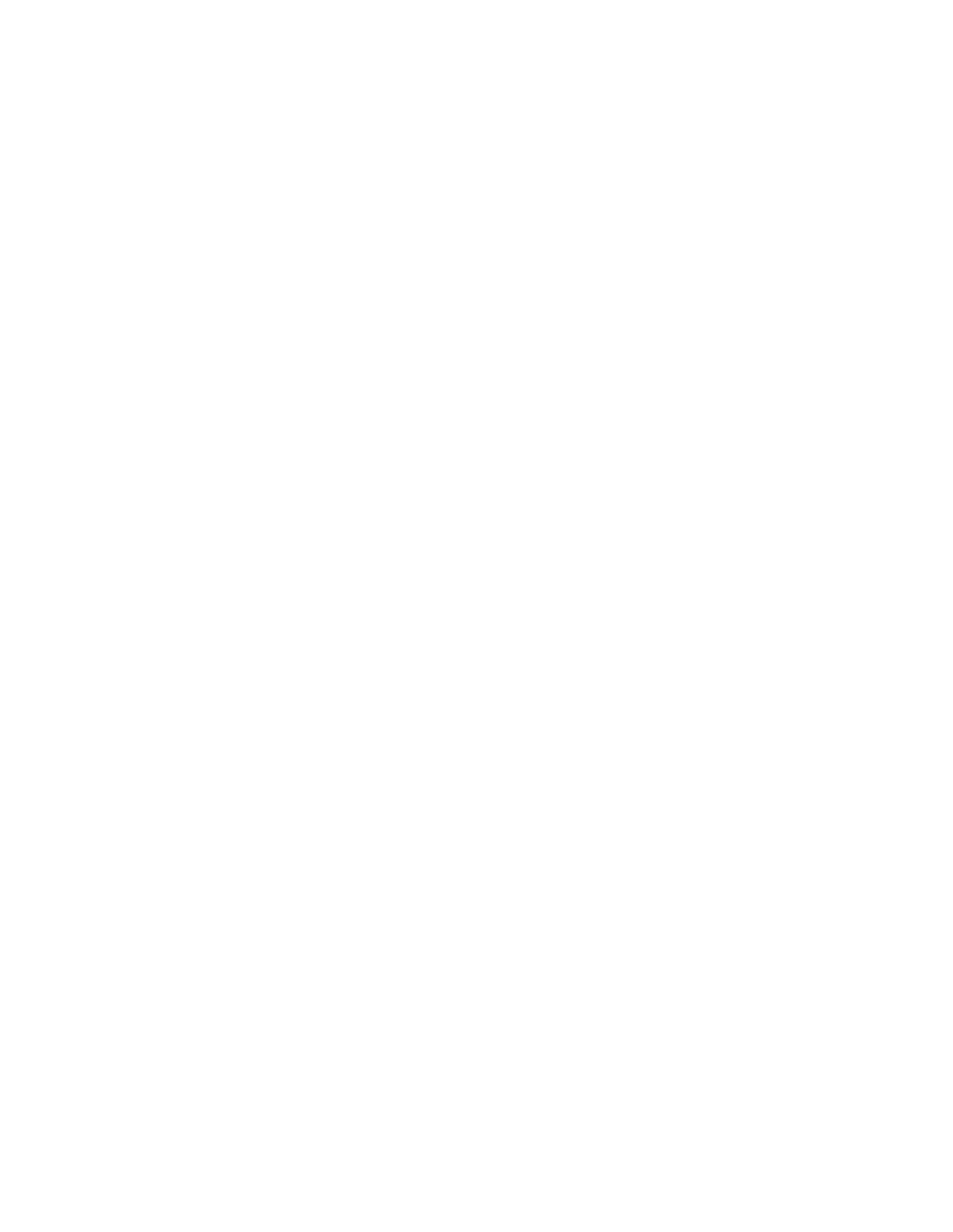# **1 Introduction**

Since the turn of the century the African continent has experienced a historical turnaround marked with growth acceleration<sup>4</sup> in the context of a commodity boom in the lead up to the global financial crisis and sustained improvement in overall macroeconomic stability. The period has also witnessed a surge in private capital inflows in the form of foreign direct investment (FDI), including from emerging economies, especially China (see Sanfilipo, 2010; Cheung et al, 2012). However, like in other developing regions, the overall gains from foreign capital inflows in terms of employment and welfare have been limited, mostly due to the weak spillovers in the domestic economy as these flows are predominantly directed into capital-intensive natural resource exploitation (Morrissey, 2012; Sanfilipo 2010). Moreover, commodity dependence exposes African economies to growth volatility and other risks inherent to export instability and exchange rate appreciation, or the 'resource curse'. Indeed, growth in resource-rich countries remains erratic due to the narrow production base and exposure to the vagaries of international commodity markets. Moreover, most natural resource-rich countries exhibit high levels of poverty and lag behind in development goals including access to social services such as health, education, water and sanitation. This raises a serious concern regarding the sustainability of the resource-led growth.

Recent history of African economies exhibits a stunning paradox whereby the acceleration of foreign capital inflows and economic growth have occurred simultaneously with an equally rapid increase in unrecorded capital outflows or capital flight (Ajayi and Ndikumana, 2015; Ndikumana et al., 2015).<sup>5</sup> The phenomenon of capital flight from a capital-starved continent – an illustration of the Lucas paradox (Lucas, 1990) – constitutes a theoretical and empirical puzzle as well as a major concern from a development policy standpoint. It is therefore worth investigating the

 <sup>4</sup> Franklin Obeng-Oddom (2015, 2017) offers a critical analysis of the recent growth acceleration in Africa, especially stressing the limited gains in terms of employment, distribution, and the environment.

<sup>5</sup> For updated data, see Ndikumana and Boyce (2018) "Capital Flight From Africa: Updated Methodology and New Estimates" PERI Research Report, June 1, 2018. Available on line:

https://www.peri.umass.edu/publication/item/1083-capital-flight-from-africa-updated-methodology-and-newestimates.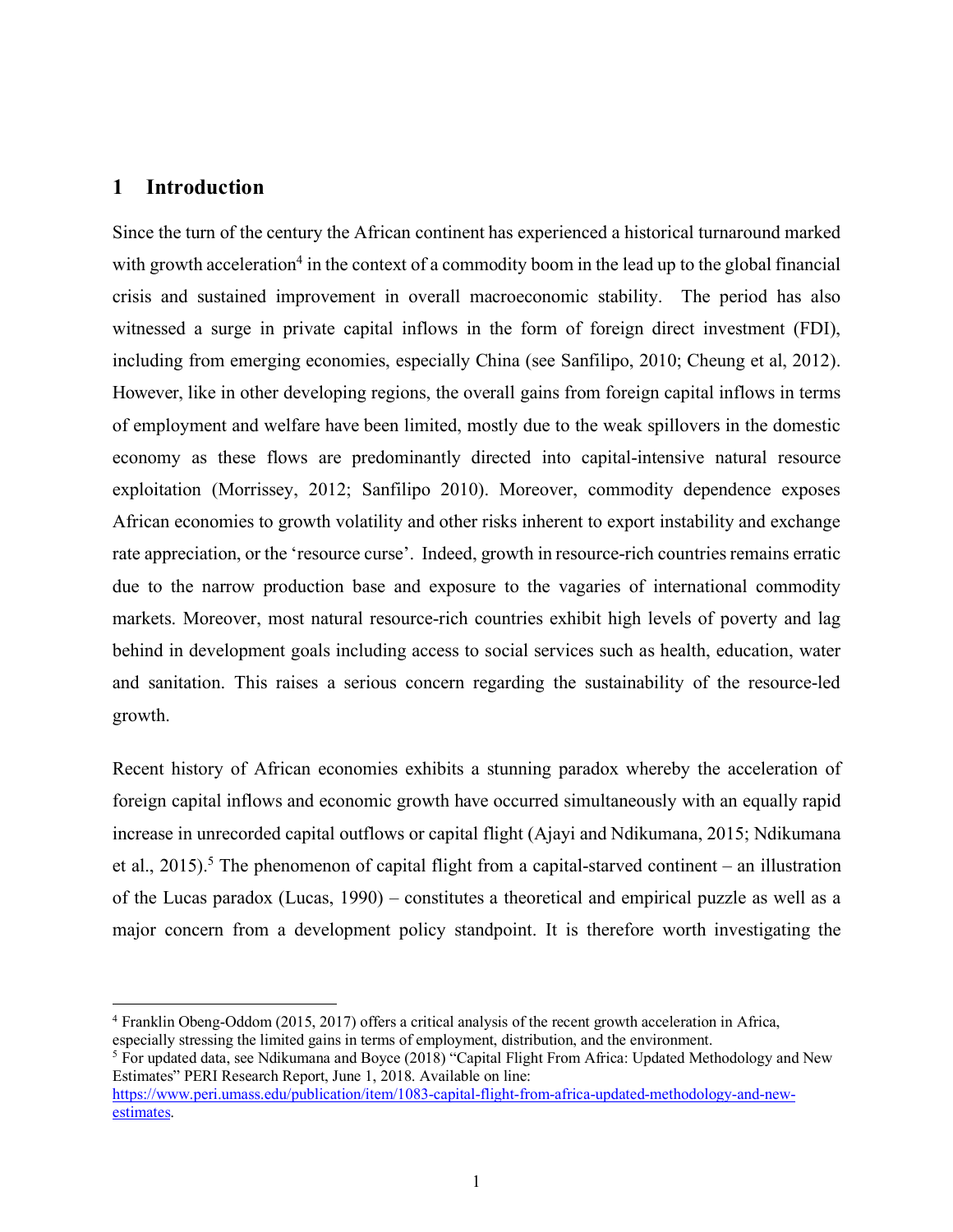linkages between the two phenomena.

The economics literature has devoted a fair amount of attention to the linkages between FDI and natural resources, and to a lesser extent on the relationship between natural resources and capital flight. But there has been relatively little attention to the role that natural resources may play in linking capital flight and FDI. Yet, from both conceptual and empirical perspectives, natural resources may help explain the co-movements between FDI and capital flight in several ways. In the case of African economies, the limited spillover effects of FDI in the domestic economy may be due to the fact that most FDI is directed to extractive industries which typically have weak links with the local economy, are capital intensive, and therefore create little employment. Natural resources may also provide a vehicle for rent-seeking foreign capital inflows that are driven by illicit motives (see Perez, Brada and Drabek, 2011).

This paper aims to address three empirical questions. First, is there a relationship between FDI into Africa and capital flight from the continent? On the one hand, it may be hypothesized that FDI may provide resources that fuel capital flight, which would imply a positive relationship between the two phenomena; in other words, countries with high FDI would also have high capital flight. This question is worth investigating given the fact that private capital flows have increased faster than external borrowing as a source of foreign resource inflows. While the literature has established that external borrowing fuels capital flight (Boyce, 1992; Ndikumana and Boyce, 2003, 2011a; Ndikumana, Boyce, and Ndiaye 2015), relatively little attention has been paid to the possibility that foreign private capital flows may also finance capital flight. On the other hand, high FDI would signal an environment that is conducive to investment in the destination country, in which case the two phenomena would be negatively related: high FDI would be associated with low capitalflight. For the sake of clarity of the terminology used in this paper, it is important to mention that capital flight represents net capital outflows that are not recorded in the Balance of Payments. A description of the algorithm used to calculate capital flight is provided in the appendix. FDI represents net foreign direct inflows; that is inflows minus outflows, as reported in the Balance of Payments and UNCTAD database.

The second question is: does natural resource endowment increase exposure to capital fight? A positive correlation between capital flight and natural resources may reflect, *ex-post*, the fact that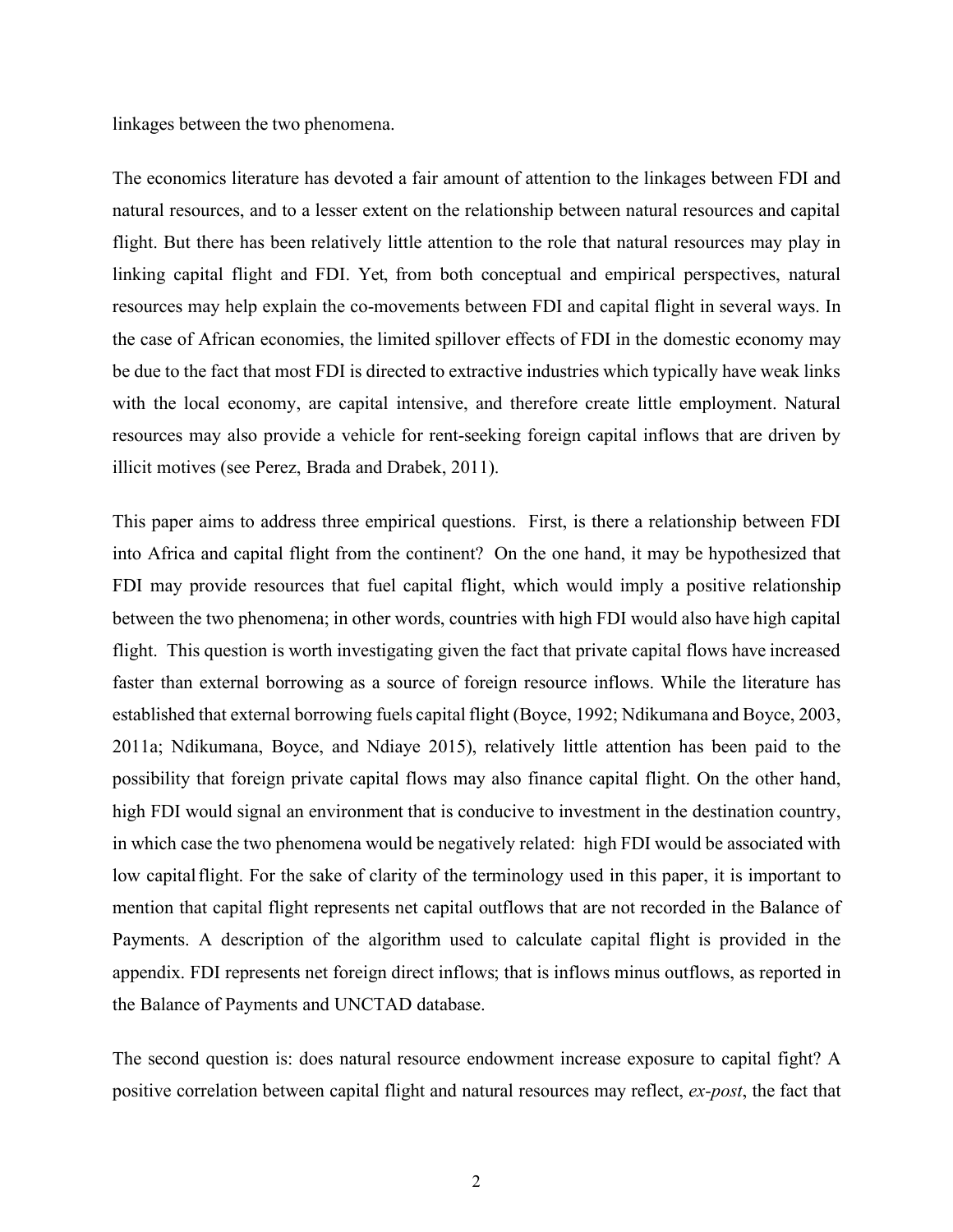revenues from natural resource exploitation finance capital flight,<sup>6</sup> or because the *ex-ante* motive of capital inflows is to use natural resource-rich African countries solely as a transit of capital towards offshore financial centers and secrecy jurisdictions. It is reasonable to expect that the positive relationship between natural resources and capital flight would be stronger in the context of bad institutions that enable rent-seeking and lack effective mechanisms of control of embezzlement of national resources. Therefore, the third question is whether good quality institutions may mitigate the FDI-capital flight linkages. This paper develops a conceptual motivation of these relationships through a formal theoretical model and provides empirical evidence through econometric analysis on African countries.

The empirical analysis is based on a sample of 30 African countries for which we have adequate data on capital flight from 1970 to 2015. The econometric results are generated from a fixed-effects estimation strategy that enables us to take into account country-specific effects that are not captured by the variables included in the model. The evidence from the econometric analysis indicates that FDI flows are positively related to capital flight, suggesting a possible FDI-fueled capital flight phenomenon akin to the debt-fueled capital flight. However, there is no evidence for an FDI overhang effect; past stock of FDI has no impact on capital flight. We also find that high natural resource rents are associated with high capital flight and that the quality of institutions does not mitigate this link. These results hold up to a variety of robustness tests, including using various measures of governance and political stability, controlling for possible simultaneity between capital flight and FDI, accounting for periods of resource booms before and after the global economic crisis, and periods of hyperinflation in some countries (Angola, Democratic Republic of Congo, and Zimbabwe).

The remainder of the paper proceeds as follows. The next section provides a review of the literature, summarizing the evidence on the links between natural resources and capital flight, between natural resources and FDI, and between FDI and capital flight, especially highlighting the role that natural resources play in this latter relationship. Section 3 presents a theoretical model that links capital flight, FDI and natural resource booms. Section 4 describes the specification of the empirical model and the estimation methodology. The data and stylized facts are provided in

 <sup>6</sup> See Ndikumana and Boyce (1998) for an illustration with the case of the Congo under President Mobutu.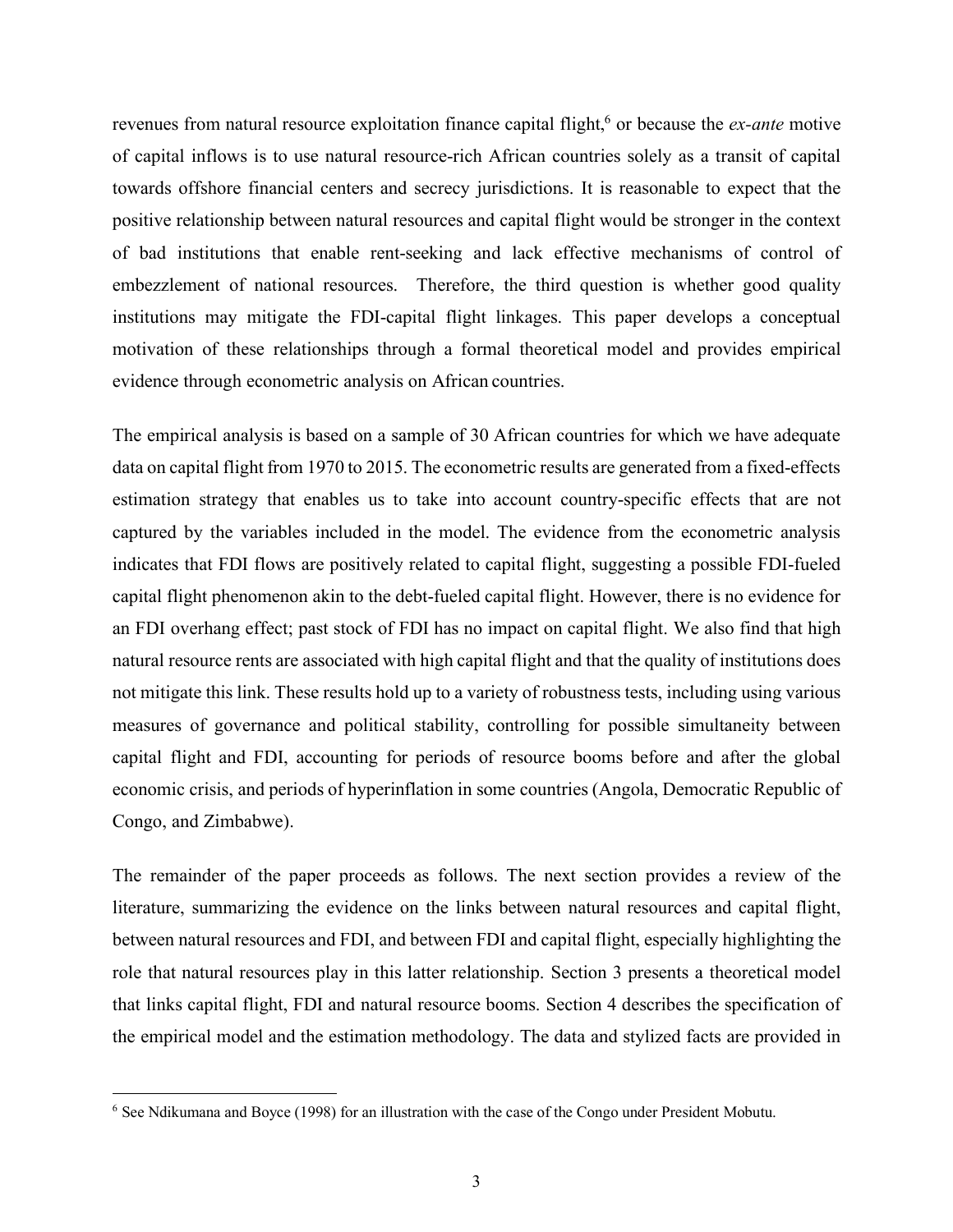Section 5. Section 6 presents and discusses the econometric results. Section 7concludes.

# **2 Literature review**

This paper draws from three strands of the literature. The first two strands relate to the linkages between natural resources and FDI on the one hand, and the relationship between natural resources and capital flight, on the other hand. The third strand relates to the linkages between FDI and capital flight. While the first two strands of literature are relatively extensive, the third is comparatively thin.

#### *Natural resources and FDI*

The empirical literature has explored the role of natural resources as a driver of FDI especially in developing countries. The question is: do natural resources attract FDI? Conceptually, the relationship between natural resources and FDI could be either positive or negative. Two factors may explain or motivate a positive relationship between the two phenomena. First, in many developing countries, natural resource exploitation is dominated by multinational corporations (MNCs). This is especially the case in Africa where foreign ownership of resource exploitation companies is much higher than in other developing regions (UNCTAD, 2007; Asiedu, 2013). The dominance of MNCs in resource exploitation is due to the high capital costs required for investment in the sector, the high technological intensity and high investment risk, which discourage the less capitalized domestic investors. Under these circumstances we would expect a positive relationship between natural resource endowment and FDI. Secondly, in countries where the natural resource sector accounts for a large share of the national economy, extractive industries would also account for a large share of private capital inflows, yielding a positive correlation between FDI and natural resources.

Empirical evidence bears out this hypothesized positive relationship between natural resource endowment and FDI. The relationship has been documented at the aggregate level in the context of multi-country panel data studies (Asiedu, 2006, 2013; Ezeoha and Cattaneo, 2012) and country case studies as in the case of Ghana (Acheampong and Osei, 2014), as well as at the disaggregated company and sector levels (Aleksynska and Havrylchyk, 2013). The evidence suggests that countries with a high endowment in natural resources also attract high FDI inflows. Furthermore,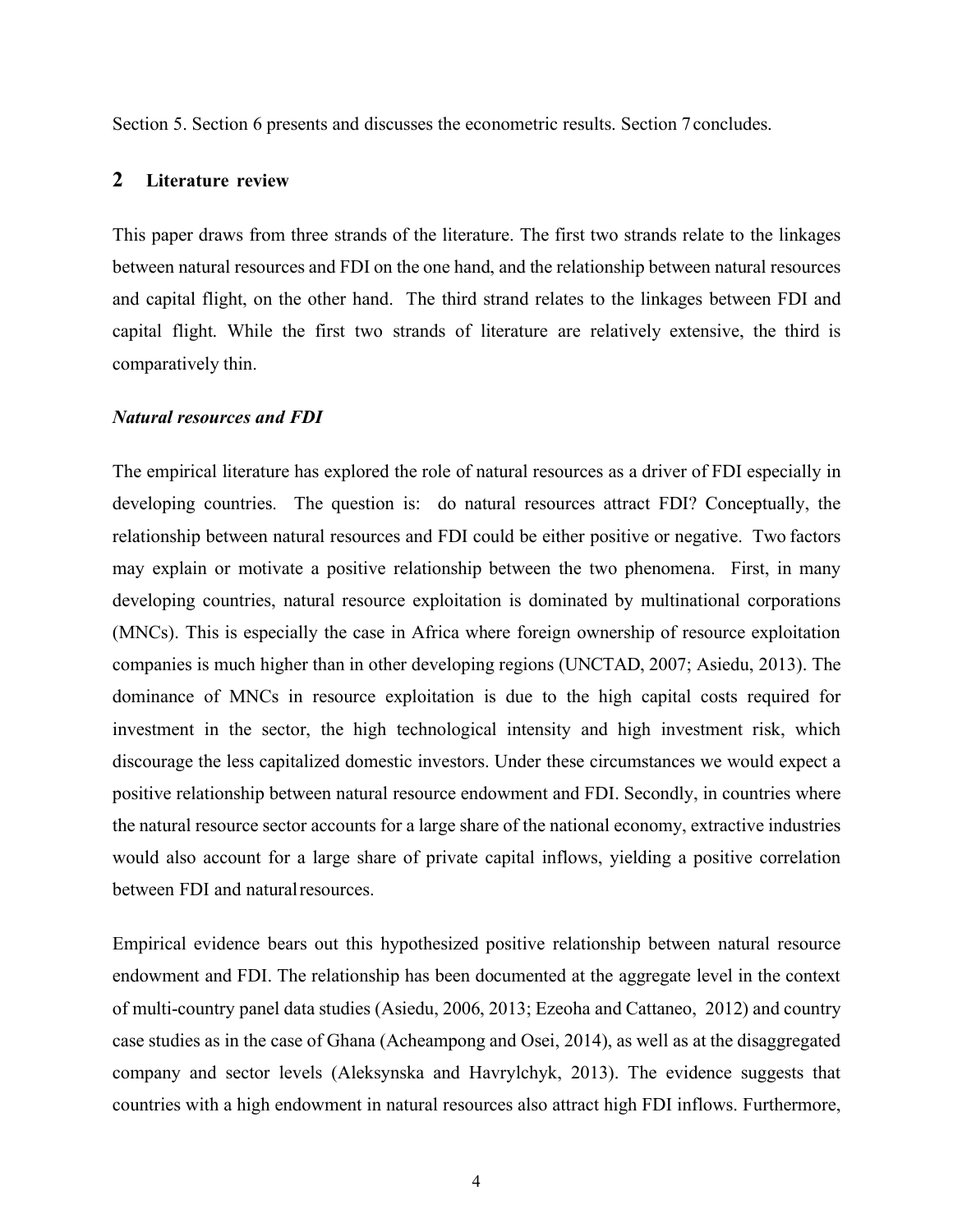this result persists even when the analysis controls for the quality of institutions. In fact, it appears that natural resource endowment diminishes the deterrent effect of bad institutions on FDI in resource-rich recipient countries (Aleksynska and Havrylchyk, 2013).

It is conceptually possible, however, that the relationship between natural resources and FDI may be negative. There are two possible reasons. First, a natural resource export boom may cause a depreciation of the national currency, which discourages export-oriented FDI. Second, at the sectoral level, an increase in FDI in extractive industries can discourage investment in other sectors, which may result in a decline in overall FDI in the economy. Evidence from data on Netherland multinational companies supports this prediction: Poelhekke and van der Ploeg (2013) find that the net effects of FDI in natural resources on total investment is indeed negative.

To make sense of the relationship between natural resources, the literature has explored the role of institutions. The quality of institutions may help attract foreign investment, notably by mitigating negative effects of some country-specific deterrents of FDI such as macroeconomic uncertainty (see Asamoha, Adjasi and Alhassan 2016). The impact of institutions may be either positive or negative. On the one hand, bad institutions discourage investment in natural resources by profit maximizing firms. In particular, corruption is a tax on capital, which reduces the net returns to investment. Under this view, FDI would be lower in countries with bad institutions, including those that are rich in natural resources (Wei, 2000). On the other hand, bad institutions create opportunities for rent-seeking by MNCs through bribery of local rulers, resulting in high resourceseeking FDI in resource-rich countries. In the case of Angola, for example, Guidolin and La Ferrara (2007) point out that multinational diamond mining companies profited from corruption during the war. In general, bad institutions create an environment that encourages rent-seeking by the political elites and MNCs, resulting in a positive correlation between natural resources and FDI (Kolstad and Wiig, 2013; Wiig and Kolstad, 2010). However, the evidence at the micro level is inconclusive. For example, Poelhekke and van der Ploeg (2013) find evidence suggesting that foreign direct investors are not systematically attracted to badly governed countries.

The relationship between natural resources and FDI may also depend on the type of resources and the extent of resource dependence. In this respect, Teixeira et al (2017) argue that what matters is not the amount of 'proven reserves' of non-renewable resources but rather the share of these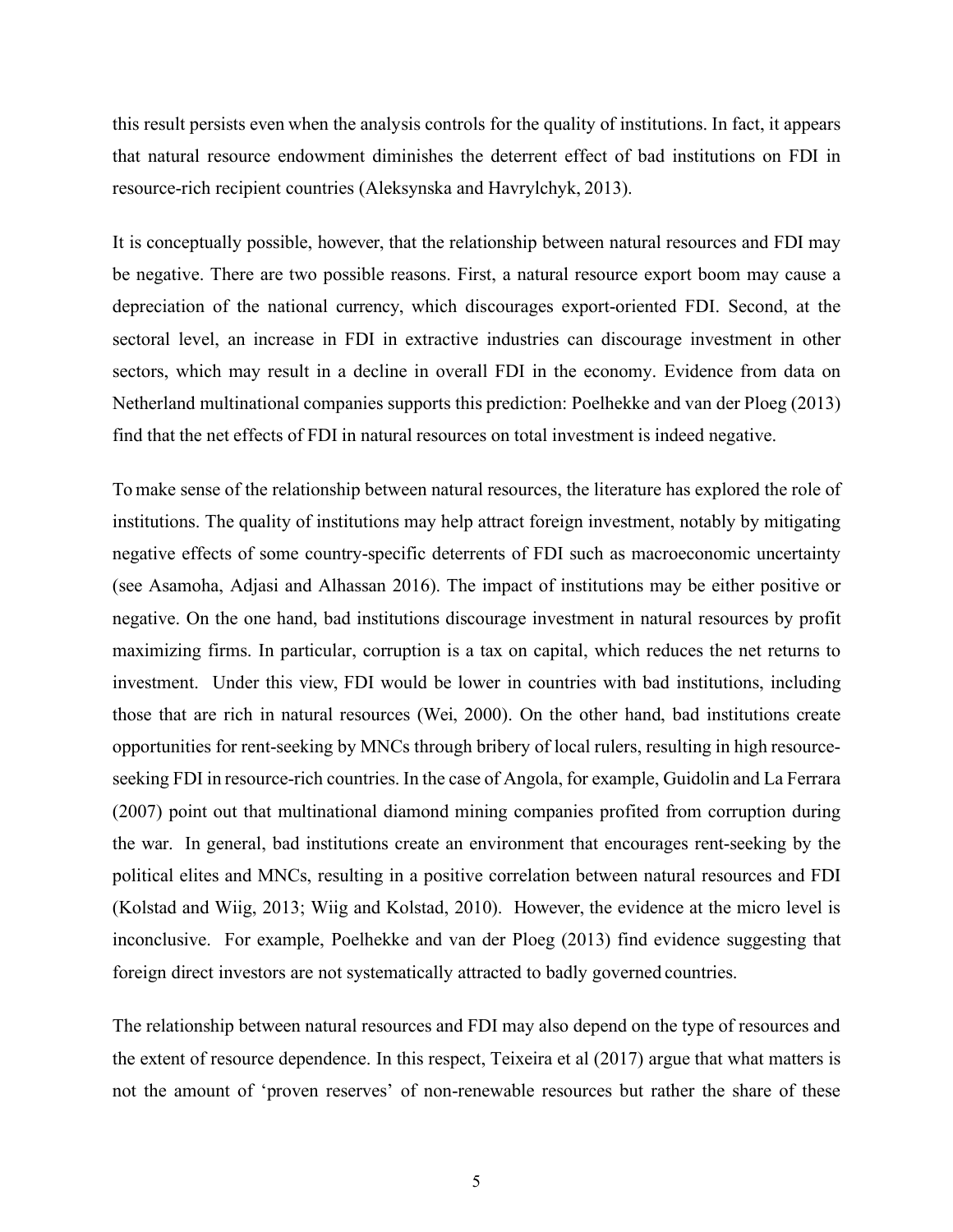resources in total exports. They argue that countries with high resource dependence tend to attract more FDI, and that "resource-seeking FDI targets mainly economically shaky countries" (p. 66). Okafor, Piesce and Webser (2015) in turn find that the resource-seeking nature of FDI varies across regions in Africa, suggesting variations in institutional contexts. Asiedu and Lien (2011) posit that the triangular relationship between democracy, natural resource endowment and FDI varies with the intensity of nature resource dependence measured by their share in total exports. The complexity of the role that institutions play in the relationship between natural resources and FDI partly explains the lack of consensus in the empirical evidence. This may be attributed to measurement issues as well as econometric estimation problems. See, for example, the debate between Farla et al (2016) and Morrissey and Udomkerdol (2012, 2016) on the role of governance for domestic and foreign investment.

On the basis of the existing evidence, it is clear that the question of the nature of the relationship between natural resources and FDI remains a highly debated empirical question that is worth investigating further. This is more so for the case of African countries given the rising global demand for natural resources from the continent.

#### *Natural resources and capital flight*

The evidence from studies that provide estimates of capital flight from developing countries show that resource-rich countries feature prominently at the top of the list of countries with high capital flight. In the case of African countries, oil-rich countries especially appear to be more prone to high capital flight than resource-scarce countries (Ndikumana et al., 2015). The empirical question is: what are the factors behind the positive association between capital flight and natural resources? Several factors can be considered. First, the management of the natural resource sector is characterized by high discretionary control by the central government, which yields substantial economic and political power to policy makers. This weakens the mechanisms of control and it undermines accountability of the government vis-à-vis the public. The fact that natural resources generate high revenues also weakens accountability of the government vis-à-vis taxpayers and donors. This implies a high risk of embezzlement of government revenue due to corruption and rent-seeking in the management of natural resources. As Kolstad and Søreide (2009: 214) put it, "corruption is the development problem in resource-rich countries, rather than just one of a number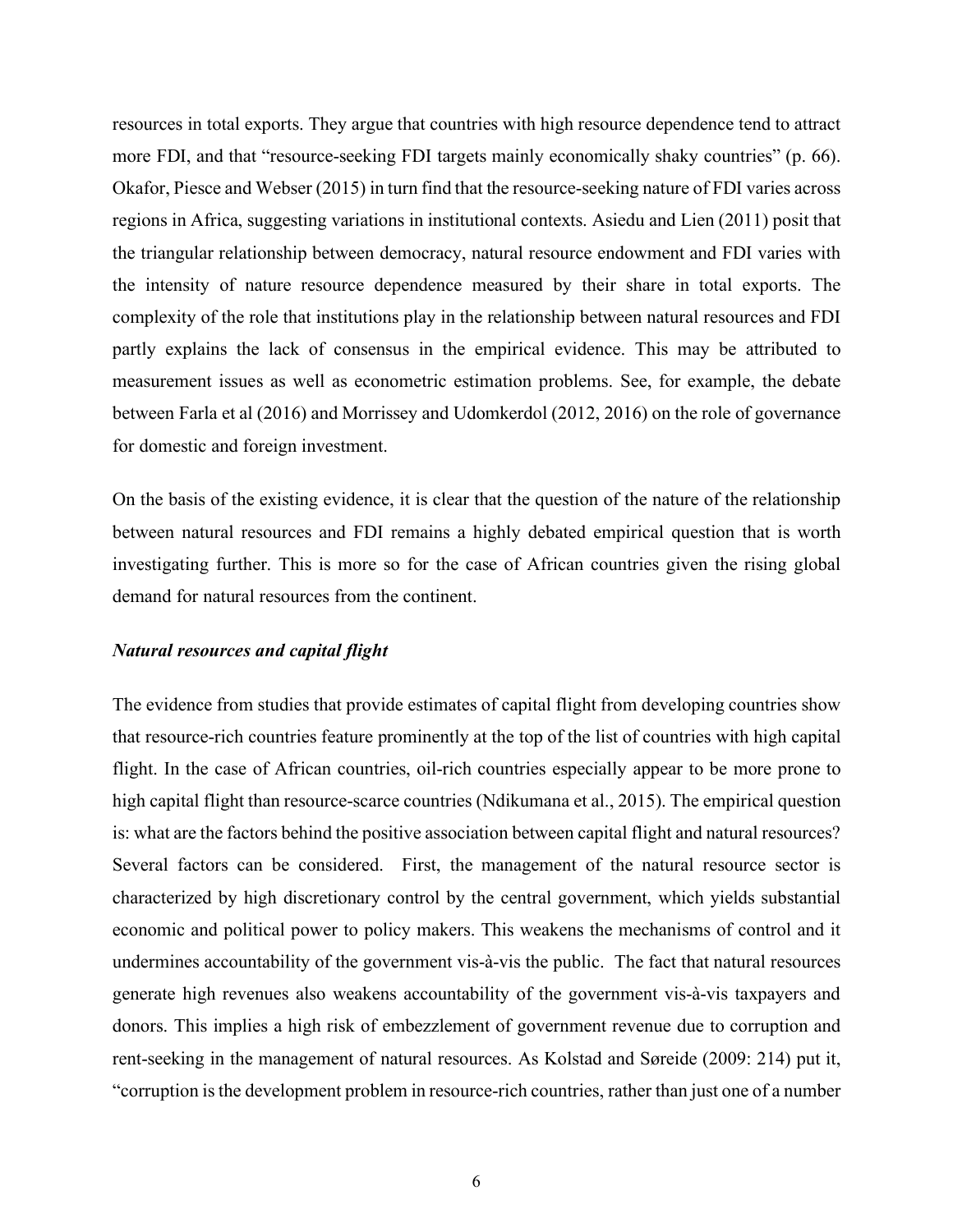of problems."

Second, limited competition in the natural resource sector creates high economic and political power and leverage for the key players, enabling them to manipulate the system to circumvent regulations and siphon capital out of the country, notably to avoid taxation. Third, the complexity of technological and financial processes involved in natural resource exploitation creates an imbalance of expertise and technical capacity between governments of resource-rich developing countries and multinational corporations. This creates opportunities for export underinvoicing, export smuggling, and other forms of unrecorded outflows of resources from resource-rich countries. Finally, the complexity of multinational corporations with regard to ownership structure and residence facilitates capital flight especially through trade misinvoicing.<sup>7</sup>

The analysis of the linkages between capital flight and natural resources suggests that, from an empirical perspective, it is important to distinguish among various types of natural resources because each resource may face different types of exposure to capital flight. The key risks of capital flight associated with resource exploitation pertain to corruption, illegal exploitation, and tax evasion (Le Billon, 2011). For example, oil-rich countries face a high risk of corruption due to high concentration of discretionary decision making in the management of the sector. In turn, industrial mining faces further risk of trade mispricing due to variations in unit prices, which is less of an issue for the oil sector where prices are more standardized internationally. Artisanal mining faces a high risk of capital flight through illegal exploitation and export smuggling due to the large number of small players operating informally.

It is also important to distinguish between natural resource endowment as measured by underground stock of wealth and natural resource dependence as illustrated in the predominance of natural resources in total exports and government revenue (Brunnschweiler and Bulte, 2008; Teixeira et al, 2016). High natural resource endowment along with high resource dependence make a country prone to high risk of capital flight due to corruption associated with high concentration of power. This scenario is also a symptom of poor institutions in general and weak governance of the natural resource sector in particular. In contrast, a country with high natural resource

 <sup>7</sup> See Lewis, McNeill and Shabalala (2019) for an analysis of discrepancies in statistics of gold exports from Africa to the United Arab Emirates.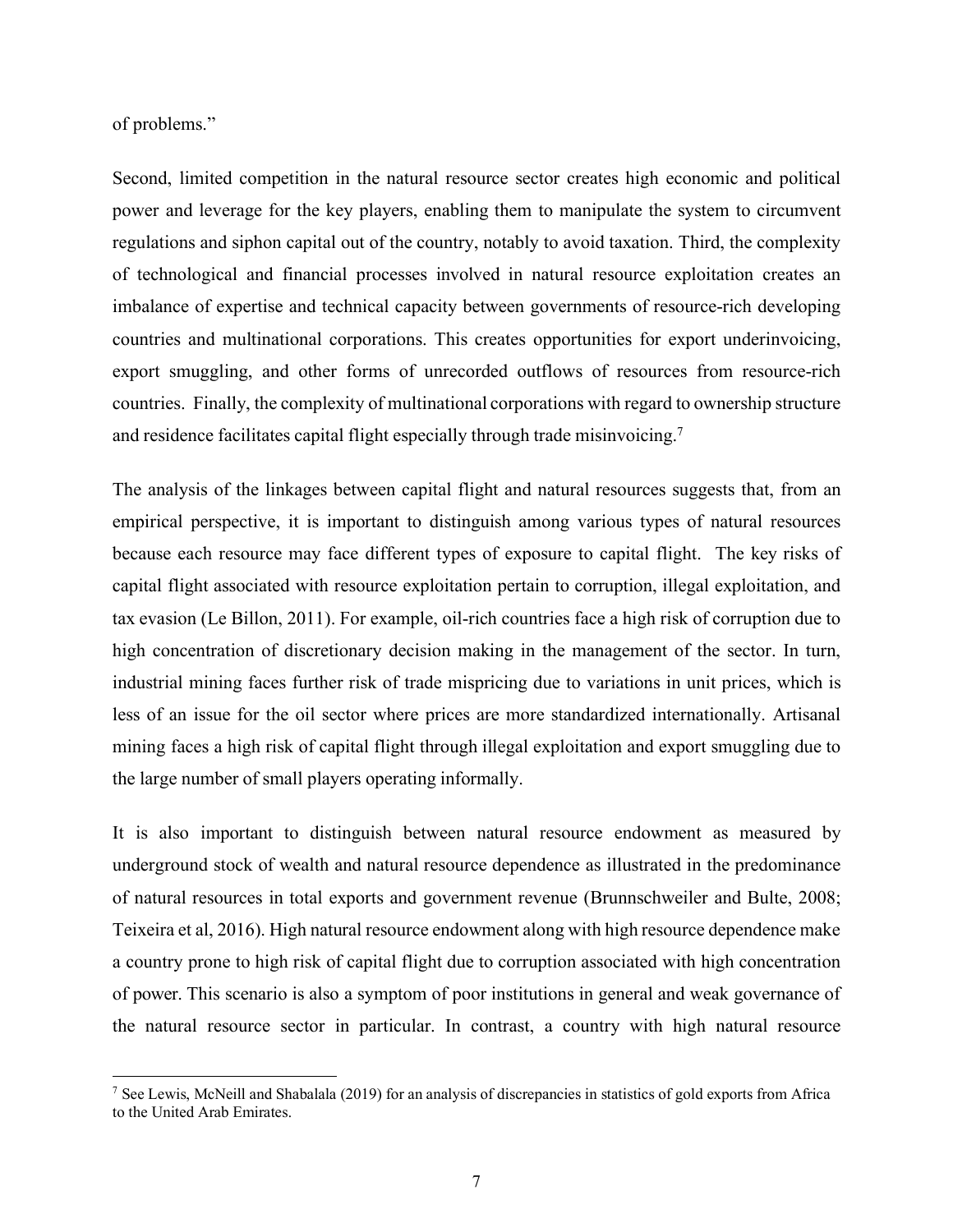endowment but low resource dependence (with a diversified economy) faces a relatively lower risk of capital flight. The empirical analysis in this study will take these important distinctions into account by considering a variety of types of natural resources, specifically oil and mineral resources.

Econometric evidence on the link between capital flight and natural resources remains mixed. While studies that estimate capital flight from developing countries find that resource-rich countries feature prominently on the top of the list of countries with high capital flight, robust econometric evidence of a direct impact of natural resources on capital flight is relatively scarce. In Ljungberg and Friedl (2014), natural resources are associated with high capital flight, which the authors attribute to rent-seeking. The effect persists even when they control for the quality of institutions. In the case of African countries, existing studies find a positive effect of natural resources on capital flight, but it is only robustly significant when natural resources are interacted with the quality of institutions. The evidence tends to suggest that natural resources are a conduit of capital flight in the context of bad institutions (Ndikumana and Boyce, 2003; Ndikumana et al., 2015). In a study of 21 resource-rich countries, Demachi (2014) finds that while there is a positive relationship between capital flight and natural resource revenues, a stronger link is found between capital flight and external debt inflows as documented in other studies.

An important channel of the relationship between capital flight and natural resources is the misinvoicing of exports of oil, gas and minerals. Kwaramba, Mahonye and Mandishara (2016) find substantial underinvoicing of exports of diamonds, gold and nickel from Zimbabwe. Gankou, Bedoma and Sow (2016) as well as Mpenya, Matseyem and Epo (2016) find similar patterns of underinvoicing of exports of oil and timber from Cameroon. In these and other countries in Africa, exports of minerals are typically dominated by multinational corporations. The foregoing discussion suggests that the relationship between capital flight and natural resources deserves further empirical investigation.

## *FDI and capital flight*

The literature has provided substantial evidence that capital flight is partly fueled by inflows of external capital in the form of sovereign debt. This issue gathered attention especially in the wake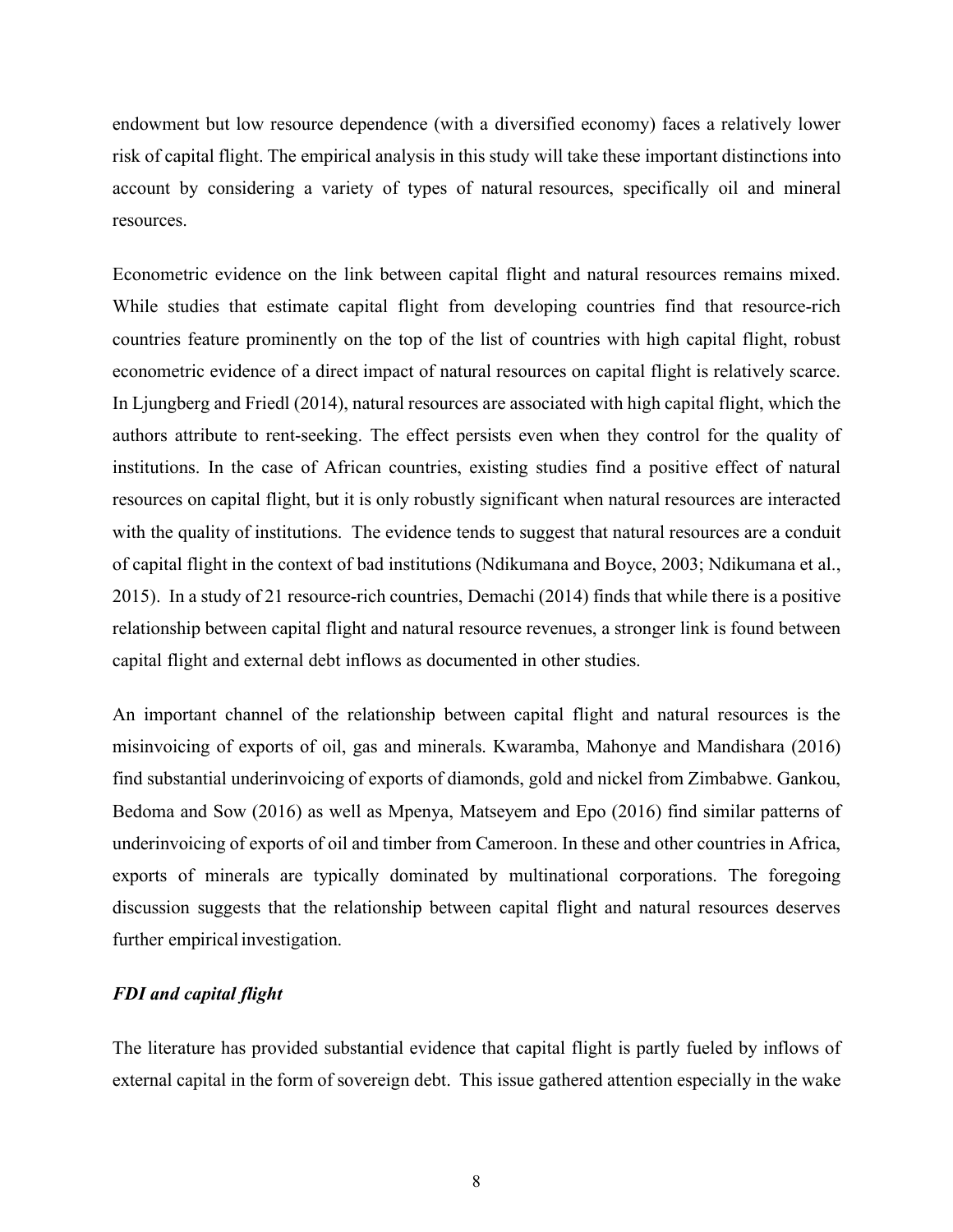of the debt crisis of the 1980s. In the case of Mexico, Cuddington (1987) found that about 31 cents of each dollar of new long-term external loans to the government flew out as capital flight in the same year. This phenomenon was also observed in a sample of Latin American countries by Pastor (1990), and in the case of the Philippines, a phenomenon referred to as 'revolving door' by Boyce (1992). Studies on African countries also find similar evidence pointing to a tight link between debt inflows and capital flight (Ndikumana and Boyce, 2003, 2011b; Ndikumana et al., 2015). The question is whether private capital flows such as FDI may also potentially fuel capital flight. This question was first posed directly by Kant (1996: 1): "Do FDI flows facilitate capital flight, by increasing the availability of foreign exchange, or do they instead, mark a reduction of capital flight or a gradual return of capital flight". This question is relevant for developing countries in general and for African countries in particular, given the recent increase in FDI and the decline in the relative importance of external debt in total capital inflows. The statement by Kant (1996) suggests that the relationship between capital flight and FDI cannot be established a priori. Two conceptual frameworks can be drawn upon to motivate the relationship between FDI and capital flight: the investment climate as a determinant of investment decisions; and discriminatory treatment of capital as a determinant of investment decisions.

Under the investment climate perspective, capital flight is driven by the risk-adjusted return differential between domestic and foreign assets. Under this view, capital flight would be a signal of higher returns to investment abroad relative to the home country. But as Lessard and Williamson (1987) point out, the investment climate cannot explain simultaneous capital flight and FDI. If domestic assets are dominated by external assets in rate of return, this should be so for both domestic and foreign investors. In fact, the investment climate perspective would suggest a negative relationship between FDI and capital flight: a good investment climate would attract FDI while discouraging capital flight; in other words, it would encourage both domestic investment and FDI.

Under the discriminatory treatment of capital perspective, capital flight is explained by government laws and regulations that are biased in favor of foreign investment. These may include preferential taxation such as tax holidays, investment or exchange rate guarantees, and priority given to foreign claims over resident claims in the event of a financial crisis (Kant, 1996). Such preferential treatments would result in differential perceived or actual risk for domestic investment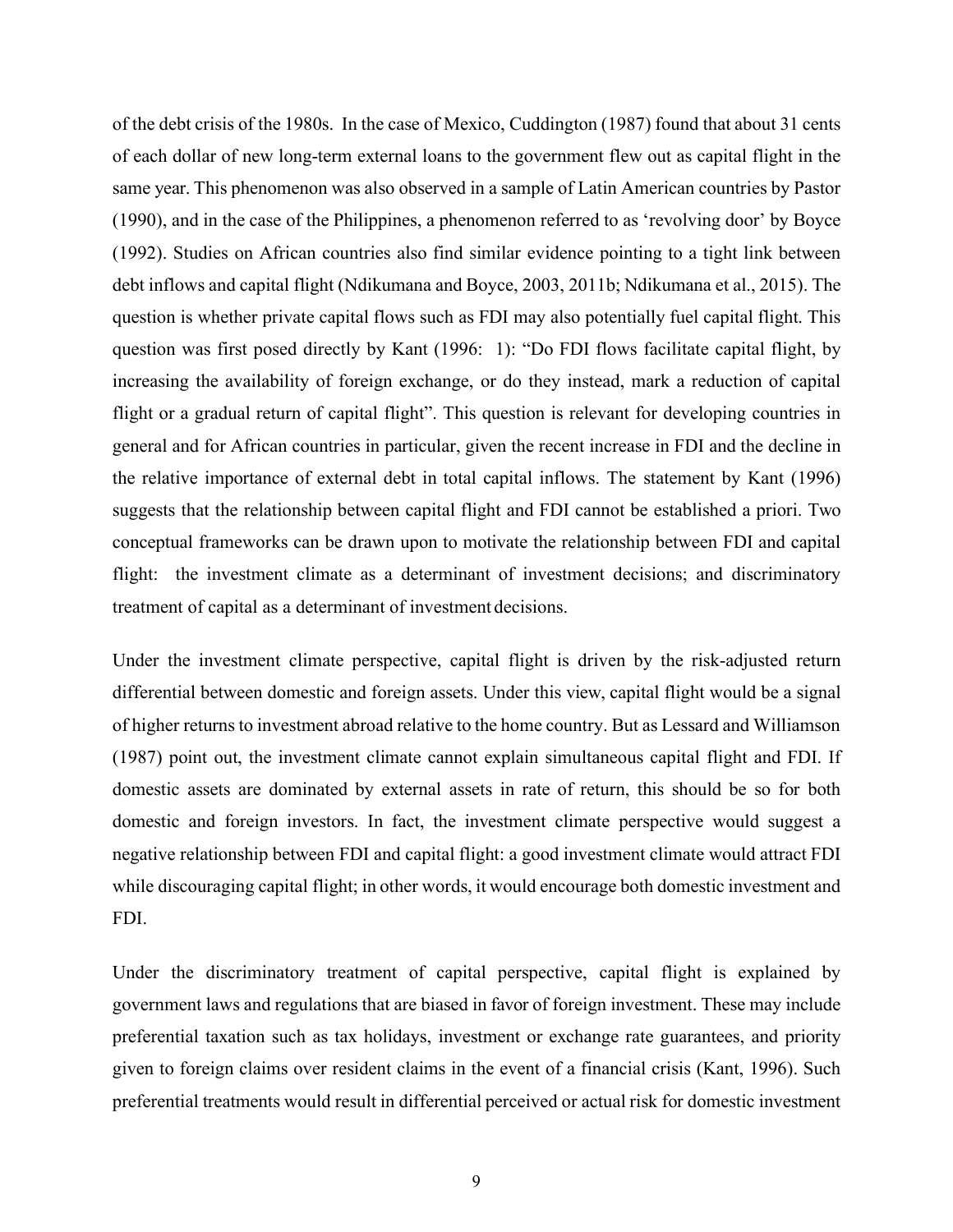relative to FDI, which would induce capital flight (Dooley, 1988; Eaton, 1987; Khan and Haque, 1985). Under those circumstances, high capital flight would coexist with high FDI.

The literature has ignored a third possibility. Under the above two perspectives, capital flight and FDI may move either in the same direction or in the opposite direction due to a third factor that affects both. The relationship may not necessarily be direct. But there is a possibility that FDI can actually fuel capital flight directly, in a similar fashion as the debt-fueled capital flight. First, FDI may provide resources that can be siphoned out of the country outside of official channels, thus remaining unrecorded in the country's Balance of Payments. This would be a case of FDI-fueled capital flight. Second, *ex ante*, capital flight could be the true motive of FDI, in which case the host country serves as mere transit for unrecorded financial outflows, especially those destined towards secrecy jurisdictions. This would be the case for capital flight-bound FDI. Perez, Brada and Drabek (2012) find empirical evidence in a sample of transition countries suggesting that FDI is partly motivated by illicit transfer of asset abroad. Specifically, they argue that "establishing businesses in foreign countries through FDI is a way of facilitating more traditional ways of moving illicit money overseas." (p. 109)

The question then is, could natural resources be one of the possible factors that facilitate the FDIcapital flight link? There are two possible ways in which this could be the case. First, natural resources attract FDI, which can then be used to finance capital flight. Second, as the natural resource sector is subject to corruption and rent seeking, FDI directed to natural resources is more susceptible to contribute to capital flight. This would suggest a positive relationship between capital flight and FDI that would be especially strong in countries that have both high natural resource endowment and bad institutions.

#### **3 A theoretical model of FDI and capital flight in resource-rich countries**

The objective of this section is to provide a theoretical motivation for the linkages between natural resources, FDI and capital flight. The model considers that the world economy comprises two countries, a host nation that is heavily endowed with natural resources (subsoil assets such oil, gas, coal and minerals) and a capital source nation that is endowed with physical and human capital, as well as the capacity to extract the resources located in the host country. The model features two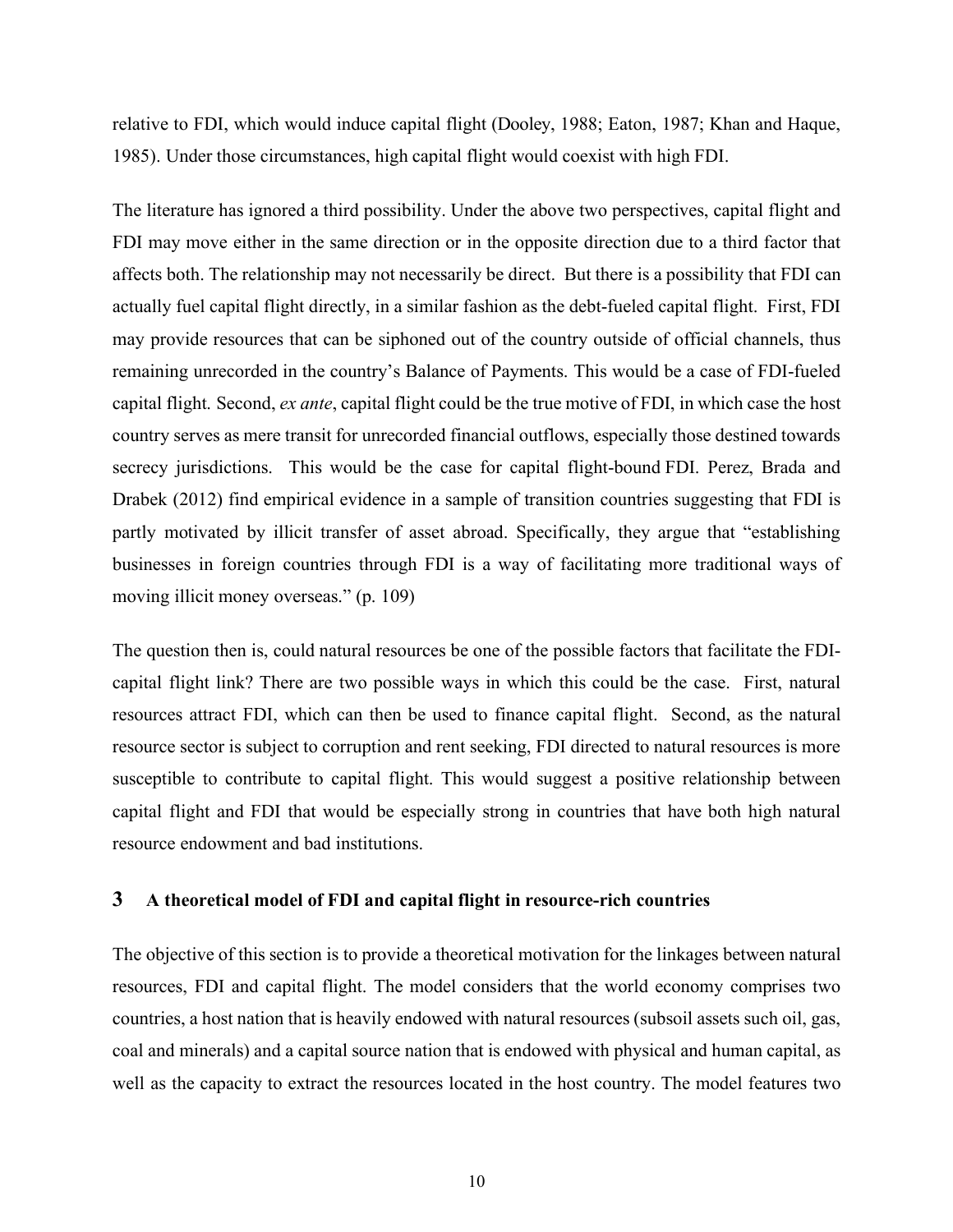players: an incumbent ruler of the host nation and a multinational corporation originating from the capital source nation. The timing in the model is asfollows:

- The multinational corporation chooses the level of FDI *F* in the resource sector of the host nation.
- Upon observing  $F$ , the ruler chooses the amount of consumption  $c$  for the population and the amount of funds *e* to embezzle for his ownbenefit.
- Given these choices, the ruler faces an endogenous probability  $q(c)$  of being overthrown.

#### *Multinational corporation's choices*

The goal of the multinational company is to maximize the flow of profits by solving the following problem:

$$
\Pi = \max_{F} (p - \tau)Q(F) - rF \tag{1}
$$

where the production function  $Q(.)$  exhibits decreasing marginal product, so that  $Q' > 0$  and  $Q'' < 0$ ; p and r denote the commodity prices and the world interest rate (which is the rental rate for international capital *F*) respectively;  $\tau$  represents the severance tax on extracted resources.

Optimality requires the multinational corporation to provide the level of FDI *F*<sup>∗</sup> such that the net value of the marginal product of foreign capital equals its rental rate:

$$
(p - \tau)Q'(F^*) = r \tag{2}
$$

By the implicit function theorem, it follows from first order condition (2) that:

$$
\frac{\partial F^*}{\partial p} = -\frac{Q'(F^*)}{(p-\tau)Q''(F^*)} > 0
$$
\n
$$
(3)
$$

Expression (3) suggests that a rise in commodity prices provides the multinational company the incentive to increase its capital investment in the resource-rich country.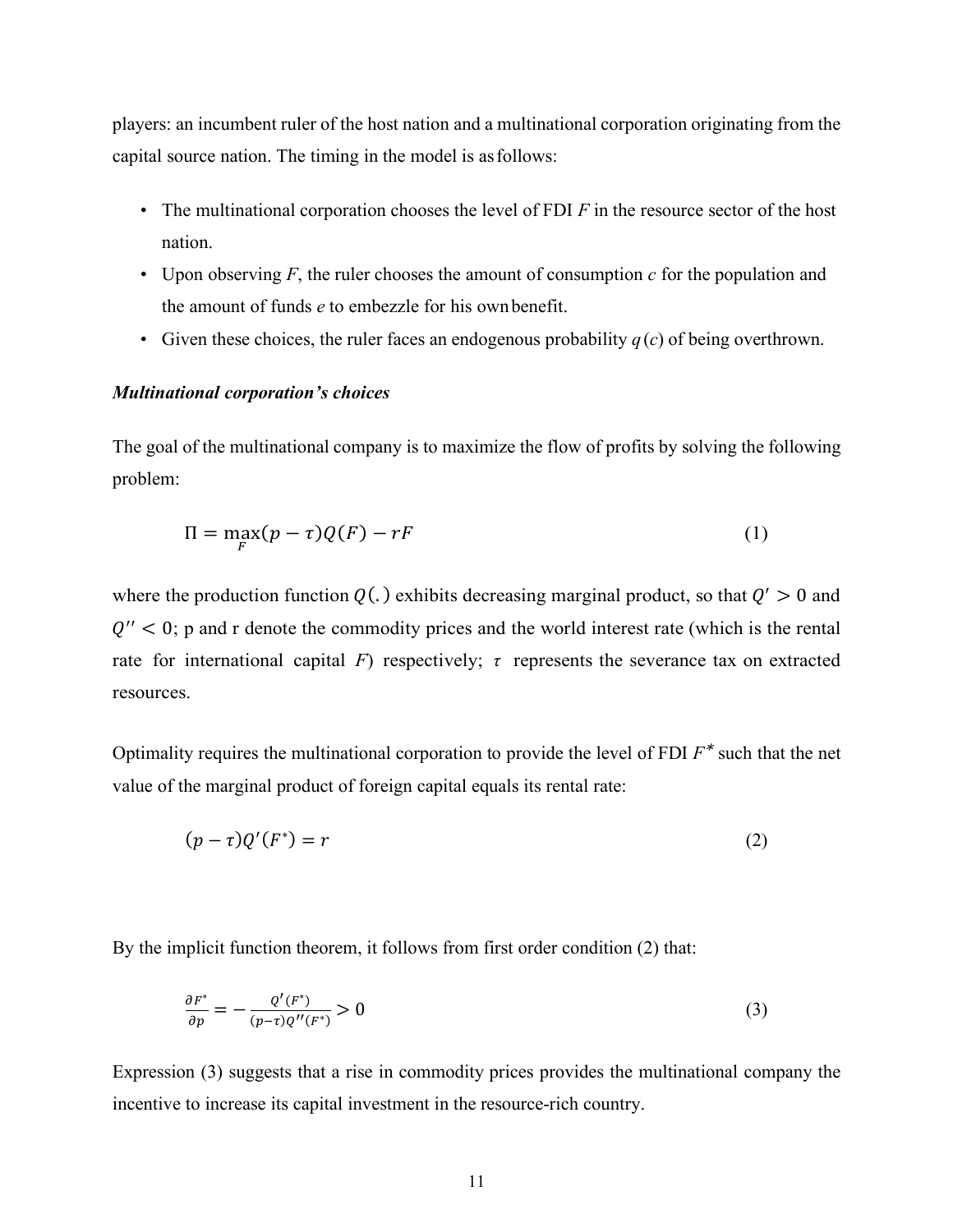#### *Ruler's choices*

Now, consider the ruler of a small open economy who has the authority to enter into resource extraction contracts with the multinational corporation on behalf of the host nation. The host nation generates total output *y* from local production  $(z)^8$  and from the taxation of the resource according  $to^{-9}$ 

$$
y = z + \tau Q(F^*)
$$
 (4)

The ruler allocates total output between the population's consumption *c* and a flow of expected misappropriated funds  $\pi e$  to be placed in a foreign account (as capital flight), where  $e$  represents the amount to be embezzled and  $0 < \pi < 1$  is the probability of successful embezzlement. The latter is a reflection of the quality of institutions in the host country. High values of  $\pi$  indicate weak institutions while low values suggest strong institutions. The resource constraint in the host nation is:

$$
c + \pi e = z + \tau Q(F^*)
$$
 (5)

While in office, the ruler derives a flow of utility  $u(\overline{w} + \pi e)$  from his legitimate remuneration  $\overline{w}$ and expected misappropriated funds  $\pi e$ . The utility function is strictly increasing and concave in e:  $(u' > 0$  and  $u'' < 0$ ). Misappropriation of public funds may, on the other hand, exacerbate discontent among segments of the society and eventually trigger the toppling of the ruler.10 In this model, the ruler may be deposed with some probability  $q(c)$ . We assume that increased population's consumption reduces the ruler's probability of being toppled at a decreasing rate, i.e.,  $q' < 0$  and  $q'' > 0$ . Should he lose power, he will derive utility  $u(w)$  where  $w < \overline{w}$  denotes the ousted ruler's entitlement. The ruler's expected utility function is therefore expressed as follows:

 <sup>8</sup> In an earlier version of the paper, we endogenized *z* by introducing a stock of physical capital. Doing so simply adds complexity to the model without changing the core results.

<sup>&</sup>lt;sup>9</sup> We assume that the severance unit tax  $\tau$  is exogenous since it is not the focus of this paper. Rather, we focus on the allocation decision of the total income between *c* and *e*. In any event, it would be fairly straightforward to endogenize the ruler's tax decision, for example by setting a constraint such as  $0 < \tau \leq \overline{\tau}$ .

<sup>&</sup>lt;sup>10</sup> Such examples in recent history include rulers such as Ferdinand Marcos of the Philippines, Mobutu Sese Seko of Zaire, Alberto Fujimori of Peru, Zine al-Abidine Ben Ali of Tunisia, or Hosni Mubarak of Egypt.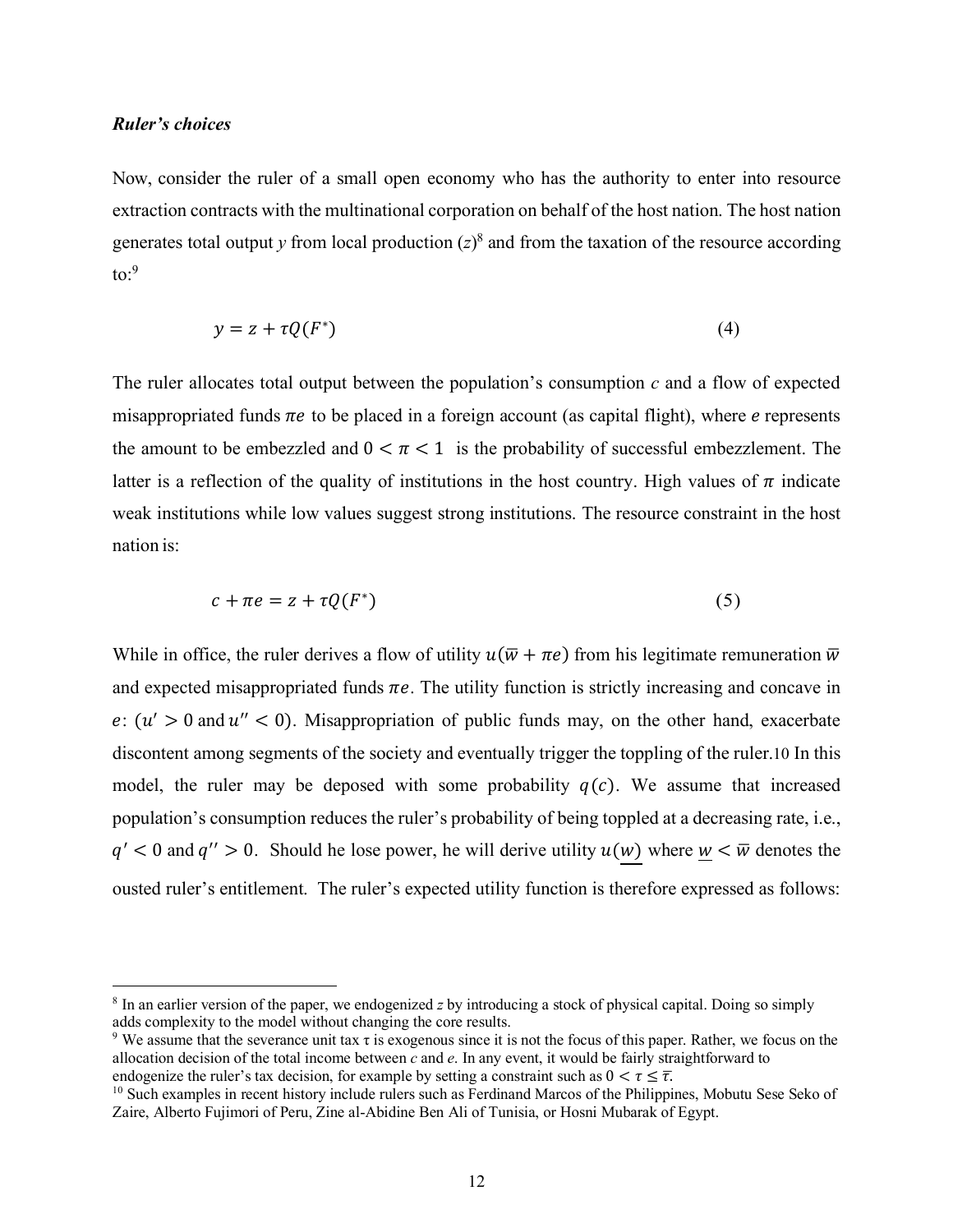$$
(1 - q(c))u(\overline{w} + \pi e) + q(c)u(\underline{w})
$$
\n<sup>(6)</sup>

Upon observing  $F^* = F(p)$ , the ruler's optimization problem is to maximize his net benefit subject to the host country's resource constraint (5). This optimization problem can be written as:

$$
V = \max_{e,c} \left(1 - q(c)\right) u(\overline{w} + \pi e) + q(c) u(\underline{w}) \tag{7}
$$

$$
s.t. \quad c + \pi e = z + \tau Q(F(p)) \tag{8}
$$

The first order condition for an interior solution yields<sup>11</sup>:

$$
q'(c)[u(\overline{w} + \pi e) - u(\underline{w})] + (1 - q(c))u'(\overline{w} + \pi e) = 0
$$
\n(9)

Applying the implicit function theorem to equation (9) yields:

$$
\frac{\partial e}{\partial p} = -\frac{\{q''(c)[u(\overline{w} + \pi e) - u(\underline{w})] - q'(c)u'(\overline{w} + \pi e)\} \tau Q'(F^*) \frac{\partial F^*}{\partial p}}{-q''(c)[u(\overline{w} + \pi e) - u(\underline{w})] + 2q'(c)u'(\overline{w} + \pi e) + (1 - q(c))u''(\overline{w} + \pi e)}
$$
(10)

Given the assumptions that  $Q' > 0, q' < 0, q'' > 0, u' > 0$  and  $u'' < 0$ , it is clear that the denominator in equation 10 is negative while the numerator is positive. This implies that misappropriation of funds (capital flight) will increase with commodity price boom; that is,  $\frac{\partial e}{\partial p}$  > 0. The mechanism through which the increase in capital flight occurs runs through higher foreign investment. Higher commodity prices provide incentives for increased foreign investment in the resource sector, which in turn leads to increased resource extraction and therefore increased tax on the multinational corporation. This enhanced revenue provides further potential source of financing for capital flight.

<sup>11</sup> A corner solution that yields  $e^* = 0$  would obtain if the marginal rate of substitution between c and e is always greater than the ratio  $1/\pi$ ; that is, if  $\frac{q'(c)[u(\underline{w})-u(\overline{w}+\pi e)]}{(1-q(c))\pi u'(\overline{w}+\pi e)} > \frac{1}{\pi}$  $\frac{1}{\pi}$ , or equivalently if  $\frac{u'(\overline{w}+\pi e)}{u(w)-u(\overline{w}+\pi e)}$  $q'(c)$  $\frac{q(c)}{(1-q(c))}$ .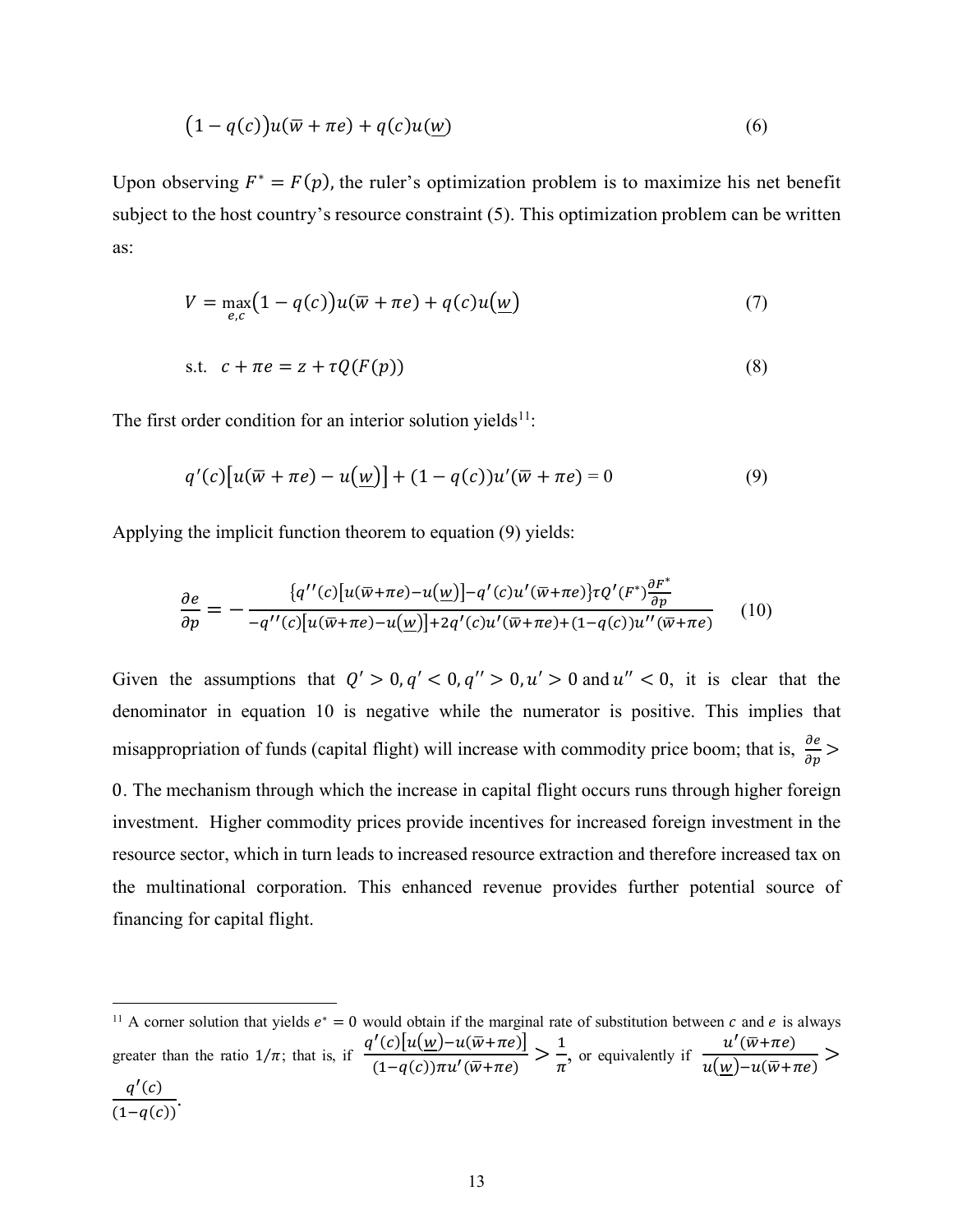We now analyze how the institutional quality, represented by  $\pi$ , affects misappropriation of funds in periods of rising commodity prices. The mitigating or aggravating effect of institutions is captured by the following expression:

$$
\frac{\partial^2 e}{\partial p \partial \pi} = -\frac{e}{D} \Big\{ \big[ q''(c) u'(\overline{w} + \pi e) - q'(c) u''(\overline{w} + \pi e) \big] \tau Q'(F^*) \frac{\partial F^*}{\partial p} - \big[ -q''(c) u'(\overline{w} + \pi e) + 2q'(c) u''(\overline{w} + \pi e) + \big( 1 - q(c) \big) u''(\overline{w} + \pi e) \big] \frac{N}{D} \Big\},
$$

where  $N = \left\{ q''(c) \left[ u(\overline{w} + \pi e) - u(\underline{w}) \right] - q'(c)u'(\overline{w} + \pi e) \right\} \tau Q'(F^*) \frac{\partial F^*}{\partial p}$  and

 $D \equiv -q''(c)[u(\bar{w} + \pi e) - u(w)] + 2q'(c)u'(\bar{w} + \pi e) + (1 - q(c))u''(\bar{w} + \pi e)$  denote the numerator and denominator in expression (10), respectively. It then follows that:

$$
\frac{\partial^2 e}{\partial p \partial \pi} = -\frac{eq'(c)u''(\overline{w} + \pi e)}{D} \left\{ \left[ \frac{q''(c)u'(\overline{w} + \pi e)}{q'(c)u''(\overline{w} + \pi e)} - 1 \right] \left( \tau Q'(F^*) \frac{\partial F^*}{\partial p} - \frac{\partial e}{\partial p} \right) \right. \\ \left. + \left[ 1 + \frac{(1 - q(c))u'''(\overline{w} + \pi e)}{q'(c)u''(\overline{w} + \pi e)} \right] \frac{\partial e}{\partial p} \right\} \tag{11}
$$

Expression (11) cannot be unambiguously signed. It is however sufficient for the product  $\left(\frac{q''(c)u'(\overline{w}+\pi e)}{q'(c)u''(\overline{w}+\pi e)}-1\right)\left(\tau Q'(F^*)\frac{\partial F^*}{\partial p}-\frac{\partial e}{\partial p}\right)$  to be positive for institutions to have a mitigating effect on the misappropriation of resources rents. That is, settings with stronger institutions will command lower marginal benefit of misappropriating resource rents as commodity prices increase and therefore  $\frac{\partial^2 e}{\partial p \partial \pi} > 0$ .<sup>12</sup> The product is positive in one of two cases:

 $\overline{a}$ 

<sup>&</sup>lt;sup>12</sup> Note that since lower  $\pi$  signals stronger institutions,  $\frac{\partial^2 e}{\partial p \partial \pi}$  > 0 does capture the mitigating effect of institutions in this model.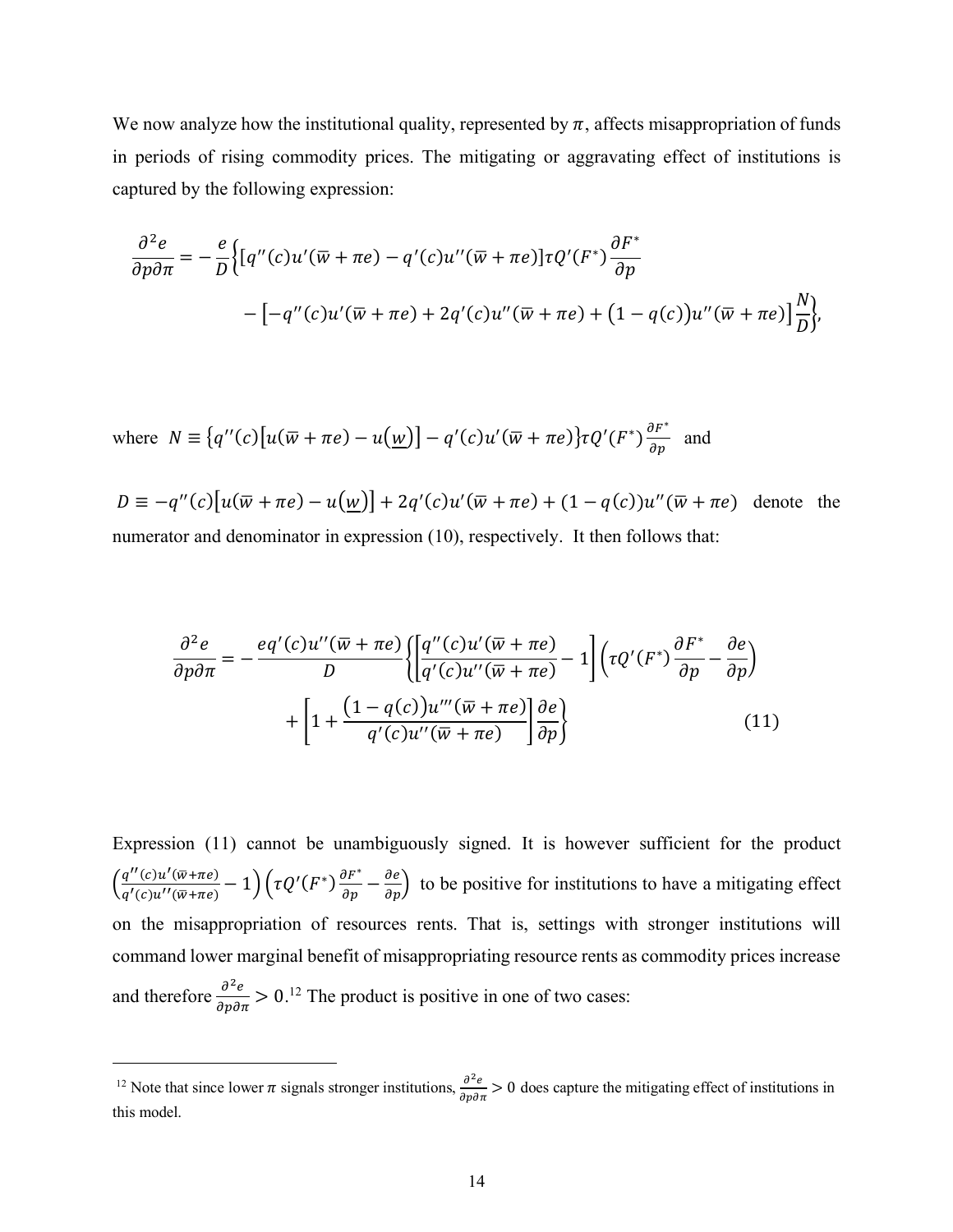(i) 
$$
-\frac{u''(\overline{w} + \pi e)}{u'(\overline{w} + \pi e)} < -\frac{q''(c)}{q'(c)}
$$
 and  $\frac{\partial e}{\partial p} < \tau Q'(F^*) \frac{\partial F^*}{\partial p}$ ,  
\n(ii)  $-\frac{u''(\overline{w} + \pi e)}{u'(\overline{w} + \pi e)} > -\frac{q''(c)}{q'(c)}$  and  $\frac{\partial e}{\partial p} > \tau Q'(F^*) \frac{\partial F^*}{\partial p}$ 

In the former case, although the ruler is only moderately averse to risk (the coefficient of absolute risk aversion is small enough), the marginal benefit of misappropriation is small enough so that he has less incentive to engage in embezzlement when institutions are strong. In the latter case, although the ruler exhibits a relatively high degree of risk aversion (the coefficient of absolute risk aversion is large enough), the marginal benefit of misappropriation is sufficiently large to make it worthwhile to engage in more embezzlement in a context with weak institutions. In either case, strong institutions deter misappropriation while weak institutions encourage misappropriation.

These predictions on the linkages between capital flight, foreign investment and natural resources are investigated empirically in the remainder of the paper.

#### **4 Empirical specification and estimation methodology**

#### *Main specification*

According to portfolio choice theory, capital flight would be driven by the difference between the rate of return to investment abroad and in the domestic market. The empirical literature has explored this relationship by using proxies for relative returns to investment such as the interest rate differential and the rate of economic growth (see Fofack and Ndikumana, 2015). In our empirical model, the interest rate differential is measured as the difference between the African country's deposit interest rate and the world interest rate proxied by the 3-month US Treasury Bill rate. We also consider that the investor faces a cost for transferring capital abroad, which depends, among other things, on the quality of institutions, especially the legal and regulatory environment as it determines the ability to track, prosecute and punish capital smuggling. In the base empirical model, the quality of institutions is measured by the Polity 2 index obtained from the Polity IV database, which has the advantage of being reported on the entire sample period over 1970-2015.<sup>13</sup>

<sup>&</sup>lt;sup>13</sup> The Polity2 indicator has the advantage that it is reported over our full sample period. Other measures of institutions, such as the Worldwide Governance Indicators (available online at the World Bank) cover a shorter period (from 1996, with missing values for 1997, 1999 and 2001).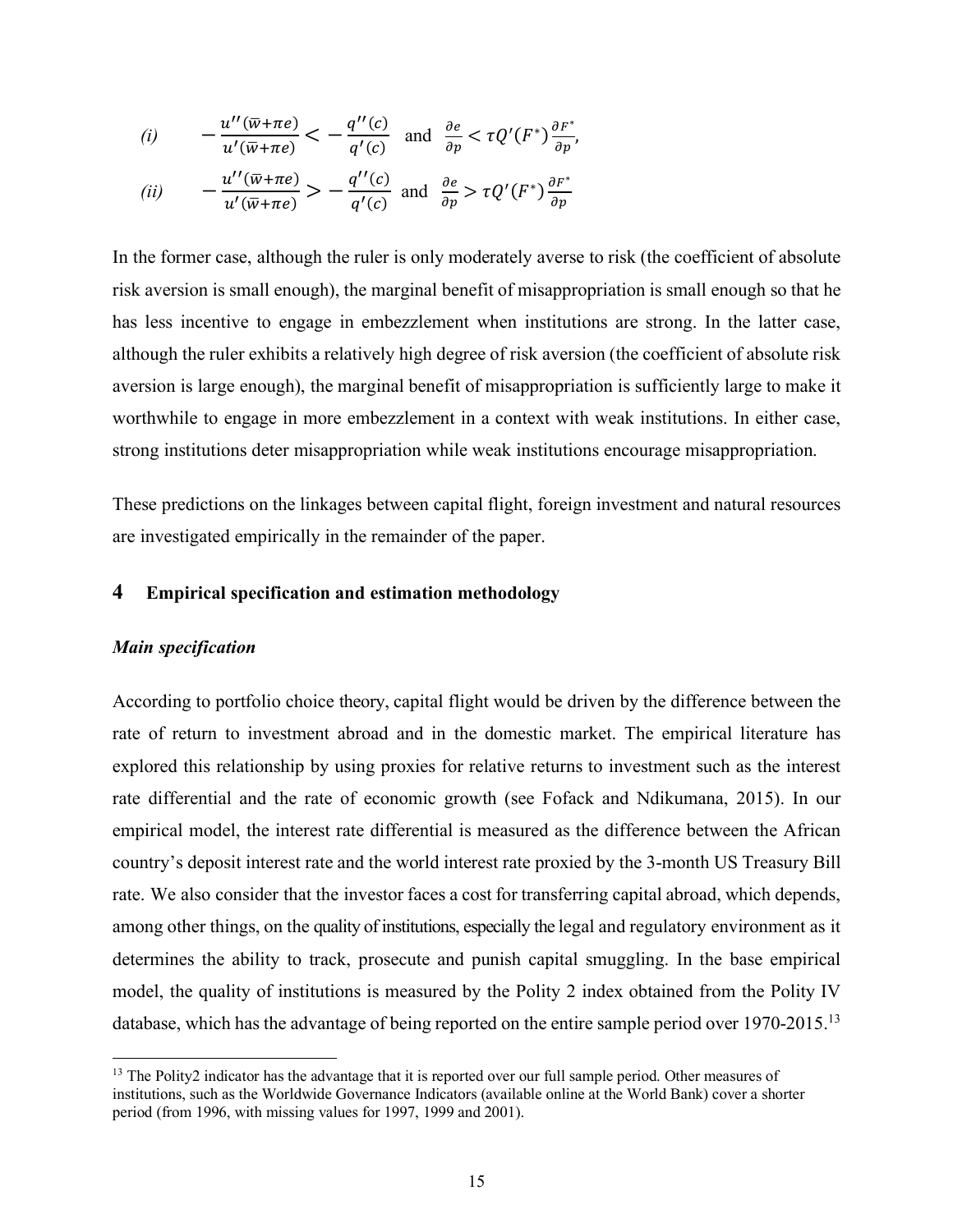In the robustness analysis, we use various measures of quality of institutions obtained from the World Bank's Worldwide Governance Indicators<sup>14</sup>, which cover a shorter period starting in 1996. These robustness tests are discussed further below.

The focus of the analysis is to explore the impact of FDI and natural resources on capital flight. We examine both the effects of annual flows as well as past stock of FDI. We also explore the impact of natural resources measured by total natural rents and by distinguishing between major resources, notably oil and minerals.

The empirical capital flight equation is therefore specified as follows:

$$
KF_{it} = \alpha_0 + \alpha_1 r d_{it} + \alpha_2 Polity2_{it} + \alpha_3 FDI_{it} + \alpha_4 NR_{it} + X_{it}\Gamma + \varepsilon_{it}
$$
 (12)

where *KF* is capital flight, *rd* is the interest rate differential, *FDI* is foreign direct investment flows and stock, Polity2 is a measure of the quality of institutions, *NR* is alternatively total natural resource rents and oil rents and mineral rents, **X** is a vector of other determinants of capital flight, and *ε* is a random error term.

The vector **X** includes the following indicators:

- The annual flow of external debt capturing the possibility of debt-fueled capital flight; it is expected to be positively related to capital flight.
- The stock of external debt, which captures the debt overhang effect; it is expected to be positively related to capital flight.
- *•* GDP growth rate, representing the expected return on domestic investment associated with overall economic performance; it is expected to be negatively correlated with capital flight.

To test whether the quality of institutions may mitigate the impact of natural resource rents on capital flight, the Polity2 index is interacted with resource rents and incorporated in the regressions in addition to resource rents – total rents or oil rents and mineral rents.

<sup>&</sup>lt;sup>14</sup> The Worldwide Governance Indicators are available at https://datacatalog.worldbank.org/dataset/worldwide-governance-indicators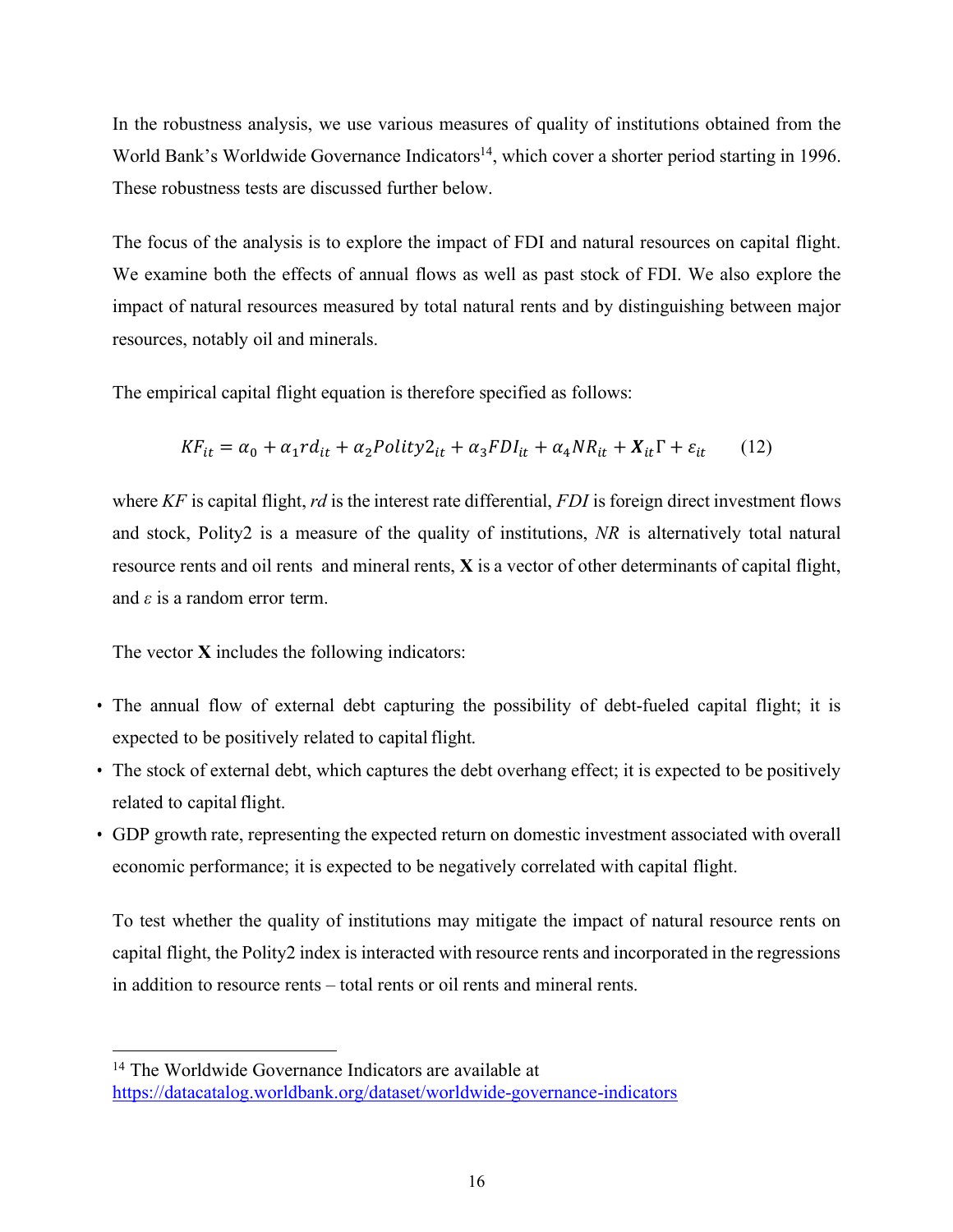We use a fixed-effects estimation method to account for omitted time invariant country-specific factors that influence capital flight. Given that the stock of debt and the stock of FDI are related to the annual flows, we include the third lags of the stocks to minimize problems of multicollinearity. In the next section we present the data used in the econometric analysis and some stylized facts from the data.

#### *Robustness tests*

It is impossible to account for all the factors that may influence capital flight and its relationship with FDI and natural resources. To explore the robustness of the results obtained from the base empirical model, we extend the analysis in three ways. First, we consider other indicators of the quality of institutions to test the robustness of the results obtained from the regressions incorporating the Polity2 indicator. We use six indictors of governance and political stability obtained from the World Bank's Worldwide Governance Indicators: control of corruption, government effectiveness, political stability, regulatory quality, rule of law, and voice and accountability. These variables are available only from 1996.<sup>15</sup> Therefore the regression sample is reduced to 1996-2015. As expected, these indicators are positively correlated with Polity2, although not strongly. The correlation coefficient in the sample ranges from 0.19 with government effectiveness to 0.68 with for voice and accountability.

These governance indicators measure various dimensions of the quality of the institutional environment that matter for saving and investment, and therefore they are potential determinants of capital flight. They also may be considered as proxies for the capacity of the government to establish a framework that enables efficient management of natural resources, thus limiting the potential for natural resources to fuel capital flight.

As a second extension, we include year/period dummies to account for the substantial increase in commodity prices in the resource boom before and after the global crisis that may influence capital flight and its relations with natural resources. We include dummies for years with oil price hikes (2007-08 and 2011) as well as the fall in oil prices in 2014.

<sup>&</sup>lt;sup>15</sup> The data are not reported for 1997, 1999, and 2001. These missing observations are filled in by interpolation with the average of the values from the adjacent years.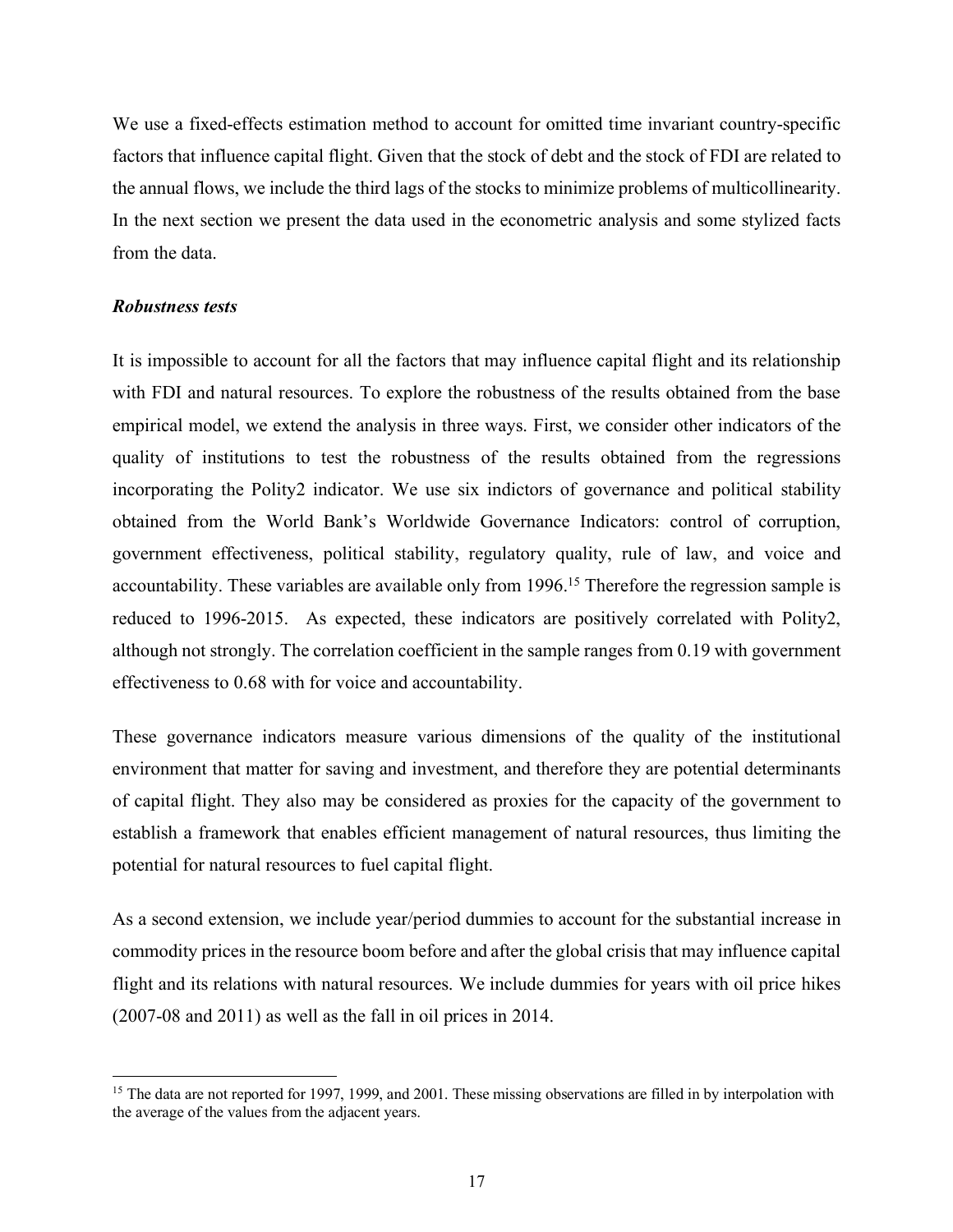Third, in addition to accounting for the role of the rate of return to investment for capital flight as measured by the interest rate differential, we also need to ensure that the results are not driven by excessively high inflation rates that may distort relative returns to investment. This is the case for Angola, the Democratic Republic of Congo and Zimbabwe which experienced hyperinflation in some years during the sample period. We include dummies for these countries.

Because of the inclusion of dummies in the model, we use the random-effects estimation method in the regression of the extended model. In addition, rather than the contemporaneous value of FDI inflows, we include the lagged value to examine whether the results obtained in the estimation of the main empirical model may have been affected by potential simultaneity bias. The extended model used for the robustness tests includes total natural resource rents.

#### **5 Data and stylized facts**

The data used in the analysis covers the period from 1970-2015 and contains 30 countries that have adequate data on capital flight. The capital flight series are obtained from the Political Economy Research Institute (PERI) at the University of Massachusetts Amherst,<sup>16</sup> which were constructed by James Boyce and Léonce Ndikumana using the following algorithm: for a country *i* in year *t*, capital flight is measured as follows:17

$$
KF_{it} = \Delta DEBTADJ_{it} + FDI_{it} + PI_{it} - (CA_{it} + CRES_{it}) + MISINV_{it} \tag{11}
$$

where ∆*DEBTADJ* is the change in the stock of external debt outstanding adjusted for exchange rate fluctuations, *FDI* is net foreign direct investment inflows, *PI* is net portfolio investment, *CA*  is the current account deficit, and *CRES* is net additions to the stock of foreign reserves, and *MISINV* is trade misinvoicing.

Data on FDI flows, FDI stock and GDP growth are obtained from the UNCTAD online database. Data on indicators of natural resource endowment – oil rents, mineral rents, and total resource rents, as well as the interest rate and the exchange rate, which are used to calculate the rate of

<sup>&</sup>lt;sup>16</sup> The capital flight series are available at PERI's website at:  $\frac{https://www.peri.umass.edu/capital-flight-from-affica.}{A summary of the algorithm used to calculate capital fight is provided in the Appendix. A detailed exposition of$ 

the methodology can be found in Ndikumana and Boyce (2010) and Ndikumana, Boyce and Ndiaye (2015).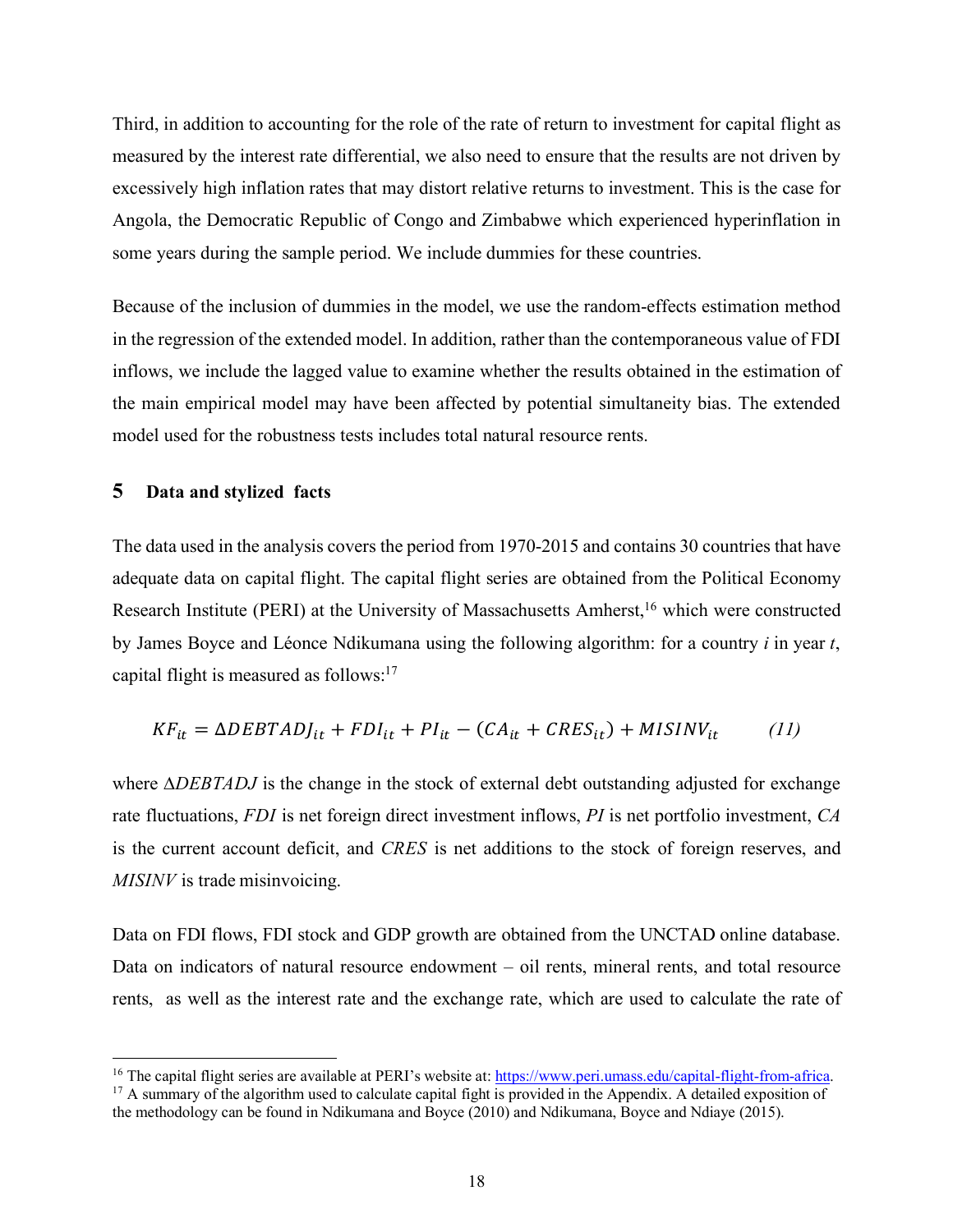return differential between African countries and the world (proxied by the US Treasury bill rate) are obtained from the World Development Indicators. Debt indicators (change in debt and total debt stock) are from the World Bank's International Debt Statistics. The data for Polity2 are obtained from the Polity IV Project database (available online), while the various governance indicators are from the World Bank's Worldwide Governance Indicators (available online). A detailed description of the variable definitions and data sources is provided in Table A1 in the appendix.

Stylized facts are presented in Table 1 and Figures 1-3. Table 1 presents the means for the regression variables for the sample and by decade. The list of countries in the sample is also presented under this table. An examination of the data on FDI, capital flight and natural resources shows noteworthy patterns and trends. The data shows that African countries have attracted an increasing volume of FDI since the start of the 1990s (Figure 1). At the turn of the century, the strong upward trend of both FDI is sustained in the context of the natural resource boom that preceded the global economic crisis. Since 2010-2011, both variables have trended downward in the context of the decline in commodity prices. These patterns reflect the fact that a substantial fraction of FDI to Africa is resource-seeking.

The data also indicated a positive correlation between annual FDI flows and capital flight on average over the sample (Figure 2). There is an even stronger correlation between the stock of FDI and accumulated capital fight. This is illustrated in Figure 3 which presents the stocks of FDI and capital fight as of 2015 in logarithmic values. The figure shows that resource-rich countries such as Algeria, Angola, Egypt and Sudan feature prominently on the top of the list of countries having both high FDI and high capital flight. The econometric analysis in this paper seeks to shed light on these relationships between capital flight, FDI and natural resource rents.

Given that FDI is one of the elements in the calculation of capital flight as indicated in the above formula, one may ask why we include it as a regressor in the capital flight model. To understand the rationale, we refer to the basic definition of capital flight as a Balance of Payment residual. High FDI inflows need not translate into high capital flight, because in a transparent environment, these additional resources are supposed to be used to cover the country's needs in foreign exchange, such as covering the current account deficit, with the excess being added to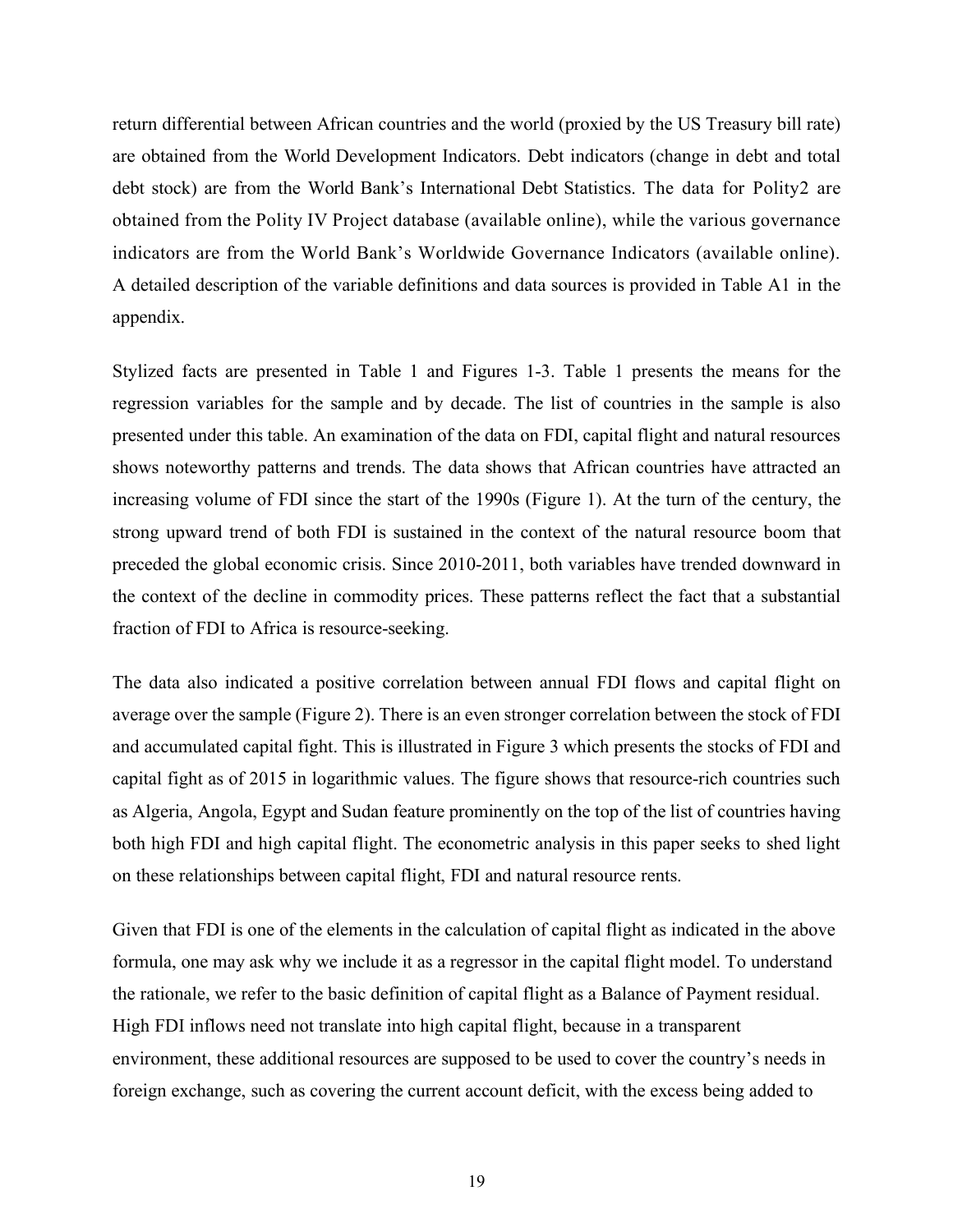the stock of reserves. Therefore, a positive effect of FDI on capital flight can be interpreted as a symptom of leakages in the BoP. The relationship, therefore needs to be tested empirically.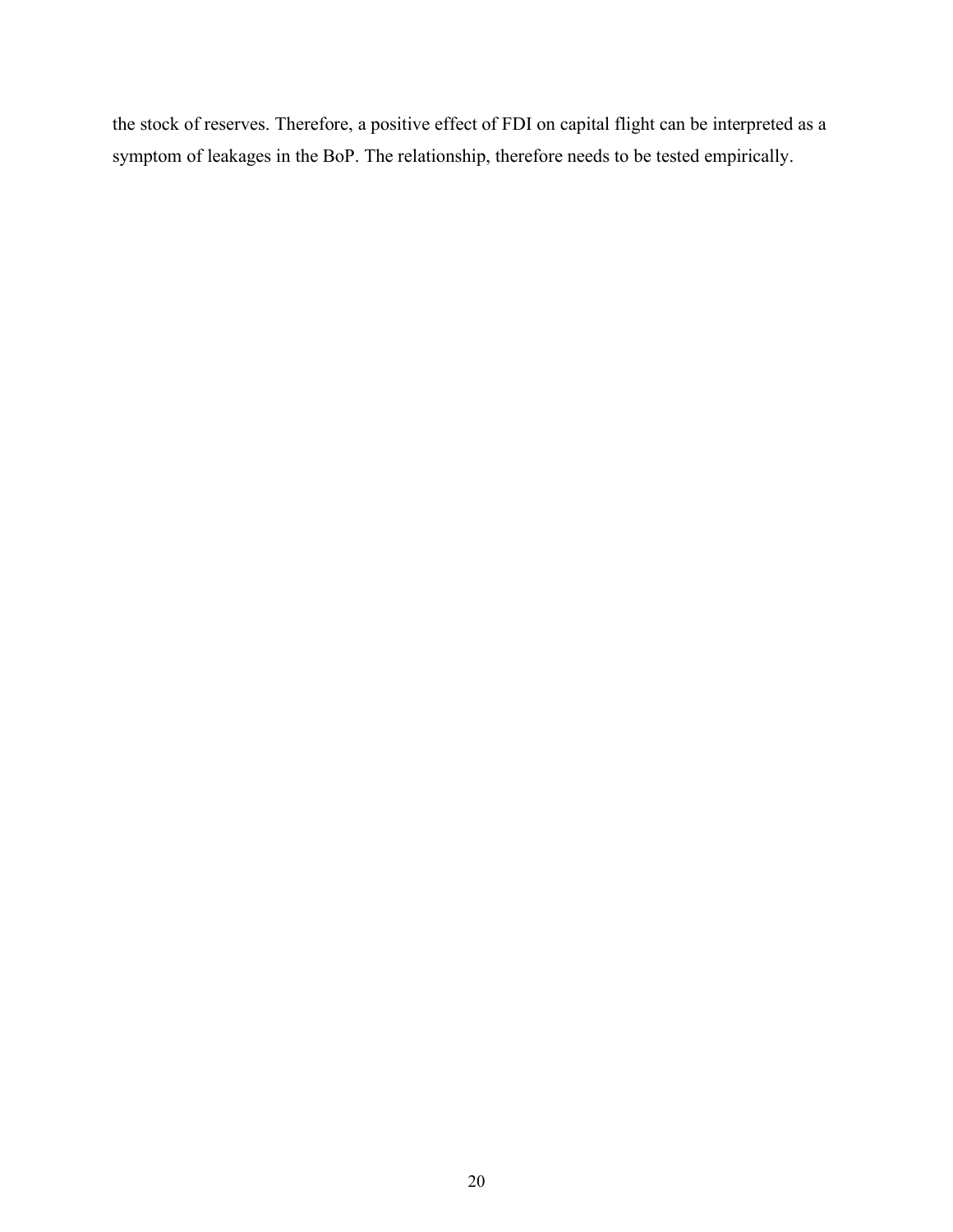|             |         |         |         |           |           | Sample  |
|-------------|---------|---------|---------|-----------|-----------|---------|
| Variable    | 1970-79 | 1980-89 | 1990-99 | 2000-2009 | 2010-2015 | average |
| kf/gdp      | 4.16    | 4.19    | 2.02    | 1.86      | 2.97      | 2.74    |
| cdebt/gdp   | 3.68    | 3.59    | 0.49    | 0.39      | 1.42      | 1.41    |
| totdebt/gdp | 8.77    | 27.08   | 34.35   | 21.28     | 21.63     | 23.35   |
| fdi/gdp     | 0.48    | 0.4     | 0.81    | 2.47      | 1.66      | 1.53    |
| gdp growth  | 3.61    | 2.34    | 2.38    | 5.06      | 4.09      | 3.85    |
| oil rents   | 12.19   | 11.02   | 7.26    | 11.22     | 8.26      | 9.56    |
| mineral     |         |         |         |           |           |         |
| rents       | 1.04    | 1.18    | 0.46    | 1.03      | 1.84      | 1.26    |
| resource    |         |         |         |           |           |         |
| rents       | 14.81   | 14.99   | 11.27   | 15.2      | 12.65     | 13.61   |
| polity2     | $-5.56$ | $-5.32$ | $-2.19$ | 0.62      | 2.12      | $-2.26$ |
| Corruption  |         |         | $-0.59$ | $-0.61$   | $-0.63$   | $-0.61$ |
| Govt eff.   |         |         | $-0.57$ | $-0.61$   | $-0.65$   | $-0.61$ |
| Pol. stab   |         |         | $-0.68$ | $-0.64$   | $-0.64$   | $-0.65$ |
| Regulation  |         |         | $-0.59$ | $-0.60$   | $-0.61$   | $-0.60$ |
| Rule of law |         |         | $-0.72$ | $-0.68$   | $-0.62$   | $-0.67$ |
| Voice       |         |         | $-0.69$ | $-0.68$   | $-0.62$   | $-0.66$ |

Table 1: Summary statistics (over 1970-2015, by decade): GDP-weighted means\*

Variable symbols: kf/gdp = capital flight to GDP ratio, cdebt/gdp = adjusted change in debt to GDP ratio, totdebt/gdp = total debt stock to GDP ratio, fdi/gdp = FDI to GDP ratio, corruption = control of corruption, govt eff. = government effectiveness, pol. stab = political stability, regulation = regulatory quality, voice = voice and accountability.

\*Note: The means are GDP-weighted, except for Polity2 for which simple means are reported.

Sources: Capital flight data are from the Political Economy Research Institute (PERI), accessible online at https://www.peri.umass.edu/capital-flight-from-africa; Polity2 is from the Polity IV Project; other variables are from the World Development Indicators.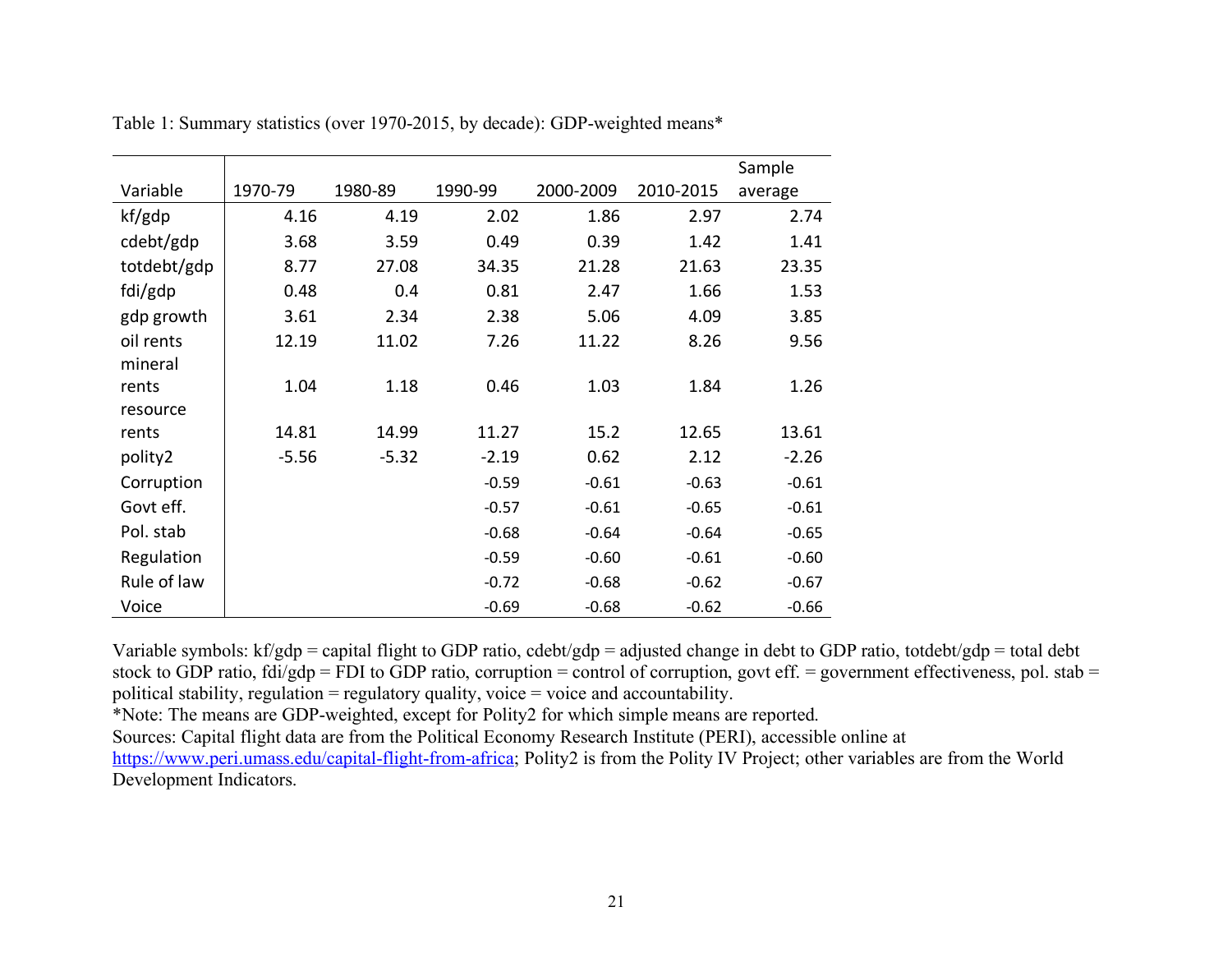The countries included in the sample are: Algeria, Angola, Botswana, Burkina Faso, Burundi, Cameroon, Dem. Rep Congo, Rep. Congo, Cote d'Ivoire, Egypt, Ethiopia, Gabon, Ghana, Kenya, Madagascar, Malawi, Mauritania, Morocco, Mozambique, Nigeria, Rwanda, Seychelles, Sierra Leone, South Africa, Sudan, Tanzania, Tunisia, Uganda, Zambia, Zimbabwe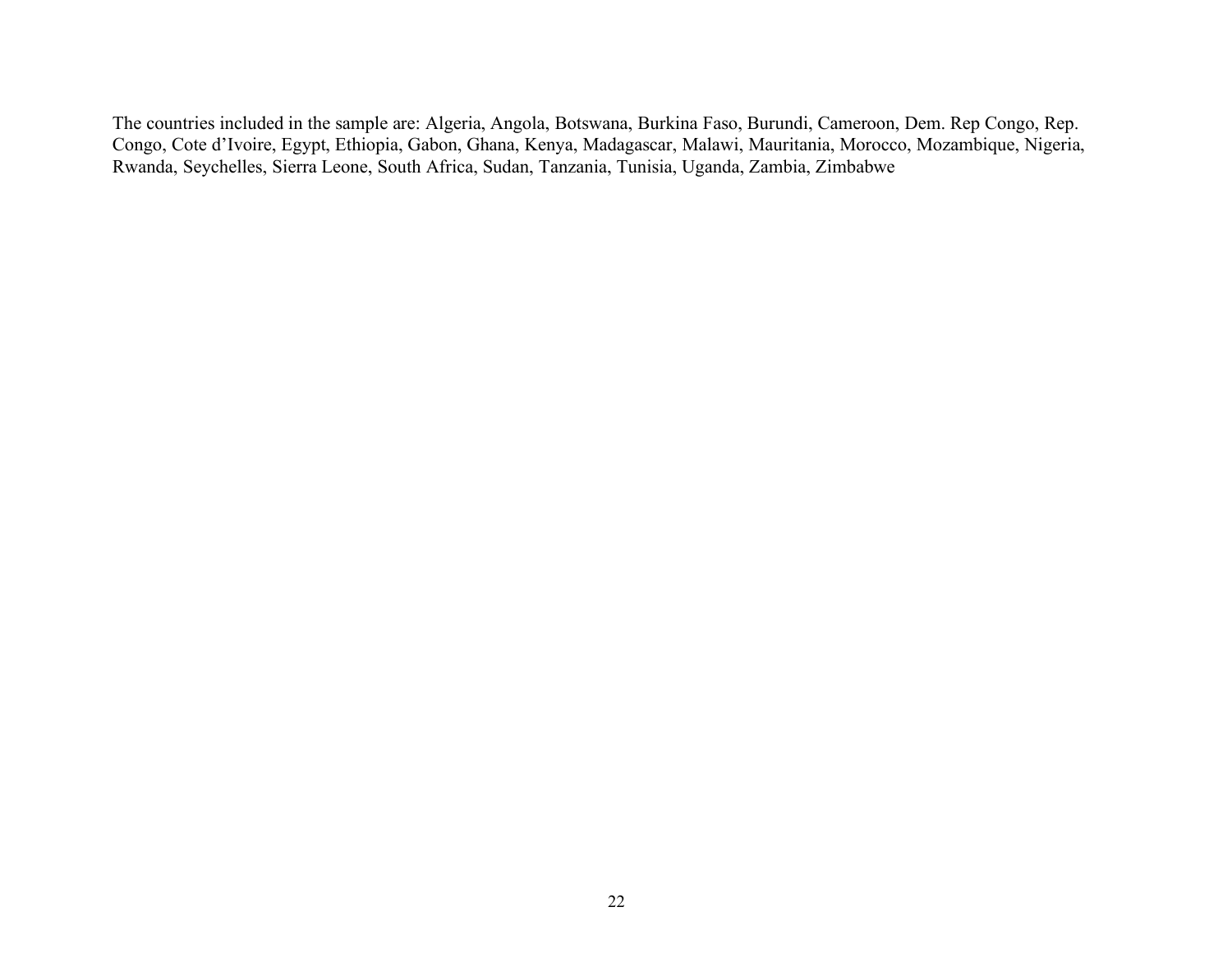

Figure 1: FDI and resource rents (% GDP, annual sample average)

Figure 2: Capital flight and FDI as average % of GDP (1970-2015)



Linear fit: Y = 2.591 + 1.208X; R2=0.243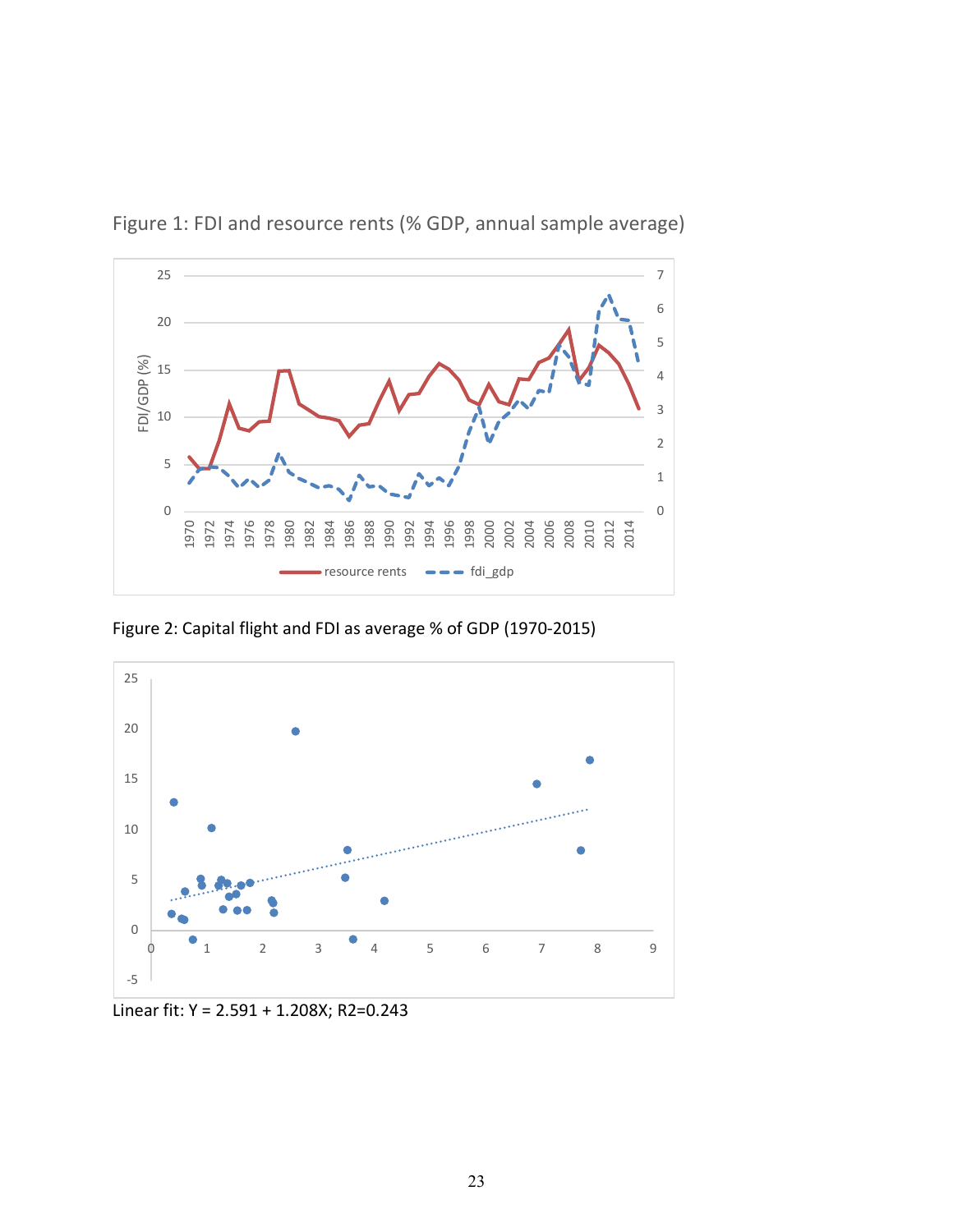

Figure 3: Stock of capital flight and FDI, 2015 (logs)

Linear fit: Y = 5.754 + 0.601 X; R2 = 0.524

# **6 Empirical results**

# *Results from the main model estimated over the 1970-2015 sample*

The focus on the empirical analysis is on the impact of linkages between capital flight, FDI and natural resources, and the role that institutions might play in mitigating the resource-capital flight nexus. We present two sets of regression results in Tables 2 and 3. In Table 2, we present results for the test of the direct impact of FDI and natural resources on capital flight. The results in Table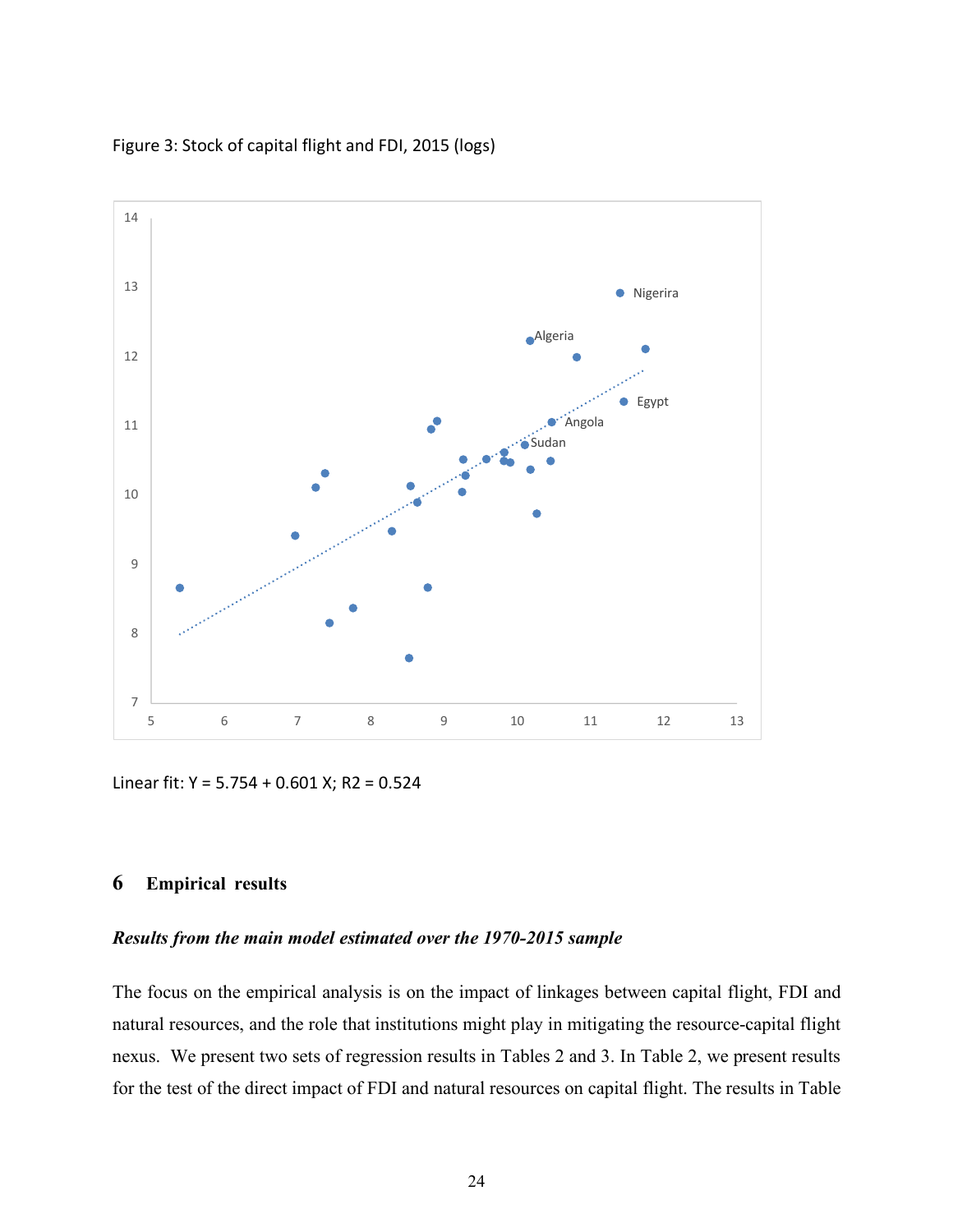3 are used to investigate the hypothesis that the quality of institutions may mitigate the link between natural resources and capital flight. This is captured by the coefficient on the interaction between natural resources and Polity2.

With regard to the impact of FDI on capital fight, we can draw two important conclusions. First, the annual inflows of FDI have a direct positive effect on capital flight. The coefficient on the FDI/GDP ratio is positive and statistically significant, and this holds in all regressions including various control variables and alternative measures of natural resource rents. The regression results suggest that one percent increase in FDI inflows is associated with 0.21-0.40 percent increase in capital flight in the same year. As indicated earlier in the paper, FDI may have a positive impact on capital fight if private capital inflows serve as a source of financing of capital flight. It may also have a negative effect on capital fight if the influx of private capital serves as a signal of high returns to investment in the domestic economy. These regression results suggest that the former effect dominates. In that sense, FDI inflows have similar effects as debt inflows, a phenomenon we may refer to as FDI-fueled capital flight. Moreover, besides providing the funds that are siphoned abroad, FDI may have been *ex-ante* destined towards offshore financial centers or secrecy jurisdictions, with African economies only serving as transit stations for flight capital. This result is in line with the findings in Perez, Brada and Drabek (2011).

|                          | (1)        | (2)        | (3)        | (4)                   |
|--------------------------|------------|------------|------------|-----------------------|
| <b>VARIABLES</b>         | Resource   | Oil rents  | Mineral    | Oil $&$ mineral rents |
|                          | rents      |            | rents      |                       |
|                          |            |            |            |                       |
| FDI flows (% of GDP)     | $0.390***$ | $0.213**$  | $0.401***$ | $0.211**$             |
|                          | (0.000)    | (0.046)    | (0.000)    | (0.048)               |
| FDI stock (% of GDP)     | $-0.013$   | $-0.028$   | $-0.010$   | $-0.028$              |
| $(3rd$ lag)              |            |            |            |                       |
|                          | (0.663)    | (0.310)    | (0.727)    | (0.315)               |
| Debt flows $(\%$ of GDP) | $0.575***$ | $0.500***$ | $0.575***$ | $0.501***$            |
|                          | (0.000)    | (0.000)    | (0.000)    | (0.000)               |
| Debt stock $(\%$ of GDP) | $0.046*$   | $0.040*$   | $0.062**$  | $0.042*$              |
| $(3rd$ lag)              |            |            |            |                       |
|                          | (0.053)    | (0.098)    | (0.011)    | (0.086)               |
| GDP growth (lag)         | $0.192**$  | 0.129      | $0.180**$  | 0.124                 |
|                          | (0.024)    | (0.244)    | (0.034)    | (0.266)               |

Table 2: Capital flight, FDI and natural resources: Main model (Fixed-effects regression results)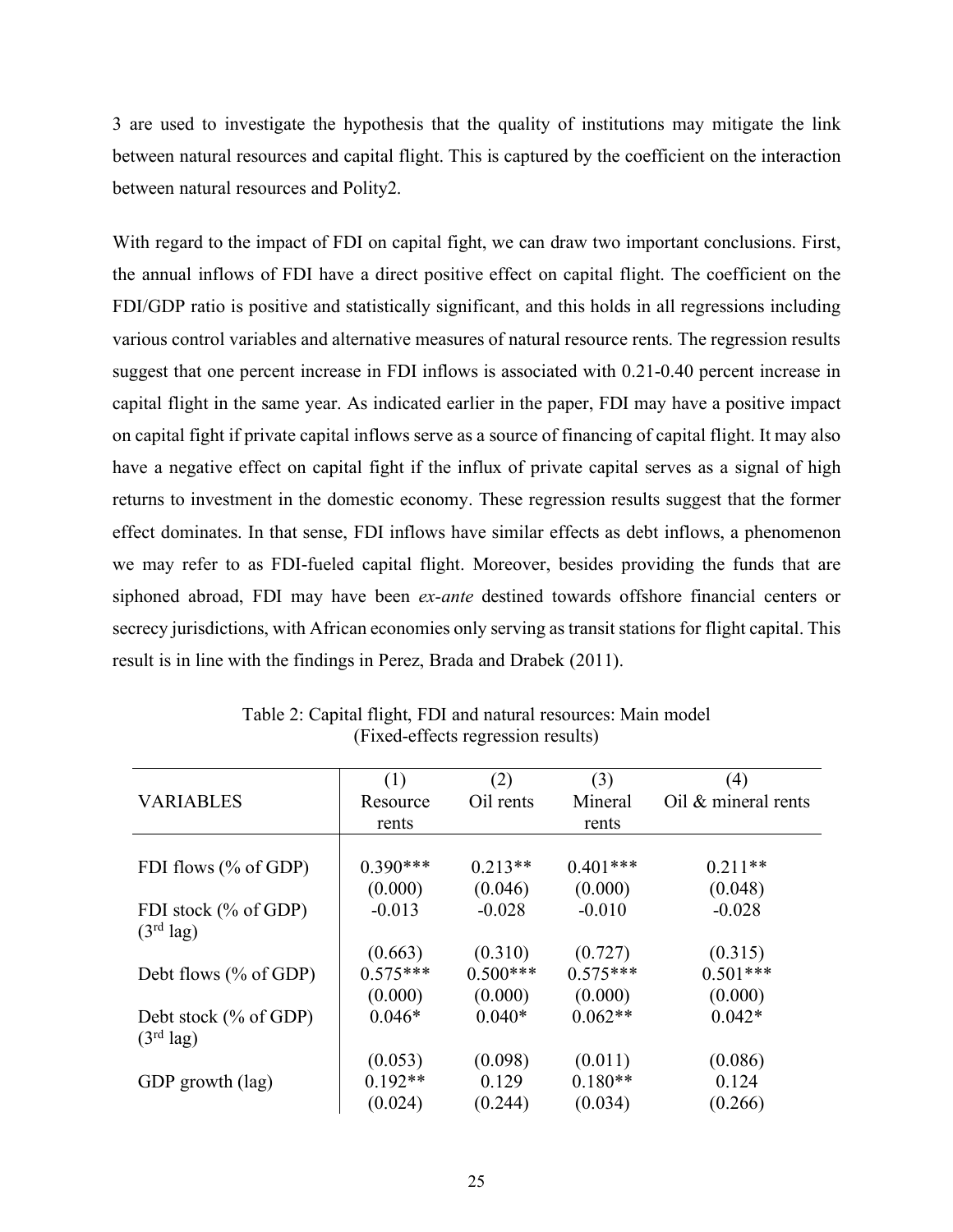| Interest differential         | 0.000    | 0.000      | 0.000     | 0.000      |
|-------------------------------|----------|------------|-----------|------------|
|                               | (0.775)  | (0.888)    | (0.826)   | (0.860)    |
| Polity2 score                 | $-0.042$ | $-0.244*$  | $-0.063$  | $-0.252**$ |
|                               | (0.724)  | (0.055)    | (0.597)   | (0.049)    |
| Resource rents $%$ of<br>GDP) | $0.141*$ |            |           |            |
|                               | (0.055)  |            |           |            |
| Oil rents (% of GDP)          |          | $0.278***$ |           | $0.279***$ |
|                               |          | (0.003)    |           | (0.003)    |
| Mineral rents $(\%$ of GDP)   |          |            | $0.322**$ | 0.108      |
|                               |          |            | (0.019)   | (0.585)    |
| Constant                      | $-1.521$ | $-1.522$   | $-0.868$  | $-1.791$   |
|                               | (0.345)  | (0.320)    | (0.555)   | (0.265)    |
| R-2 within                    | 0.172    | 0.176      | 0.174     | 0.176      |
| R-2 between                   | 0.208    | 0.298      | 0.054     | 0.189      |
| R-2 overall                   | 0.189    | 0.222      | 0.150     | 0.216      |
| <b>Observations</b>           | 770      | 542        | 770       | 542        |
| Number of countries           | 29       | 21         | 29        | 21         |

The dependent variable is capital flight (% of GDP). P-values in parentheses; \*\*\*  $p<0.01$ , \*\* p<0.05, \* p<0.1 stand for significance at 1%, 5%, and 10%, respectively.

The second conclusion from the regression results is that the past stock of FDI does not have an impact on capital flight. The coefficients on the ratio of past stock of FDI to GDP are statistically insignificant in all specifications presented in Tables 2 and 3. The results suggest that the accumulation of FDI does not have similar effects as the accumulation of debt – the 'debt overhang effects'; and high accumulated FDI does not serve as a deterrent of capital fight either.

Regarding natural resources, the regression results show a positive relation with capital flight when we use total natural resource rents, as well as when oil rents and mineral rents are entered in the regressions separately. We note, however, that when oil rents and mineral rents are entered in the regression simultaneously, oil rents have a significant positive effect, while the effect of mineral rents loses its significance. Interestingly, we also note that regressions including oil rents produce different results for the quality of institutions. In these regressions, better quality of institutions appears, as expected, to be associated with less capital flight. This result suggests that improving institutional quality can help to reduce capital fight in resource-rich countries.

The results in Table 3 enable us to address the question of whether the quality of institutions can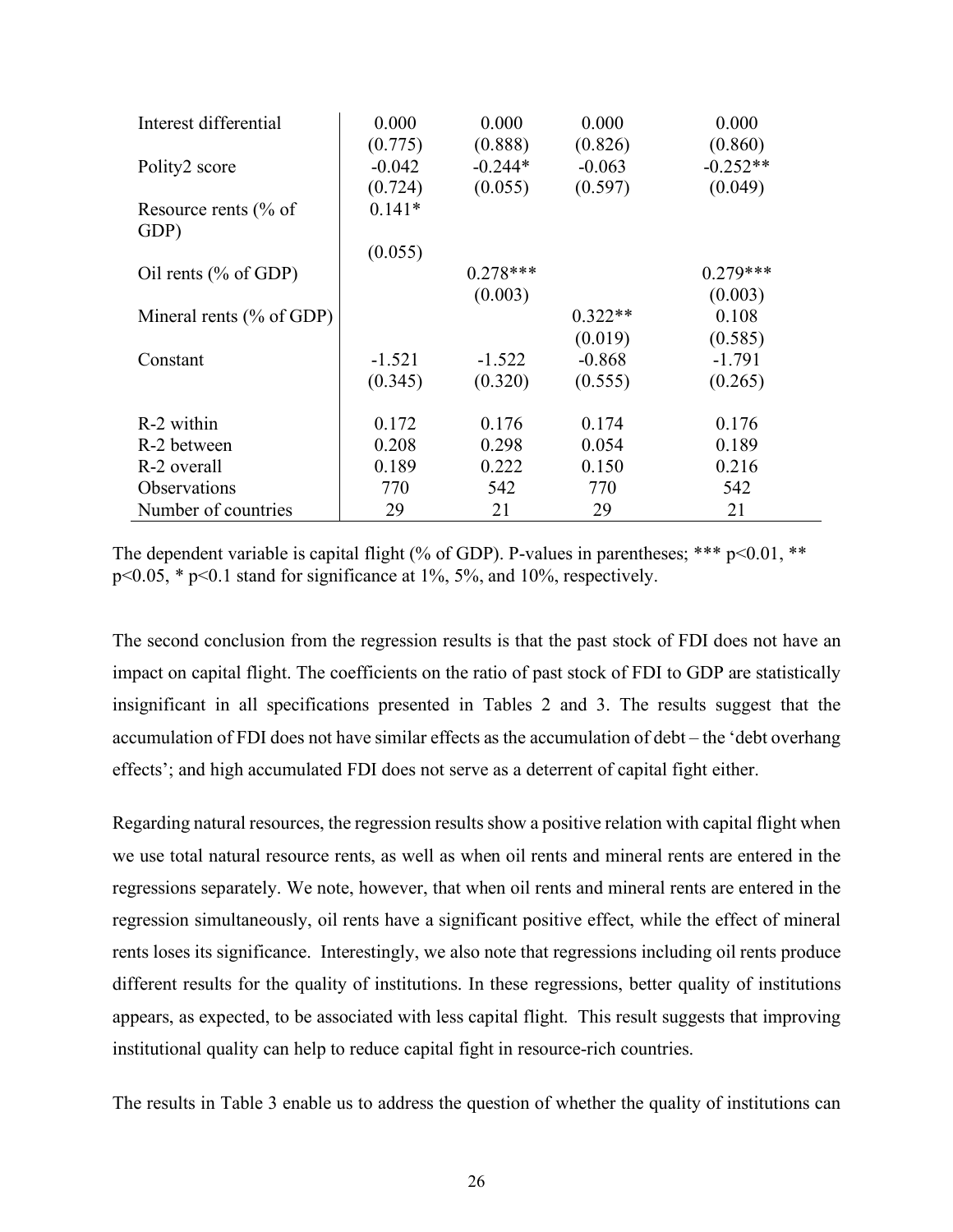mitigate the effects of natural resource rents on capital flight. In other words, do good institutions reduce the amount of natural resource rents that is lost through capital flight? In the regressions including total natural resource rents, the coefficient on the interaction term between natural resources rents and Polity2 is insignificant with a positive sign. The result is similar in the case of oil rents. In the regressions with mineral rents, the coefficient on the interaction term is positive and significant, which is counter-intuitive. When oil rents and mineral rents are entered in the regression simultaneously with their respective interaction terms with Polity2, the coefficient on the interaction term with oil is insignificant while that on the interaction term with mineral rents is negative and significant, as expected.

|                            | (Fixed-effects regression results) |            |            |                |
|----------------------------|------------------------------------|------------|------------|----------------|
|                            | (1)                                | (2)        | (3)        | (4)            |
| Variables                  | resources                          | oil        | minerals   | oil & minerals |
|                            |                                    |            |            |                |
| FDI flows (% of GDP)       | $0.375***$                         | $0.194*$   | $0.376***$ | $0.208**$      |
|                            | (0.001)                            | (0.069)    | (0.001)    | (0.048)        |
| FDI stock (% of GDP) (3rd  | $-0.015$                           | $-0.033$   | $-0.003$   | $-0.053*$      |
| lag)                       |                                    |            |            |                |
|                            | (0.625)                            | (0.232)    | (0.931)    | (0.057)        |
| Debt flows (% of GDP)      | $0.580***$                         | $0.513***$ | $0.585***$ | $0.498***$     |
|                            | (0.000)                            | (0.000)    | (0.000)    | (0.000)        |
| Debt stock (% of GDP) (3rd | $0.045*$                           | 0.039      | $0.062***$ | 0.030          |
| lag)                       |                                    |            |            |                |
|                            | (0.059)                            | (0.106)    | (0.009)    | (0.214)        |
| GDP growth (lag)           | $0.180**$                          | 0.108      | $0.150*$   | 0.181          |
|                            | (0.033)                            | (0.329)    | (0.078)    | (0.103)        |
| Interest differential      | 0.000                              | 0.000      | 0.000      | 0.000          |
|                            | (0.790)                            | (0.877)    | (0.907)    | (0.702)        |
| Resource rents             | $0.145**$                          |            |            |                |
|                            | (0.048)                            |            |            |                |
| Resource rents * Polity2   | 0.005                              |            |            |                |
|                            | (0.377)                            |            |            |                |
| Oil rents                  |                                    | $0.292***$ |            | $0.310***$     |
|                            |                                    | (0.003)    |            | (0.001)        |
| Oilrents * Polity2         |                                    | 0.001      |            | 0.002          |
|                            |                                    | (0.896)    |            | (0.761)        |
| Mineral rents              |                                    |            | $0.242*$   | 0.280          |
|                            |                                    |            | (0.085)    | (0.161)        |
| Mineral rents * polity2    |                                    |            | $0.040**$  | $-0.085***$    |
|                            |                                    |            | (0.048)    | (0.000)        |
| Constant                   | $-1.291$                           | $-1.200$   | $-0.776$   | $-0.937$       |

Table 3: Capital flight, FDI and natural resources: with Polity2\*resources interactions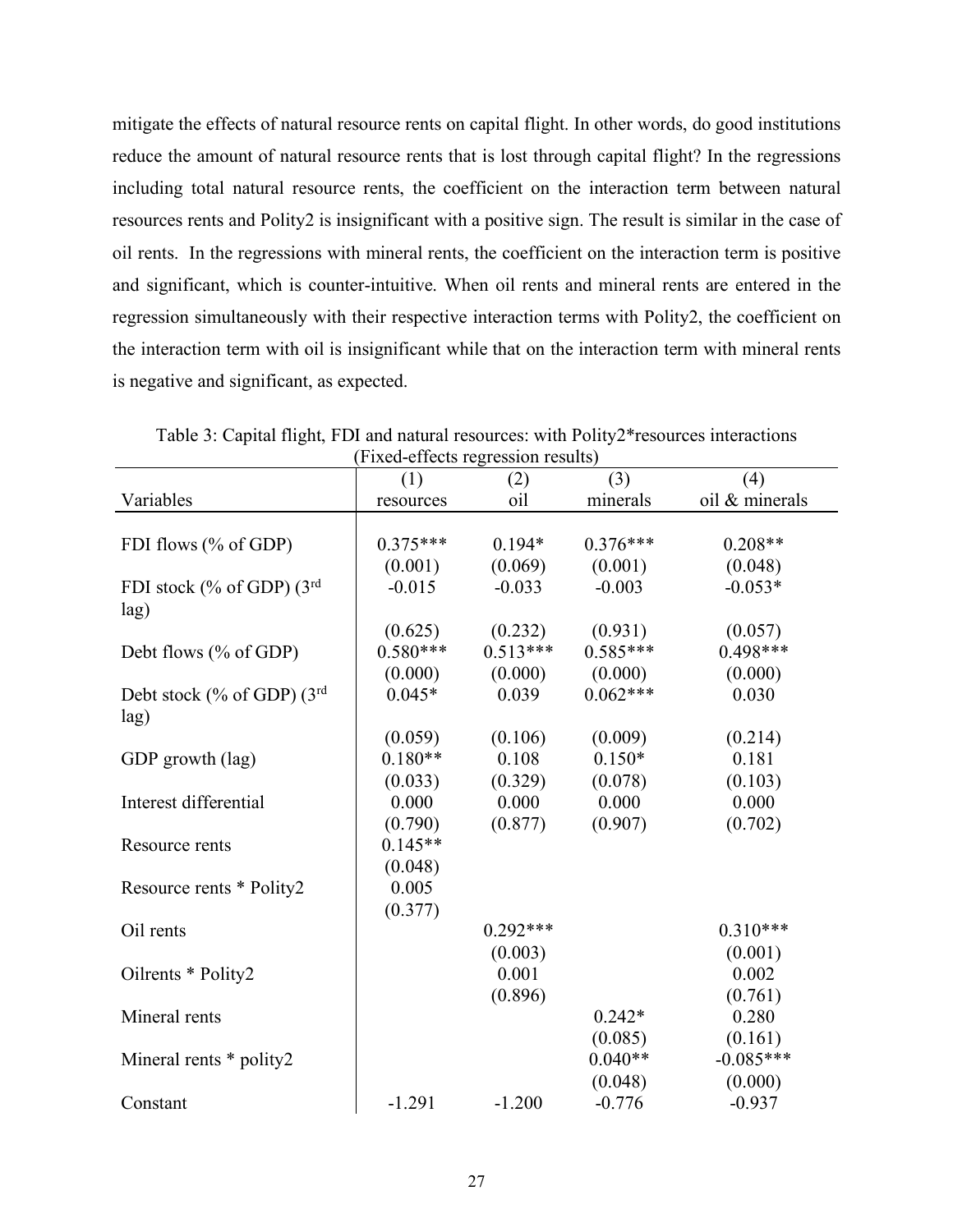|                     | (0.410) | (0.431) | (0.584) | (0.552) |
|---------------------|---------|---------|---------|---------|
| R-2 within          | 0.173   | 0.170   | 0.178   | 0.198   |
| R-2 between         | 0.178   | 0.308   | 0.058   | 0.013   |
| R-2 overall         | 0.189   | 0.225   | 0.166   | 0.194   |
| <b>Observations</b> | 770     | 542     | 770     | 542     |
| Number of countries | 29      | 21      | 29      | 21      |

The dependent variable is capital flight (% of GDP). P-values in parentheses; \*\*\*  $p<0.01$ , \*\* p<0.05, \* p<0.1 stand for significance at 1%, 5%, and 10, respectively.

#### *Robustness tests: estimation results over the period 1996-2015*

In Tables 4 and 5 we present the results obtained by re-estimating the empirical model over the 1996-2015 period including various measures of governance, year dummies for 2007-08, 2011 and 2014 as well as country dummies for Angola, DR Congo, and Zimbabwe. Moreover, the model includes lagged FDI instead of contemporaneous FDI to examine whether the results presented earlier in Table 2 and 3 may be influenced by some simultaneity bias. The results in Table 4 show the direct impact of FDI, natural resources, and institutional quality on capital flight, and serve as a robustness test for the results presented earlier in Table 2. Table 5 presents results with interaction terms between natural resources and the measures of institution quality, serving as a robustness test for the results presented earlier in Table 3.

The results for the impact of FDI are similar to those obtained over the 1970-2015 period with the main empirical model, and they are not affected by the specific indicator of quality of institutions and governance included in the model. We find that annual inflows of FDI are positively and significantly related to capital flight, while the past stock of FDI has no impact on capital flight. The results imply that a one percent increase in FDI inflows is associated with 0.26-0.38% increase in capital flight.

The results indicate that natural resources fuel capital flight. The coefficient on the ratio of total natural resource rents to GDP is positive and significant in all the regressions in Table 4 and in all but one regression in Table 5. The results imply that natural resource rents are unambiguously positively related to capital flight in this sample of African countries over the 1996-2015 period.

The regression results show no direct impact of the measures of the quality of institutions and governance on capital flight. The coefficients are positive but insignificant. The results in Table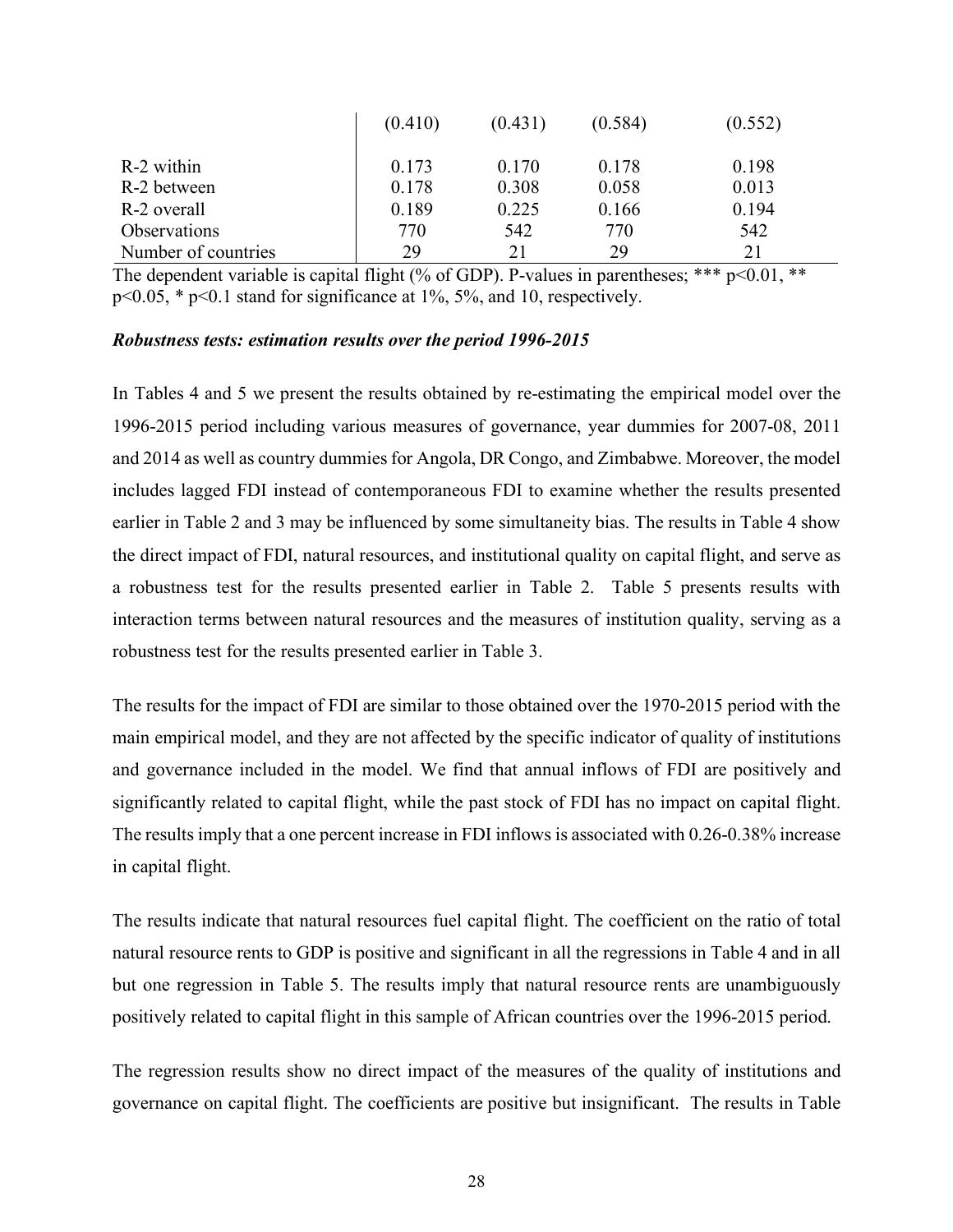5 do not show any conclusive impact of the interaction between natural resource rents and the quality of institutions. The results are counterintuitive for Polity2 and political stability: the coefficient on the interaction term is positive and significant, contrary to expectations. The coefficient on the interaction between governance effectiveness and natural resource rents is negative and significant as expected, suggesting that better governance reduces resource-fueled capital flight. The coefficients on the interaction of natural resource rents and regulatory quality, rule of law, and voice and accountability are insignificant.

Overall the results presented in Tables 4 and 5 are consistent with those reported in Tables 2 and 3 with regard to the impact of FDI, natural resources, and the interaction between the quality of institutions and natural resource rents. We can therefore confirm that the estimated relationships between capital flight, FDI, natural resources and institutions are robust to alternative specification of the model, measurement of quality of institutions and period of analysis.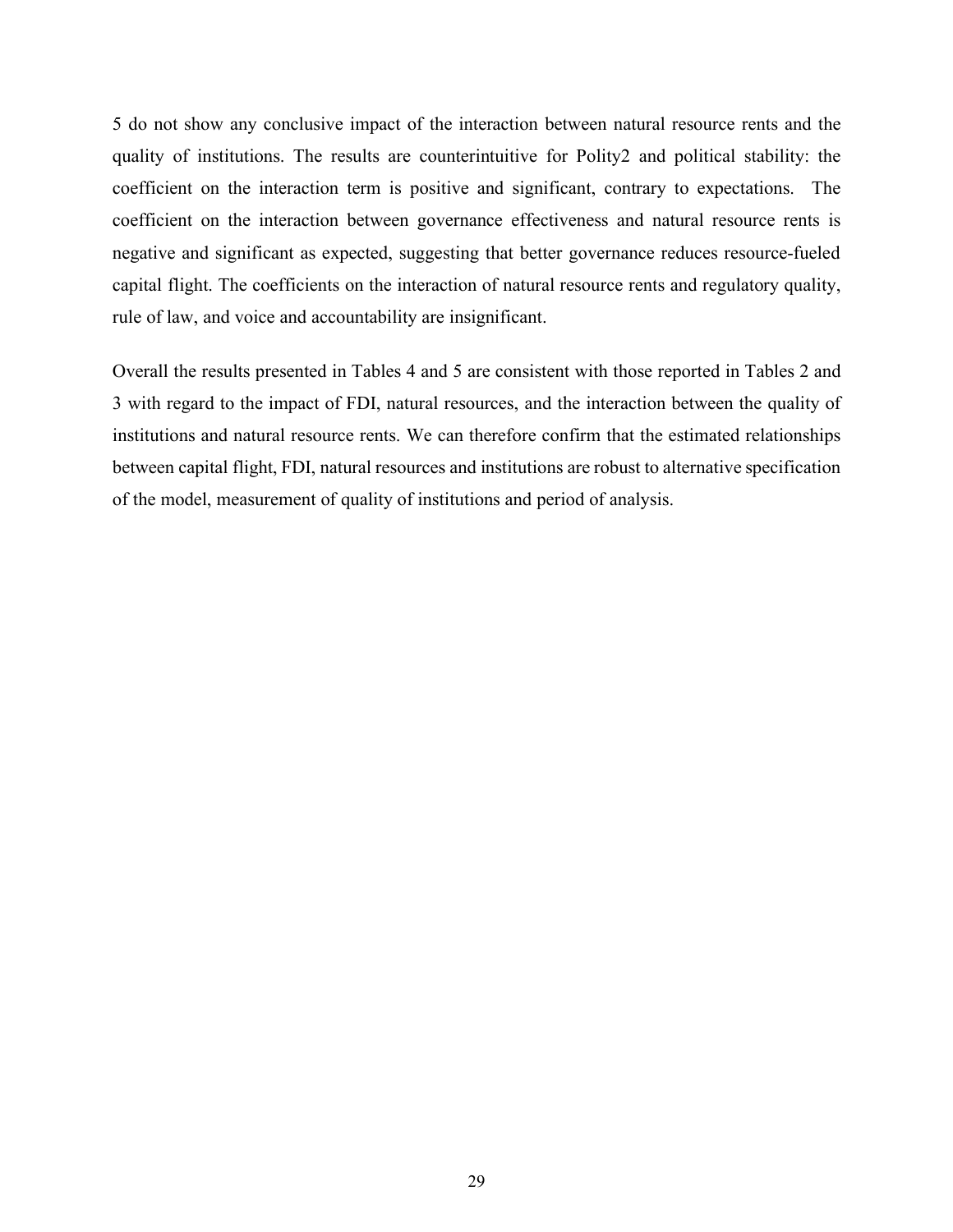|                        |            |                       | (Random-effects regression results) |                       |            |                       |                       |
|------------------------|------------|-----------------------|-------------------------------------|-----------------------|------------|-----------------------|-----------------------|
|                        | (1)        | (2)                   | (3)                                 | (4)                   | (5)        | (6)                   | (7)                   |
| <b>VARIABLES</b>       | Polity2    | Control of            | Government                          | Political             | Regulatory | Rule of               | Voice &               |
|                        |            | corruption            | effectiveness                       | stability             | quality    | law                   | accountability        |
|                        |            |                       |                                     |                       |            |                       |                       |
| FDI flows (% of GDP)   | $0.379***$ | $0.282**$             | $0.285**$                           | $0.276**$             | $0.278**$  | $0.285**$             | $0.285**$             |
| $(\text{lag})$         |            |                       |                                     |                       |            |                       |                       |
|                        | (0.006)    | (0.036)               | (0.034)                             | (0.040)               | (0.038)    | (0.034)               | (0.034)               |
| FDI stock (% of GDP)   | $-0.021$   | $-0.032$              | $-0.031$                            | $-0.036$              | $-0.033$   | $-0.031$              | $-0.032$              |
| $(3rd$ lag)            |            |                       |                                     |                       |            |                       |                       |
|                        | (0.622)    |                       |                                     |                       | (0.399)    |                       |                       |
|                        |            | (0.412)<br>$0.632***$ | (0.426)<br>$0.633***$               | (0.353)<br>$0.647***$ |            | (0.432)<br>$0.632***$ | (0.411)<br>$0.634***$ |
| Debt flows (% of GDP)  | $0.606***$ |                       |                                     |                       | $0.632***$ |                       |                       |
|                        | (0.000)    | (0.000)               | (0.000)                             | (0.000)               | (0.000)    | (0.000)               | (0.000)               |
| Debt stock (% of GDP)  | 0.007      | $-0.022$              | $-0.024$                            | $-0.017$              | $-0.019$   | $-0.025$              | $-0.022$              |
| $(3rd$ lag)            |            |                       |                                     |                       |            |                       |                       |
|                        | (0.860)    | (0.493)               | (0.453)                             | (0.592)               | (0.547)    | (0.457)               | (0.489)               |
| GDP growth (lag)       | $0.476**$  | $0.427**$             | $0.431**$                           | $0.386*$              | $0.412**$  | $0.433**$             | $0.426**$             |
|                        | (0.021)    | (0.034)               | (0.033)                             | (0.057)               | (0.040)    | (0.032)               | (0.035)               |
| Interest differential  | 0.004      | 0.003                 | 0.003                               | 0.004                 | 0.003      | 0.003                 | 0.003                 |
|                        | (0.162)    | (0.184)               | (0.176)                             | (0.165)               | (0.212)    | (0.175)               | (0.179)               |
| Resource rents (% of   | $0.259**$  | $0.308***$            | $0.290***$                          | $0.325***$            | $0.338***$ | $0.287***$            | $0.295***$            |
| GDP)                   |            |                       |                                     |                       |            |                       |                       |
|                        | (0.014)    | (0.004)               | (0.009)                             | (0.002)               | (0.002)    | (0.009)               | (0.005)               |
|                        |            |                       |                                     |                       |            |                       |                       |
| Institutions indicator | 0.316      | 1.899                 | 0.019                               | 2.307                 | 3.684      | $-0.223$              | 0.685                 |
|                        | (0.279)    | (0.497)               | (0.995)                             | (0.145)               | (0.196)    | (0.944)               | (0.795)               |
| Country dummies:       |            |                       |                                     |                       |            |                       |                       |
| d Angola               | $-8.774$   | $-9.797$              | $-10.888$                           | $-10.615$             | $-9.350$   | $-11.029$             | $-10.493$             |
|                        | (0.442)    | (0.378)               | (0.324)                             | (0.335)               | (0.395)    | (0.323)               | (0.344)               |
| d Congo, DR            | $-14.062$  | $-11.763$             | $-12.888$                           | $-9.815$              | $-10.517$  | $-13.075$             | $-12.449$             |
|                        | (0.222)    | (0.298)               | (0.260)                             | (0.389)               | (0.351)    | (0.253)               | (0.270)               |
| d Zimbabwe             | $-3.129$   | $-3.880$              | $-5.098$                            | $-3.820$              | $-0.342$   | $-5.319$              | $-4.615$              |
|                        | (0.789)    | (0.735)               | (0.655)                             | (0.737)               | (0.977)    | (0.650)               | (0.687)               |
| Period dummies:        |            |                       |                                     |                       |            |                       |                       |
| d2007-2008             | $-2.698$   | $-3.517*$             | $-3.461*$                           | $-3.773*$             | $-3.586*$  | $-3.447*$             | $-3.482*$             |
|                        | (0.180)    | (0.081)               | (0.087)                             | (0.062)               | (0.075)    | (0.088)               | (0.084)               |
| d2011                  | $-6.397**$ | $-6.212**$            | $-6.170**$                          | $-6.317**$            | $-6.262**$ | $-6.165**$            | $-6.192**$            |
|                        |            |                       |                                     |                       |            |                       |                       |
|                        | (0.023)    | (0.024)<br>2.007      | (0.025)                             | (0.022)               | (0.023)    | (0.025)               | (0.025)               |
| d2014                  | 1.865      |                       | 1.918                               | 2.111                 | 2.047      | 1.929                 | 1.857<br>(0.520)      |
|                        | (0.512)    | (0.485)               | (0.506)                             | (0.462)               | (0.476)    | (0.503)               |                       |
|                        |            |                       |                                     |                       |            |                       |                       |
| Constant               | $-2.580$   | 0.491                 | $-0.217$                            | 0.593                 | 0.837      | $-0.296$              | 0.070                 |
|                        | (0.432)    | (0.876)               | (0.945)                             | (0.844)               | (0.785)    | (0.925)               | (0.982)               |
| R <sub>2</sub> within  | 0.204      | 0.218                 | 0.217                               | 0.222                 | 0.224      | 0.217                 | 0.217                 |
| R <sub>2</sub> between | 0.345      | 0.329                 | 0.346                               | 0.305                 | 0.245      | 0.348                 | 0.45                  |
| R <sub>2</sub> overall | 0.248      | 0.247                 | 0.251                               | 0.248                 | 0.226      | 0.252                 | 0.251                 |
| Observations           | 425        | 440                   | 440                                 | 440                   | 440        | 440                   | 440                   |
| Number of countries    | 28         | 29                    | 29                                  | 29                    | 29         | 29                    | 29                    |

Table 4: Capital flight, FDI, natural resources and various governance indicators

The dependent variable is capital flight (% of GDP). P-values in parentheses; \*\*\*  $p<0.01$ , \*\*  $p<0.05$ , \*  $p<0.1$  stand for significance at 1%, 5%, and 10, respectively.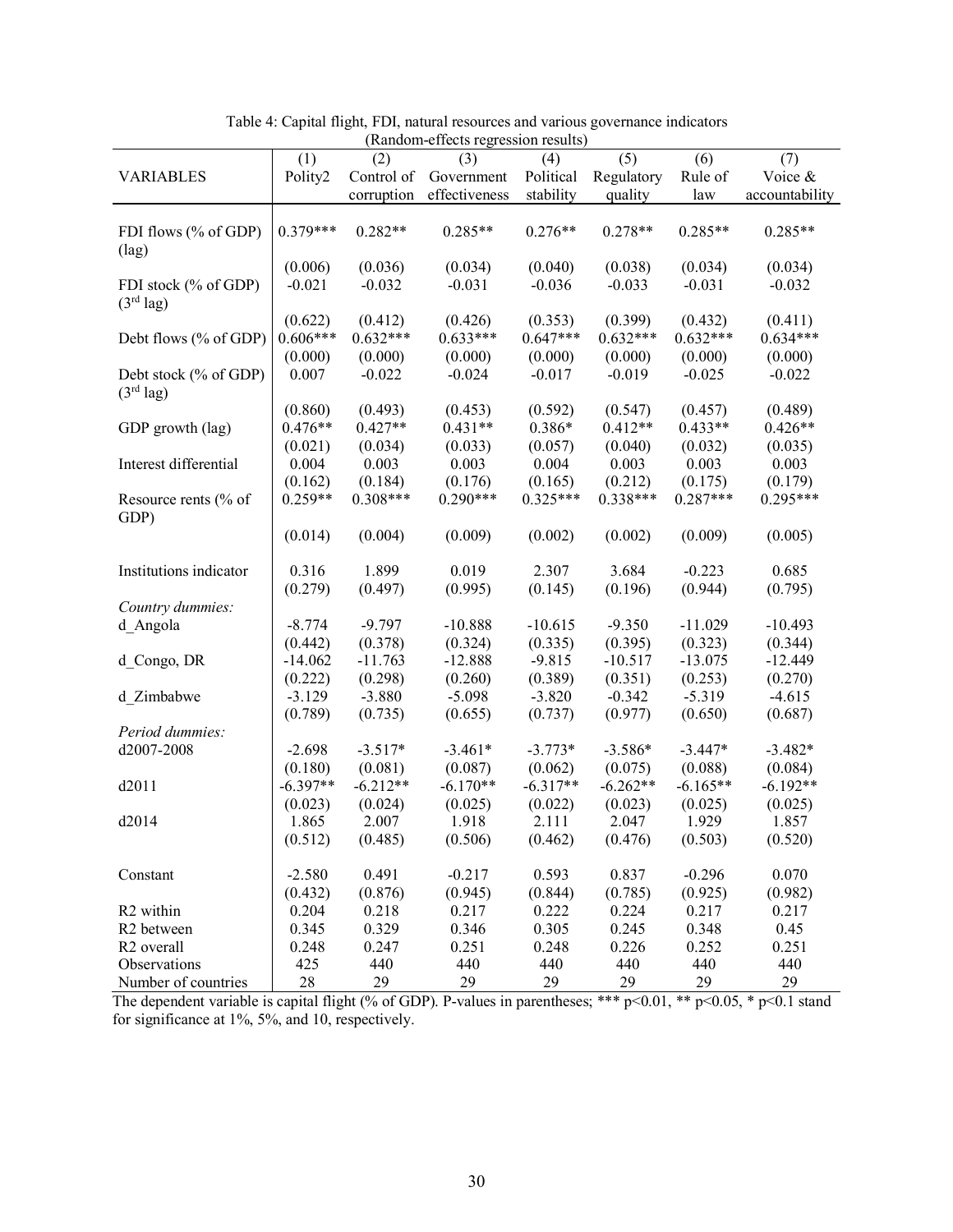|                                                              |            |            | (Nanuolii-eriects regression results) |            |            |            |                |
|--------------------------------------------------------------|------------|------------|---------------------------------------|------------|------------|------------|----------------|
|                                                              | (1)        | (2)        | (3)                                   | (4)        | (5)        | (6)        | (7)            |
| Variables                                                    | Polity2    | Corruption | Government                            | Political  | Regulatory | Rule of    | Voice &        |
|                                                              |            | control    | effectiveness                         | stability  | quality    | law        | accountability |
|                                                              |            |            |                                       |            |            |            |                |
|                                                              | $0.377***$ | $0.293**$  | $0.264**$                             | $0.294**$  | $0.290**$  | $0.288**$  | $0.292**$      |
| FDI flows $\frac{6}{6}$                                      |            |            |                                       |            |            |            |                |
| of GDP) (lag)                                                |            |            |                                       |            |            |            |                |
|                                                              | (0.006)    | (0.030)    | (0.049)                               | (0.028)    | (0.033)    | (0.033)    | (0.030)        |
| FDI stock (% of                                              | $-0.011$   | $-0.030$   | $-0.044$                              | $-0.041$   | $-0.031$   | $-0.031$   | $-0.032$       |
| $GDP$ ) ( $3rd$ lag)                                         |            |            |                                       |            |            |            |                |
|                                                              | (0.796)    | (0.428)    | (0.237)                               | (0.286)    | (0.411)    | (0.414)    | (0.412)        |
| Debt flows $\frac{6}{6}$                                     | $0.602***$ | $0.631***$ | $0.644***$                            | $0.655***$ | $0.637***$ | $0.634***$ | $0.633***$     |
| of GDP)                                                      |            |            |                                       |            |            |            |                |
|                                                              |            |            |                                       |            |            |            |                |
|                                                              | (0.000)    | (0.000)    | (0.000)                               | (0.000)    | (0.000)    | (0.000)    | (0.000)        |
| Debt stock $\frac{6}{6}$                                     | 0.015      | $-0.020$   | $-0.030$                              | $-0.011$   | $-0.017$   | $-0.022$   | $-0.018$       |
| of GDP) $(3^{rd}$                                            |            |            |                                       |            |            |            |                |
| lag)                                                         |            |            |                                       |            |            |            |                |
|                                                              | (0.687)    | (0.531)    | (0.336)                               | (0.721)    | (0.599)    | (0.501)    | (0.566)        |
| GDP growth                                                   | 0.389*     | $0.429**$  | $0.518***$                            | $0.351*$   | $0.448**$  | $0.439**$  | $0.404**$      |
|                                                              |            |            |                                       |            |            |            |                |
| $(\text{lag})$                                               |            |            |                                       |            |            |            |                |
|                                                              | (0.062)    | (0.033)    | (0.009)                               | (0.084)    | (0.028)    | (0.031)    | (0.048)        |
| Interest                                                     | 0.003      | 0.003      | $0.005*$                              | 0.003      | 0.004      | 0.004      | 0.003          |
| differential                                                 |            |            |                                       |            |            |            |                |
|                                                              | (0.197)    | (0.189)    | (0.069)                               | (0.207)    | (0.159)    | (0.170)    | (0.204)        |
|                                                              | (0.460)    |            |                                       |            |            |            |                |
| Resource rents                                               | $0.271***$ | $0.362*$   | $-0.278$                              | $0.450***$ | 0.272      | 0.269      | $0.404**$      |
|                                                              |            |            |                                       |            |            |            |                |
| $(% \mathcal{O}(\mathcal{O})\otimes \mathcal{O})$ (% of GDP) |            |            |                                       |            |            |            |                |
|                                                              | (0.008)    | (0.086)    | (0.233)                               | (0.000)    | (0.104)    | (0.190)    | (0.022)        |
| Resource rents                                               | $0.045**$  | 0.066      | $-0.538***$                           | $0.154**$  | $-0.044$   | $-0.029$   | 0.117          |
| x institutions                                               |            |            |                                       |            |            |            |                |
|                                                              | (0.016)    | (0.732)    | (0.005)                               | (0.024)    | (0.741)    | (0.860)    | (0.443)        |
| Country                                                      |            |            |                                       |            |            |            |                |
| dummies:                                                     |            |            |                                       |            |            |            |                |
| d_Angola                                                     | $-6.751$   | $-9.864$   | $-16.038*$                            | $-9.973$   | $-12.271$  | $-11.703$  | $-9.064$       |
|                                                              |            |            |                                       |            |            |            |                |
|                                                              | (0.520)    | (0.363)    | (0.080)                               | (0.363)    | (0.178)    | (0.264)    | (0.407)        |
| d DR Congo                                                   | $-19.839*$ | $-12.077$  | $-26.179**$                           | $-6.017$   | $-14.473$  | $-13.836$  | $-10.827$      |
|                                                              | (0.067)    | (0.267)    | (0.011)                               | (0.602)    | (0.125)    | (0.201)    | (0.334)        |
| d Zimbabwe                                                   | $-5.318$   | $-4.832$   |                                       | $-5.557$   | $-5.262$   | $-5.198$   | $-4.776$       |
|                                                              | (0.623)    | (0.648)    |                                       | (0.622)    | (0.575)    | (0.619)    | (0.664)        |
| Period                                                       |            |            |                                       |            |            |            |                |
| dummies:                                                     |            |            |                                       |            |            |            |                |
| d2007 2008                                                   | $-2.511$   | $-3.564*$  | $-2.497$                              | $-4.074**$ | $-3.487*$  | $-3.452*$  | $-3.593*$      |
|                                                              |            |            |                                       |            |            |            |                |
|                                                              | (0.211)    | (0.079)    | (0.223)                               | (0.044)    | (0.090)    | (0.092)    | (0.075)        |
| d2011                                                        | $-6.167**$ | $-6.226**$ | $-5.692**$                            | $-6.561**$ | $-6.165**$ | $-6.141**$ | $-6.241**$     |
|                                                              | (0.028)    | (0.025)    | (0.039)                               | (0.017)    | (0.027)    | (0.027)    | (0.024)        |
| d2014                                                        | 2.024      | 1.922      | 2.215                                 | 1.660      | 2.013      | 1.996      | 1.717          |
|                                                              | (0.475)    | (0.505)    | (0.441)                               | (0.562)    | (0.489)    | (0.492)    | (0.552)        |
|                                                              |            |            |                                       |            |            |            |                |
| Constant                                                     | $-2.704$   | $-0.715$   | 1.818                                 | $-0.760$   | $-0.751$   | $-0.352$   | $-0.702$       |
|                                                              |            |            |                                       |            |            |            |                |
|                                                              | (0.386)    | (0.808)    | (0.517)                               | (0.798)    | (0.782)    | (0.906)    | (0.812)        |
| R <sub>2</sub> within                                        | 0.220      | 0.218      | 0.222                                 | 0.228      | 0.214      | 0.16       | 0.219          |
| R <sub>2</sub> between                                       | 0.230      | 0.333      | 0.486                                 | 0.283      | 0.388      | 0.363      | 0.321          |
| R <sub>2</sub> overall                                       | 0.224      | 0.248      | 0.304                                 | 0.250      | 0.262      | 0.256      | 0.247          |
| Observations                                                 | 425        | 440        | 440                                   | 440        | 440        | 440        | 440            |
| Number of                                                    | 28         | 29         | 29                                    | 29         | 29         | 29         | 29             |
|                                                              |            |            |                                       |            |            |            |                |

Table 5: Capital flight, FDI and natural resources: with governance x resources interactions (Random-effects regression results)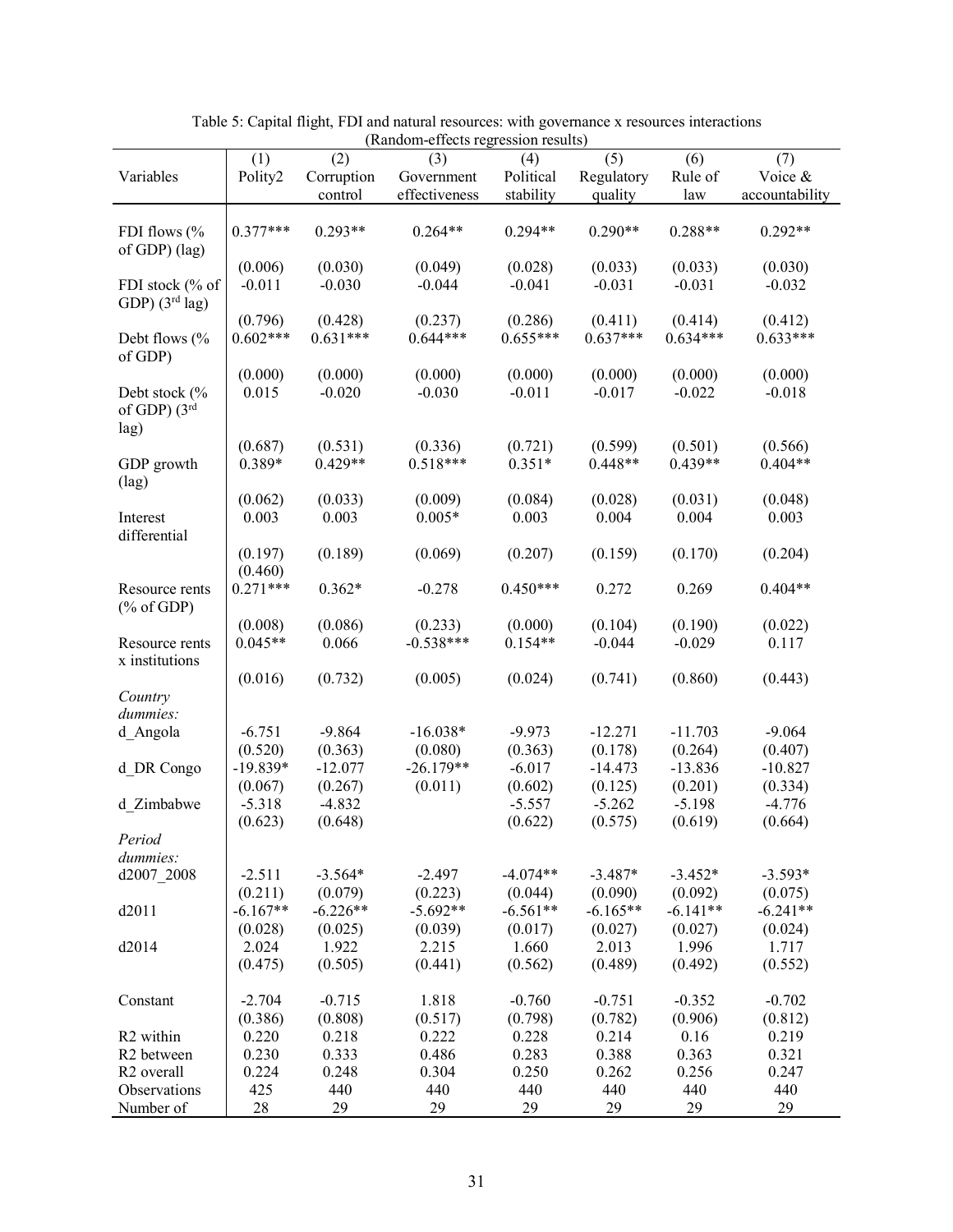countries

The dependent variable is capital flight (% of GDP). P-values in parentheses; \*\*\*  $p<0.01$ , \*\*  $p<0.05$ , \*  $p<0.1$  stand for significance at 1%, 5%, and 10, respectively.

From the results presented in Tables 2-5, we conclude that the empirical evidence in this paper supports the proposition that FDI inflows and natural resource rents are positively related to capital flight. However, they do not support the proposition that the quality of institutions mitigates the risk that natural resource rents fuel capital flight. However, this conclusion needs to be interpreted with caution and should not be taken to mean that institutions are not important in mitigating the risks of capital flight fueled by natural resource rents. The lack of conclusive evidence may reflect the diversity of specific country contexts and structural factors across the countries in the sample. Detailed country level analysis is needed to pursue this empirical question.

Before closing the discussion of the regression results, it is worth highlighting the findings regarding the other variables included in the regressions. First, it is clear that the premise that capital flight is driven by rate of return differentials between African countries and the rest of the world is not supported by the empirical evidence. The coefficient on the interest rate differential is insignificant in all the regressions presented in Tables 2-5. This suggests that capital flight is not the outcome of portfolio choice by private wealth holders seeking to maximize returns by investing abroad. Other factors seem to be more pertinent in explaining the flight of capital from the African continent. The results confirm that both the annual inflows of debt and past debt stock drive capital fight. They confirm the debt-fueled and debt overhang effects of external borrowing on capital flight as established in the empirical literature. The results on GDP growth are contrary to expectations. One would expect that high growth serves as an incentive for investing domestically, which would reduce capital flight. However, when considering the 1970-2015 sample period (Tables 2-3), in the regressions containing total resource rents or mineral rents, the coefficients on growth are positive and significant. The regressions over the 1996-2015 period with the extended model show systematically positive and significant coefficients on GDP growth (Tables 4-5). These results suggest that, rather than a causal effect, the positive coefficient on GDP growth may reflect the fact that capital flight has persisted during periods of high growth, as illustrated by the increased capital flight during the growth resurgence since the turn of the century.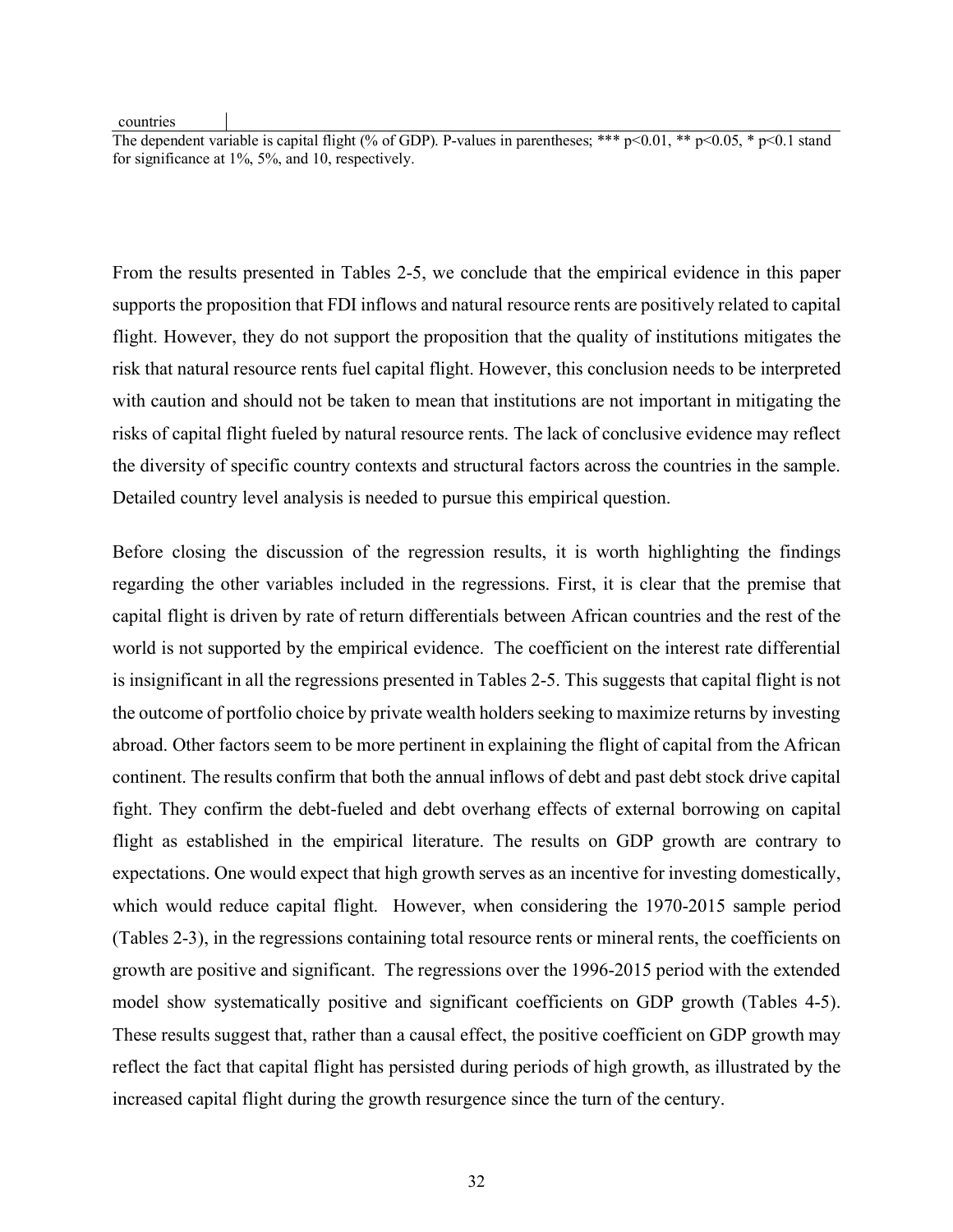#### **7 Conclusion**

This paper sought to investigate the puzzling simultaneous increase in capital flight and FDI in African countries over the past decades, which seems to contradict portfolio theory of investment. The paper also explored the impact of natural resources on capital flight and examined whether the quality of institutions may mitigate the resource-capital flight link. It provided a theoretical framework that helps to motivate how capital flight emerges from an environment characterized by both high natural resource endowment and poor institutions. The formalization of these relationships constitutes an important contribution to the literature on the linkages between capital flight, FDI and natural resources.

The empirical analysis in the paper distinguished between FDI inflows and FDI stock, in the spirit of the analysis of the capital flight-external debt relationships which distinguishes between debt inflows (debt-fueled effects) and debt stock (debt overhang effects). Three conclusions emerge from the empirical analysis. First, we find that FDI inflows are robustly related to capital flight, and that higher private capital inflows are associated with higher capital flight. In that sense, there is an FDI-fueled capital flight phenomenon similar to debt-fueled capital flight. In contrast, the stock of FDI appears to have no impact on capital flight. Second, natural resource endowment is directly related to capital flight. We find a positive relationship between natural resource rents and capital flight, which holds when we use total resource rents as well as when we consider oil rents and mineral rents separately. Third, the quality of institutions does not mitigate the impact of natural resources on capital flight. These results hold when we use alternative measures of the quality of governance and political stability, although these measures are available on a shorter time period over 1996-2015.

The evidence from this study suggests that while efforts to improve the quality of the investment climate, improve institutions and raise the returns to domestic investment are worthwhile as part of the development strategy in African countries, these efforts alone will not enable governments to successfully tackle the problem of capital fight. More targeted strategies are needed to curb the exodus of capital in general, and in particular to minimize the leakages of natural resource rents through capital fight and to prevent the fueling of capital flight by private and public external capital inflows. Such strategies include increased accountability in the management of natural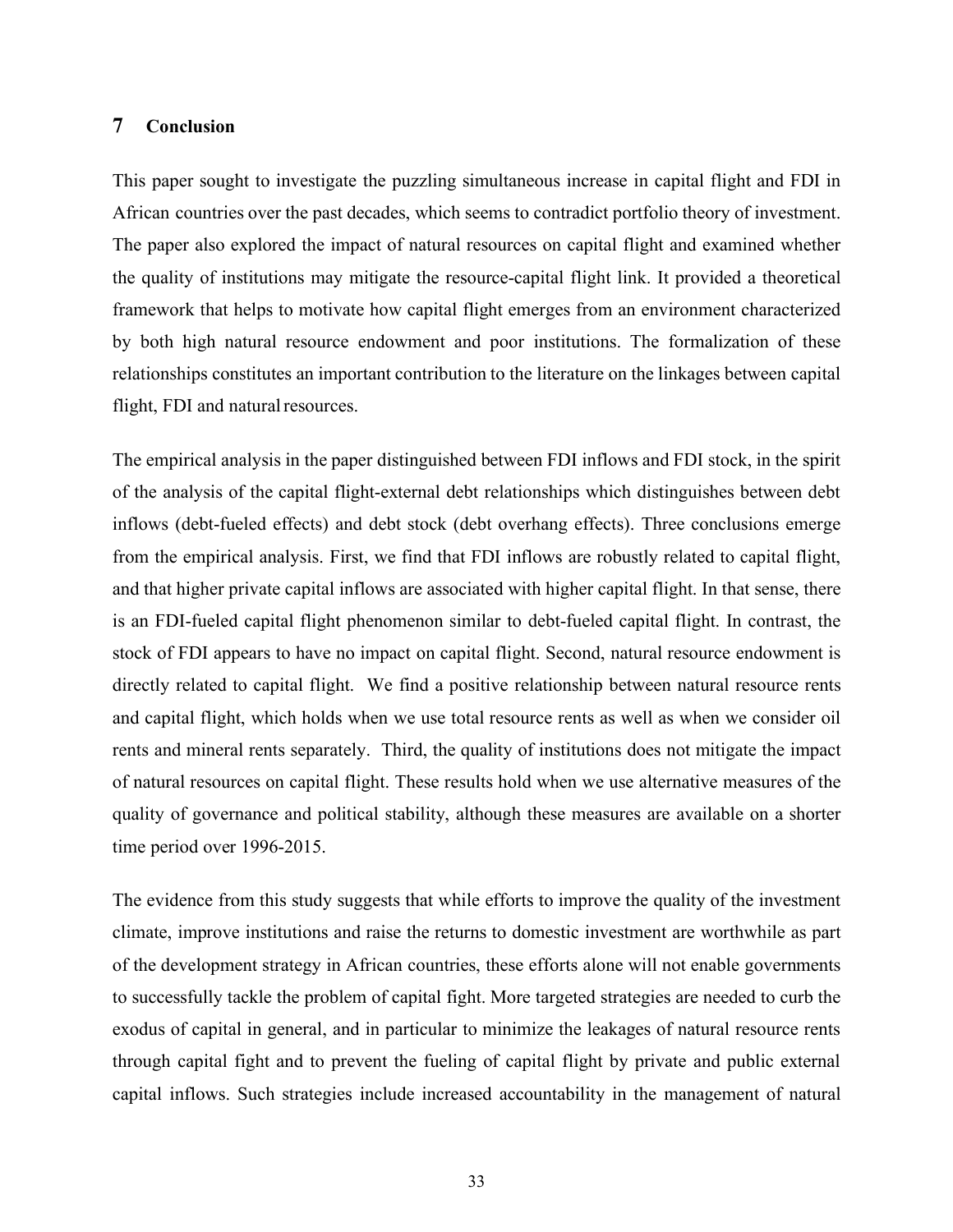resource rents by African governments as well as more transparent reporting of production, sales, profits and tax payments by foreign corporations in the resource sector on a country by country basis.

# **References**

- Acheampong, P. and Osei, V. (2014). Foreign Direct Investment (FDI) Inflows into Ghana: Should the Focus Be on Infrastructure or Natural Resources? Short-Run and Long-Run Analyses. *International Journal of Financial Research*, 5 (1), 42-51.
- Ajayi, S. I. and Ndikumana, L. (Eds.). (2015). *Capital Flight from Africa: Causes, Effects and Policy Issues*. Oxford: Oxford University Press.
- Aleksynska, M. and Havrylchyk, O. (2013). FDI from the South: The Role of Institutional Distance and Natural Resources. *European Journal of Political Economy*, 29, 38-53.
- Asamoah, M. E., Adjasi, C. K., & Alhassan, A. L. (2016). Macroeconomic Uncertainty, Foreign Direct Investment and Institutional Quality: Evidence from Sub-Saharan Africa. *Economic Systems, 40*(4), 612-621.
- Asiedu, E. (2006). Foreign Direct Investment in Africa: The Role Of Natural Resources, Market Size, Government Policy, Institutions And Political Instability. *World Economy*, 29 (1), 63-77.
- Asiedu, E. (2013). Foreign Direct Investment, Natural Resources and Institutions. London: International Growth Center, Working Paper/March 2013.
- Asiedu, E., & Lien, D. (2011). Democracy, foreign direct investment and natural resources. *Journal of international economics, 84*(1), 99-111
- Boyce, J. K. (1992). The Revolving Door? External Debt and Capital Flight: A Philippine Case Study. *World Developmen*t, 20 (3), 335-349.
- Boyce, J. K. and Ndikumana, L. (2012). Capital Flight from Sub-Saharan African Countries: Updates 1970-2010. PERI Research Report. Amherst, MA.: Political Economy Research Institute.
- Brunnschweiler, C. N., & Bulte, E. H. (2008). The Resource Curse Revisited and Revised: A Tale of Paradoxes and Red Herrings. *Journal of Environmental Economics and Management*, 55(3),248-264.
- Cheung, Y.-W., de Haan, J., Qian, X., & Yu, S. (2012). China's Outward Direct Investment in Africa. *Review of International Economics, 20*(2), 201-220.
- Cuddington, J. T. (1987). Macroeconomic Determinants of Capital Flight: An Econometric Investigation. In D. R. Lessard and J. T. Cuddington (Eds.), *Capital Flight and Third World Debt* (pp. 85–96). Washington, DC: Institute for International Economics.
- Demachi, K. (2014). Capital Flight From Resource Rich Developing Countries. *Economics Bulletin*, 34 (2), 734-744.
- Dooley, M. P. (1988). Capital Flight: A Response to Differences in Financial Risks. *International Monetary Fund Staff Papers*, 35 (3), 422-436.
- Eaton, J. (1987). Public Debt Guarantees and Private Capital Flight. *The World Bank Economic Review,* 1 (3), 377-395.
- Ezeoha, A. E. and Cattaneo, N. (2012). FDI Flows to Sub-Saharan Africa: The Impact of Finance,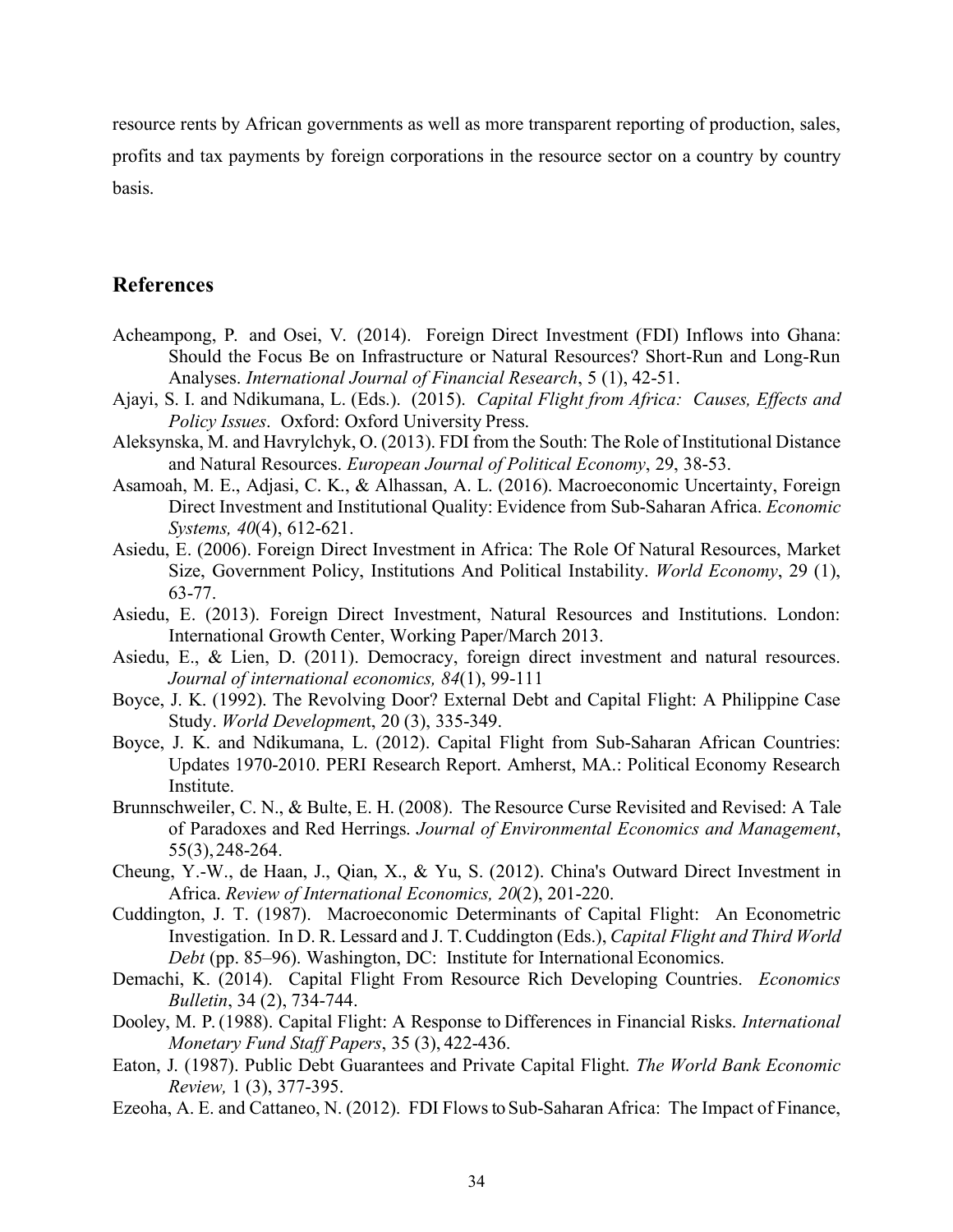Institutions, and Natural Resource Endowment. *Comparative Economic Studies*, 54 (3), 597-632.

- Farla, K., De Crombrugghe, D., & Verspagen, B. (2016). Institutions, Foreign Direct Investment, and Domestic Investment: Crowding Out or Crowding In? *World Development, 88*, 1-9.
- Fofack, H. and Ndikumana, L. (2015). Capital Flight and Monetary Policy in Africa. In I. Ajayi and L. Ndikumana (Eds.), *Capital Flight from Africa: Causes, Effects and Policy Issues* (pp. 130-163). Oxford, UK: Oxford University Press.
- Gankou, J.-M., Bendoma, M., & Sow, M. N. (2016). The Institutional Environment and the Link between Capital Flows and Capital Flight in Cameroon. *African Development Review, 28*(S1), 65-87.
- Guidolin, M. and La Ferrara, E. (2007). Diamonds Are Forever, Wars Are Not: Is Conflict Bad for Private Firms? *American Economic Review*, 97 (5), 1978-1993.
- Kant, C. (1996). Foreign Direct Investment and Capital Flight. Princeton, NJ: International Finance Section, Dept. of Economics, Princeton University.
- Khan, M. S. and Haque, N. U. (1985). Foreign Borrowing and Capital Flight: A Formal Analysis. *International Monetary Fund Staff Papers*, 32, 606-628.
- Kolstad, I. and Wiig, A. (2013). Digging in the Dirt? Extractive Industry FDI and Corruption. *Economic Governance*, 14, 369-383.
- Kolstad, Ivar, and Tina Soreide. (2009). Corruption in Natural Resource Management: Implications for Policy Makers. *Resources Policy*, 34(4) 214-226.
- Kwaramba, M., Mahonye, N., & Mandishara, L. (2016). Capital Flight and Trade Misinvoicing in Zimbabwe. *African Development Review, 28*(S1), 50-64.
- Le Billon, P. (2011). Extractive Sectors and Illicit Financial Flows: What Role for Revenue Governance Initiatives? Bergen, Norway: Anti-Corruption Resource Center.
- Lessard, D. R. and Williamson, J. (Eds.). (1987). *Capital Flight and Third World Debt.* Washington, DC: Institute for International Economics.
- Lewis, D., McNeill, R., & Shabalala, Z. (2019). High prices are luring Africans into prospecting for gold. But huge volumes are smuggled out through the Middle East. *Reuters* (24 April).
- Ljungberg, D. and Friedl, C. (2014). Does Natural Resource Abundance Cause Capital Flight? Stockholm: Stockholm School of Economics, unpublished.
- Lucas, R. E., Jr. (1990). Why Doesn't Capital Flow from Rich to Poor Countries? *American Economic Review,* 80 (2), 92-96.
- Morrissey, O. (2012). FDI in Sub-Saharan Africa: Few Linkages, Fewer Spillovers. *European Journal of Development Research*, 24 (1), 26-31.
- Morrissey, O., & Udomkerdmongkol, M. (2012). Governance, Private Investment and Foreign Direct Investment in Developing Countries. *World Development, 40*(3), 437-445.
- Morrissey, O., & Udomkerdmongkol, M. (2016). Response to 'Institutions, Foreign Direct Investment, and Domestic Investment: Crowding Out or Crowding In?'. *World Development, 88*, 10-11
- Mpenya, A. H. T., Metseyem, C., & Epo, B. N. (2016). Natural Resources and Capital Flight in Cameroon. *African Development Review, 28*(S1), 88-99.
- Ndikumana, L., & Boyce, J. K. (1998). Congo's Odious Debt: External Borrowing and Capital Flight in Zaire. *Development and Change, 29*(2), 195-217.
- Ndikumana, L. and Boyce, J. K. (2003). Public Debts and Private Assets: Explaining Capital Flight From Sub- Saharan African Countries. *World Development*, 31 (1), 107-130.
- Ndikumana, L. and Boyce, J.K. (2010) "Measurement of Capital Flight: Methodology and Results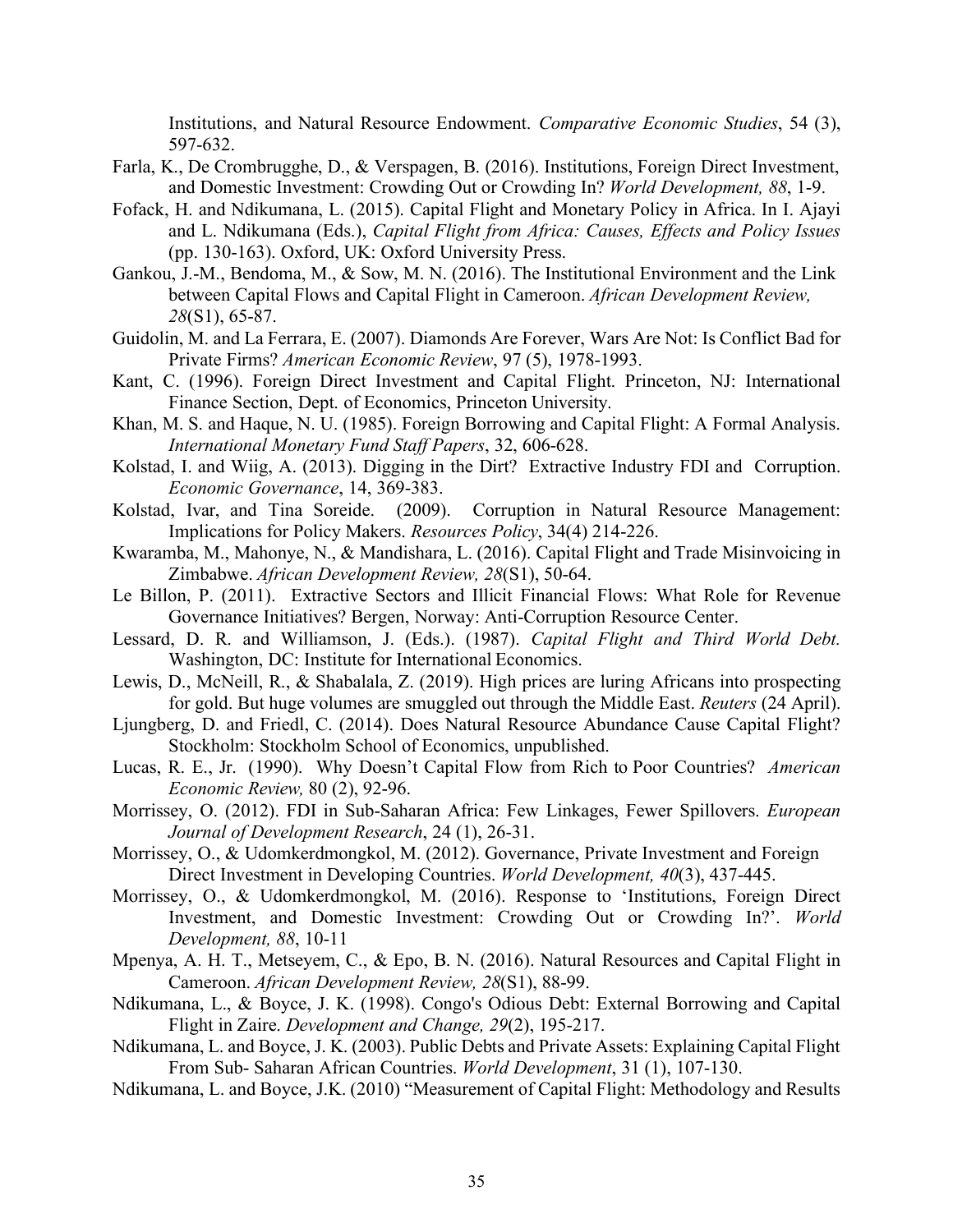for Sub-Saharan African Countries." *African Development Re*view 22 (4), 471-481.

- Ndikumana, L. and Boyce, J. K. (2011a). *Africa's Odious Debts: How Foreign Loans and Capital Flight Bled a Continent*. London: Zed Books.
- Ndikumana, L. and Boyce, J. K. (2011b). Capital Flight from Sub-Saharan African Countries: Linkages With External Borrowing and Policy Options. *International Review of Applied Economics*, 25 (2), 149-170.
- Ndikumana, L. and Boyce, J. K. (2012). Capital Flight from North African Countries. PERI Research Report. Amherst, MA: Political Economy Research Institute.
- Ndikumana, L., Boyce, J. K. and Ndiaye, A. S. (2015). Capital Flight from Africa: Measurement and Drivers. In S. I. Ajayi and L. Ndikumana (Eds.), *Capital Flight from Africa: Causes, Effects and Policy Issues* (pp. 15-54). Oxford: Oxford University Press.
- Obeng-Odoom, F. (2015). Africa: On the Rise, but to Where*? Forum for Social Economics*, 44(3), 234-250.
- Obeng-Odoom, F. (2017). The Myth of Economic Growth in Africa. *Review of African Political Economy*, 44(153), 466-475.
- Okafor, G., Piesse, J., & Webster, A. (2015). The motives for inward FDI into Sub-Saharan African countries. *Journal of Policy Modeling, 37*(5), 875-890.
- Perez, F.M., J.C. Brada and Z. Drabek (2012). Illicit Money Flows as Motives for FDI. *Journal of Comparative Economics*, 40, 108-126.
- Pastor, M. (1990). Capital Flight from Latin America. *World Development*, 18 (1), 1-18.
- Poelhekke, S. and van der Ploeg, F. (2013). Do Natural Resources Attract Non-resource FDI? *Review of Economics and Statistics*, 95 (3), 1047.
- Sanfilippo, M. (2010). Chinese FDI to Africa: What is the Nexus with Foreign Economic Cooperation? *African Development Review, 22*, 599-614.
- Teixeira, A. A., Forte, R., & Assunção, S. (2017). Do countries' endowments of non-renewable energy resources matter for FDI attraction? A panel data analysis of 125 countries over the period 1995–2012. *International Economics, 150*, 57-71.
- UNCTAD. (2007). World Investment Report: Transnational Corporations, Extractive Industries and Development. Geneva: UNCTAD.
- Wei, S. J. (2000). How Taxing is Corruption on International Investors? *Review of Economics and Statistics*, 82 (1), 1-11.
- Wiig, A. and Kolstad, I. (2010). Multinational Corporations and Host Country Institutions: A Case Study of CSR Activities in Angola. *IBR International Business Review*, 19 (2), 178- 190.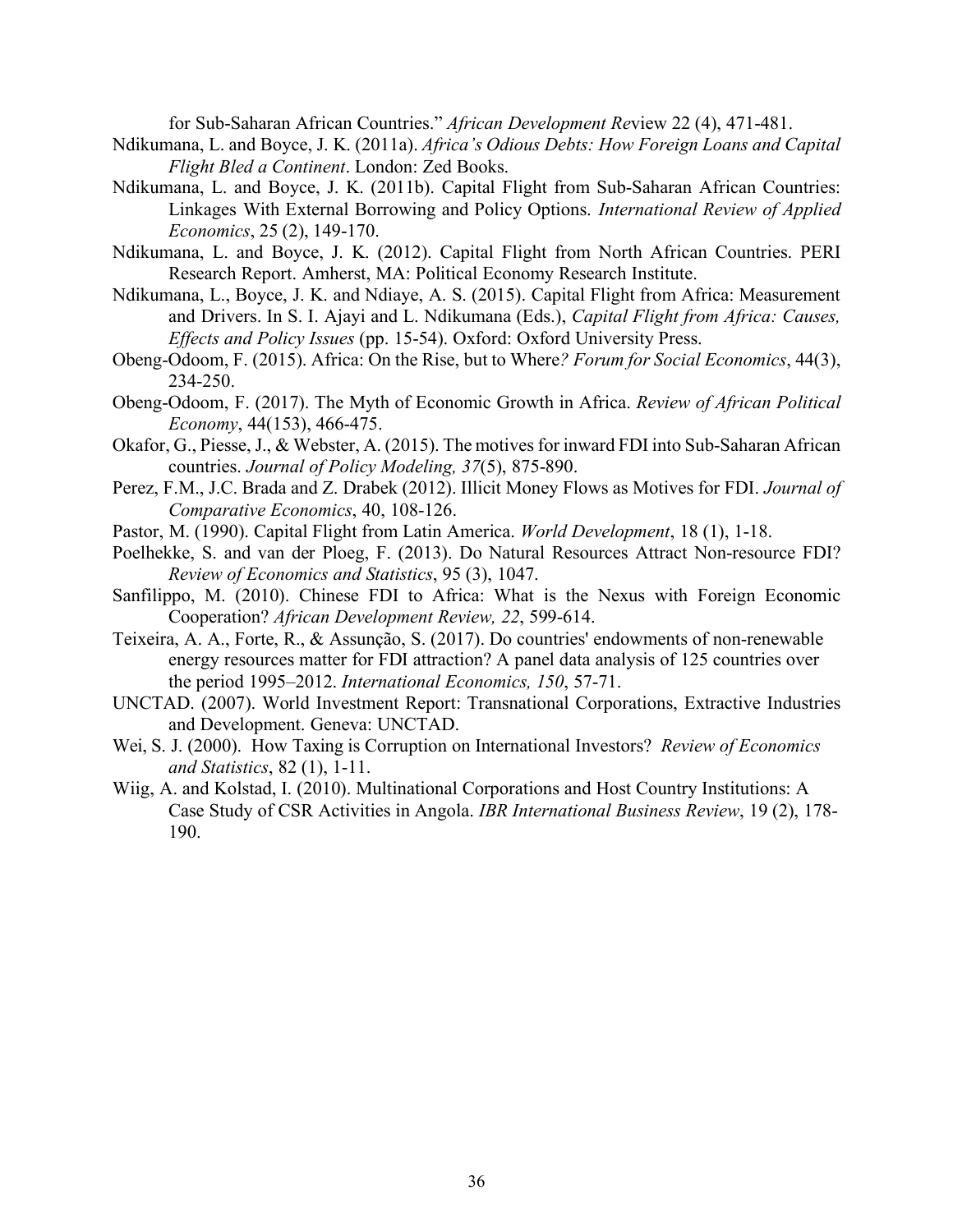Table A1: Variable definitions and data sources

| Variables in<br>the dataset                             | Definition                                                                                                                                                                                                                                                                                                | Data sources                                                                                                                                |
|---------------------------------------------------------|-----------------------------------------------------------------------------------------------------------------------------------------------------------------------------------------------------------------------------------------------------------------------------------------------------------|---------------------------------------------------------------------------------------------------------------------------------------------|
| kf/gdg                                                  | Capital fight as a percentage of<br><b>GDP</b>                                                                                                                                                                                                                                                            | Political Economy Research Institute,<br>University of Massachusetts Amherst<br>(https://www.peri.umass.edu/capital-<br>flight-from-africa) |
| GDP growth                                              | Growth rate of GDP                                                                                                                                                                                                                                                                                        | <b>UNCTADStat</b>                                                                                                                           |
| cdebt/gdp                                               | Adjusted change in the stock of<br>debt                                                                                                                                                                                                                                                                   | World Bank, International Debt Statistics                                                                                                   |
| totdebt/gdp                                             | Total outstanding debt as a<br>percentage of GDP                                                                                                                                                                                                                                                          | World Bank, International Debt Statistics                                                                                                   |
| fdi/gdp                                                 | Net inward FDI flows as a<br>percentage of GDP                                                                                                                                                                                                                                                            | <b>UNCTADStat</b>                                                                                                                           |
| fdistock/gdp                                            | Stock of FDI as a percentage of<br><b>GDP</b>                                                                                                                                                                                                                                                             | <b>UNCTADStat</b>                                                                                                                           |
| oil rents/gdp                                           | Oil rents (as a percentage of<br>GDP)                                                                                                                                                                                                                                                                     | World Bank, World Development<br>Indicators                                                                                                 |
| mineral<br>rents/gdp                                    | Mineral rents (as a percentage of<br>GDP)                                                                                                                                                                                                                                                                 | World Bank, World Development<br>Indicators                                                                                                 |
| resource<br>rents/gdp                                   | Total resource rents (as a<br>percentage of GDP)                                                                                                                                                                                                                                                          | World Bank, World Development<br>Indicators                                                                                                 |
| Interest rate<br>differential                           | Covered interest rate differential<br>$=$ domestic deposit rate $-$ US<br>Tbill rate – exchange rate<br>depreciation                                                                                                                                                                                      | World Bank, World Development<br>Indicators                                                                                                 |
| Polity2                                                 | Polity 2 score = $-10$ (worst) to<br>$10$ (best)                                                                                                                                                                                                                                                          | Polity IV Project database (online)                                                                                                         |
| Control of<br>Corruption<br>Government<br>effectiveness | Estimates of public perceptions<br>of corruption, expressed in units<br>of a standard normal<br>distribution, i.e. ranging from<br>approximately -2.5 to 2.5.<br>Estimates of perceptions of the<br>quality of public services, the<br>quality of the civil service and<br>the degree of its independence | World Bank's Worldwide Governance<br>Indicators                                                                                             |
|                                                         | from political pressures, the<br>quality of policy formulation<br>and implementation, and the<br>credibility of the government's<br>commitment to such policies.<br>Range = $-2.5$ to 2.5                                                                                                                 |                                                                                                                                             |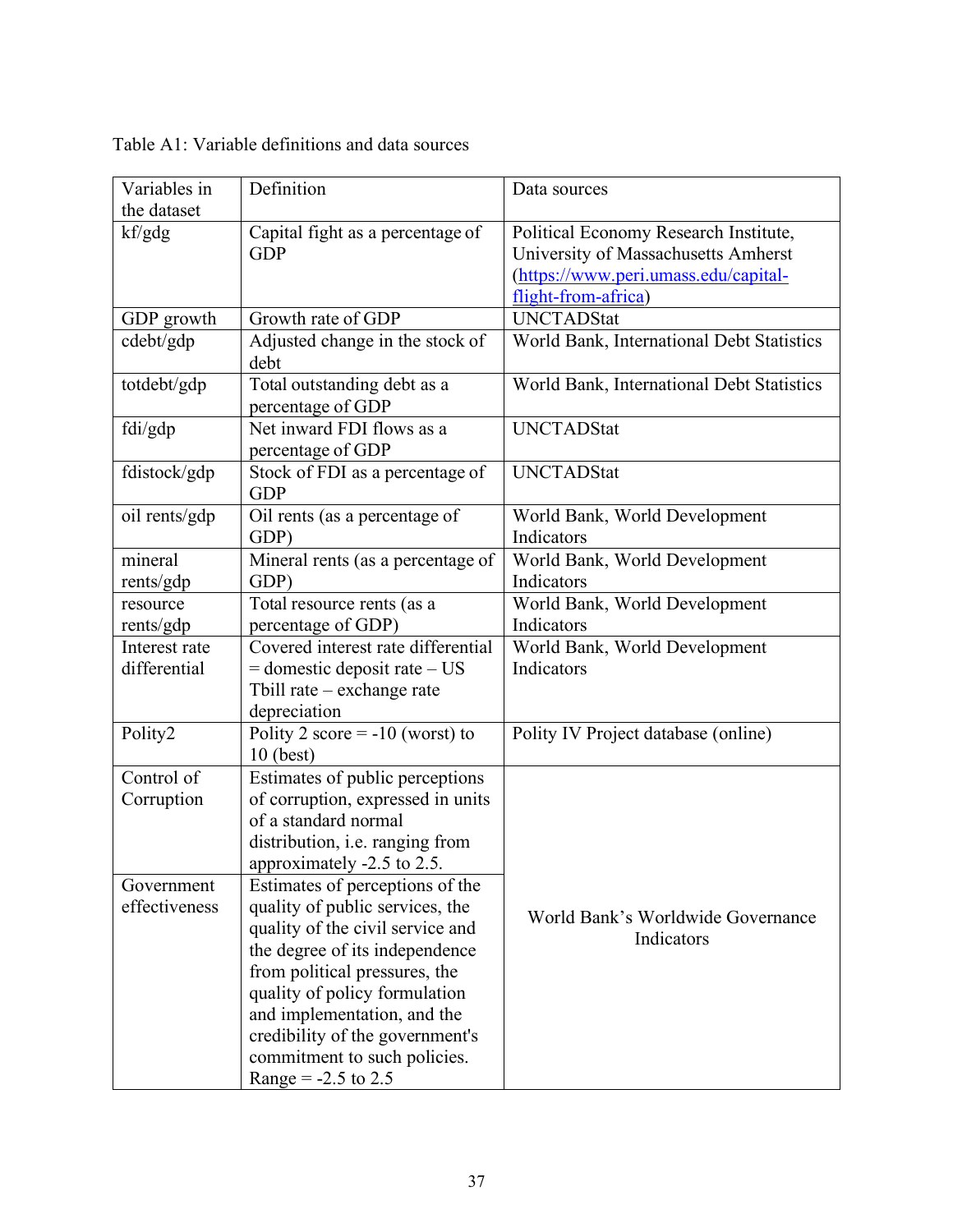| Political      | Estimates of perceptions of the     |
|----------------|-------------------------------------|
| stability      | likelihood of political instability |
|                | and/or politically-motivated        |
|                | violence, including terrorism.      |
|                | Range = $-2.5$ to 2.5               |
| Regulatory     | Perceptions of the ability of the   |
| quality        | government to formulate and         |
|                | implement sound policies and        |
|                | regulations that permit and         |
|                | promote private sector              |
|                | development. Range $= -2.5$ to      |
|                | 2.5                                 |
| Rule of law    | Estimates of perceptions of         |
|                | confidence in the rules of          |
|                | society, and in particular the      |
|                | quality of contract enforcement,    |
|                | property rights, the police, and    |
|                | the courts, as well as the          |
|                | likelihood of crime and             |
|                | violence. Range = $-2.5$ to 2.5     |
| Voice and      | Estimates of perceptions of         |
| accountability | citizens participation in selecting |
|                | their government, as well as        |
|                | freedom of expression, freedom      |
|                | of association, and a free media.   |
|                | Range = $-2.5$ to 2.5               |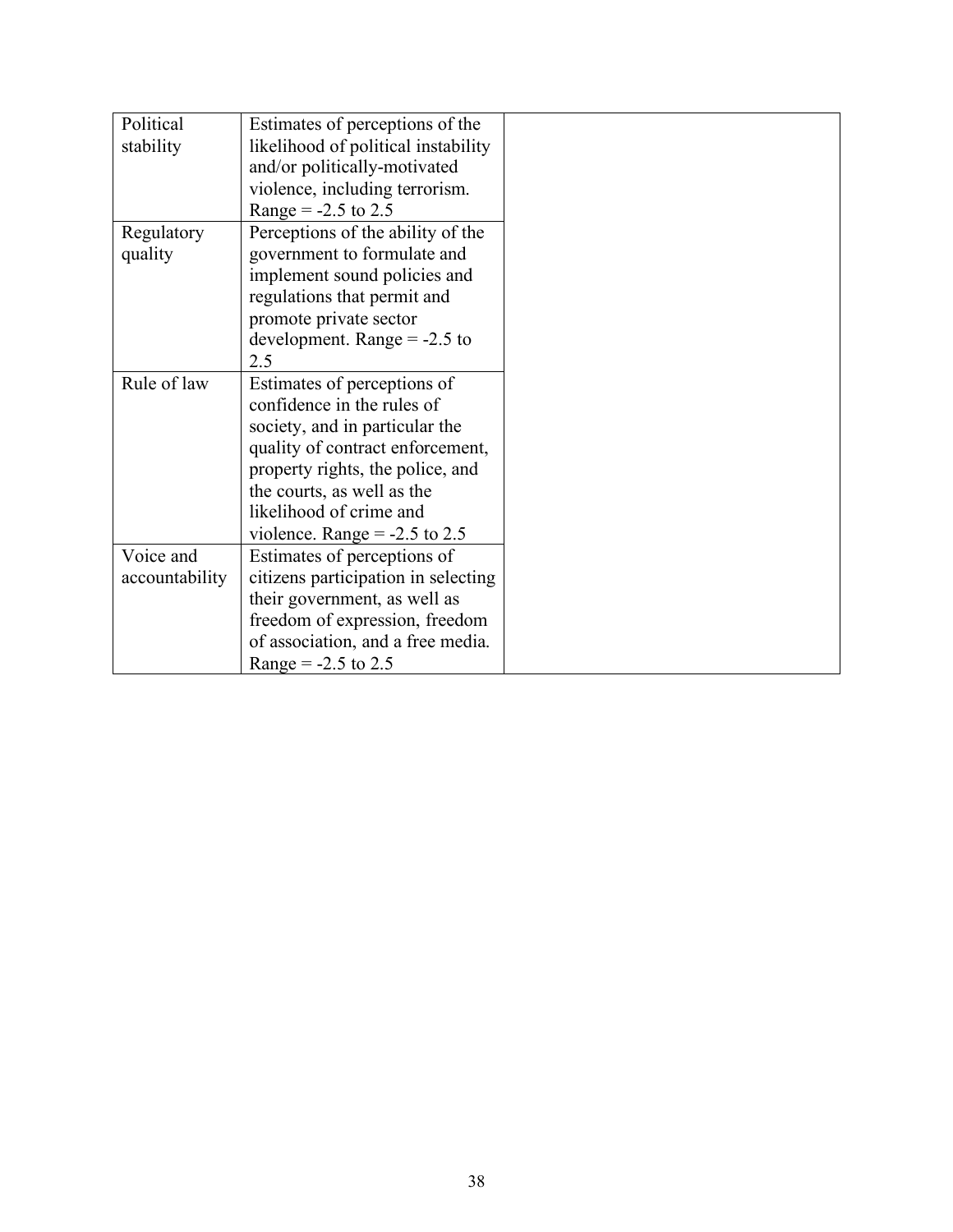#### Appendix

# **Brief Presentation of the Capital Flight Computation Algorithm**

Note: Detailed expositions on the computation of capital flight can be found in Ndikumana and Boyce (2010), Ndikumana, Boyce and Ndiaye (2015), and Ndikumana and Boyce (2018).

Capital flight is calculated as the difference between recorded total capital inflows and recorded foreign exchange outflows or uses; that is, discrepancies between the inflows and the use of foreign exchange as recorded in the country's Balance of Payment (BoP). Thus, the baseline formula is a BoP residual calculated as follows:

$$
KF = CDEBTADJ + FDI + PI + OI - (CAD + CRES)
$$

CDEBTADJ is change in total external debt outstanding adjusted for exchange rate fluctuations, net change in interest arrears, and debt forgiveness as reported in the World Bank's International Debt Statistics; FDI is net foreign direct investment; PI is portfolio investment; OI is 'other investment'; CAD is the current account deficit; CRES is the net additions to the stock of reserves.

The above BOP residual is further adjusted to take into account discrepancies between values of exports and imports recorded by the country vs. the values reported by trading partners, or trade misinvoicing. Trade misinvoicing is the sum of export misinvoicing and import misinvoicing.

For country *i* and partner *j* at time *t,* export misinvoicing (*DX*) is calculated as follows:

$$
DX_{ij,t} = M_{ji,t} - cif * X_{ij,t}
$$

 $M_{i,i,t}$  represents imports by partner *j* from country *i* as recorded by partner *j*, cif is the cost of insurance and freight, and  $X_{i,i,t}$  represents exports by country *i* to partner *j* as recorded by country

*i*. Import misinvoicing is calculated as follows:

$$
DM_{ij,t} = M_{ij,t} - \text{cif} * X_{ji,t}
$$

 $M_{i,i,t}$  represents imports by country *i* from partner *j* as reported in country *i*'s data,  $X_{i,i,t}$  stands for exports by partner *j* to country *i* as reported in partner *j's* data, and cif is the cost of insurance and freight. Net trade misinvoicing for country *i* with respect to partner *j* is obtained as the sum of export misinvoicing and import misinvoicing:

$$
MISINV_{ij,t} = DX_{ij,t} + DM_{ij,t}
$$

Total export misinvoicing and import misinvoicing vis-à-vis the world can be calculated in three ways:

- Replacing partner country *j* with the rest of the world in the above equations.
- Summing up the results over individual partners.